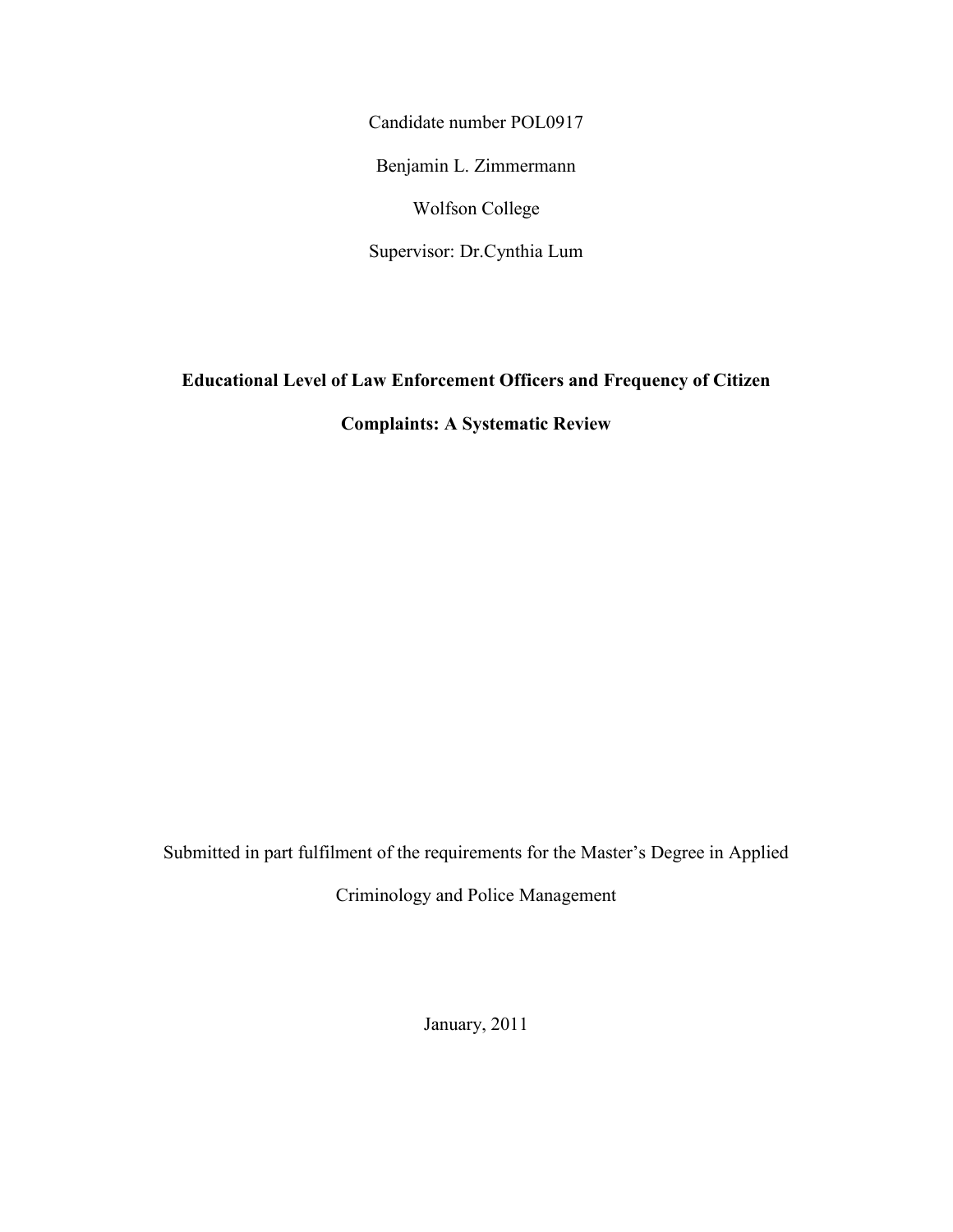| 2.1: History of Higher Education and Law Enforcement13        |
|---------------------------------------------------------------|
|                                                               |
|                                                               |
|                                                               |
|                                                               |
|                                                               |
|                                                               |
|                                                               |
|                                                               |
|                                                               |
|                                                               |
|                                                               |
| 3.7: Criteria for the Determination of Independent Findings44 |
| 3.8: Data Management and Data Extraction Strategy/Coding44    |
|                                                               |
|                                                               |
|                                                               |

## **TABLE OF CONTENTS**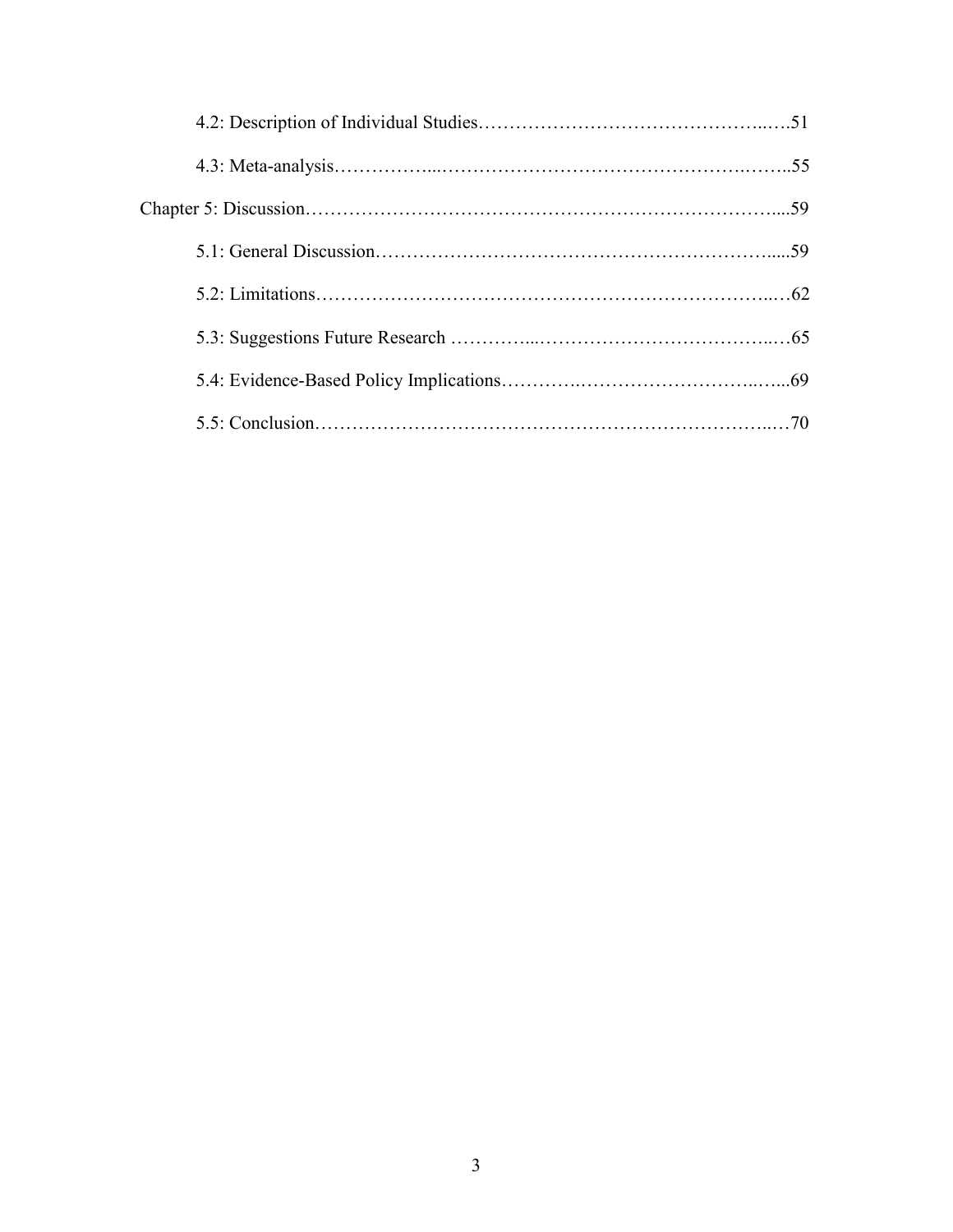### **ACKNOWLEDGEMENT**

I wish to express my gratitude to my program advisor, Dr. Barak Ariel, and to my thesis advisor, Dr. Cynthia Lum, both of whom provided guidance and concern above and beyond expectations. I would also like to thank Redlands Police Chief Jim Bueermann, who provided the opportunity to participate in this program.

I would also like to thank my wife, Amy Jean, who gave without hesitation, the unrelenting support this endeavour required. Lastly, I would like to thank my daughters, Emily, Greta, and Stella, who sacrificed unknowingly, countless nights and weekends with their father. I find solace in the hope that one day they will appreciate and emulate this example of life-long learning and a drive to make the world a little better place.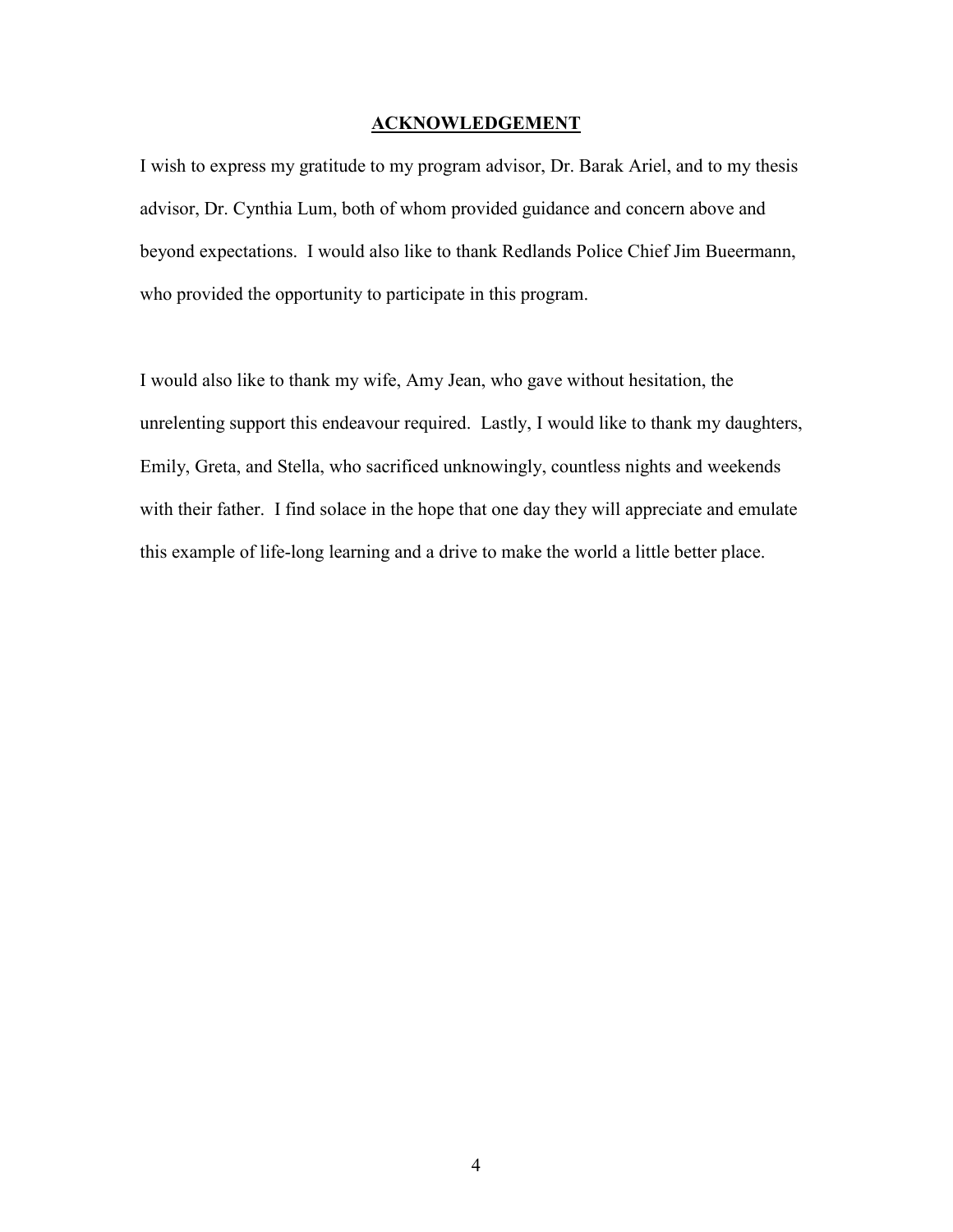#### **ABSTRACT**

The belief that a law enforcement officer who holds a college degree will be a better officer has been the foundation for many policies in support of higher education for officers. However, there is a lack of overwhelming empirical evidence to support such a claim. Past literature has examined police performance in general as it relates to a number of different background characteristics, which include educational level. Citizen complaints are one type of measurement tool that arguably addresses the sensitive relationship between a law enforcement organisation and the community it serves. This systematic review identified 14 studies meeting inclusion and exclusion criteria, resulting in a total of 5359 subjects. By using meta-analytic procedures, this review attempted to identify and quantify the relationship between higher education and citizen complaints. The results provided a comprehensive picture of the overall relationship between education and citizen complaints, which produced a small statistically significant effect size. The effect was negative, indicating that education was predictive of fewer citizen complaints. Additional analyses were conducted to examine differences between large organisations and small to medium organisations as well as published studies compared to unpublished studies. Meta-analysis of the studies using large organisations and published studies revealed even greater effect sizes than the overall results while metaanalysis of small to medium sized organisations and unpublished works resulted in statistically insignificant smaller effect sizes. Police implications and suggestions for future research are discussed.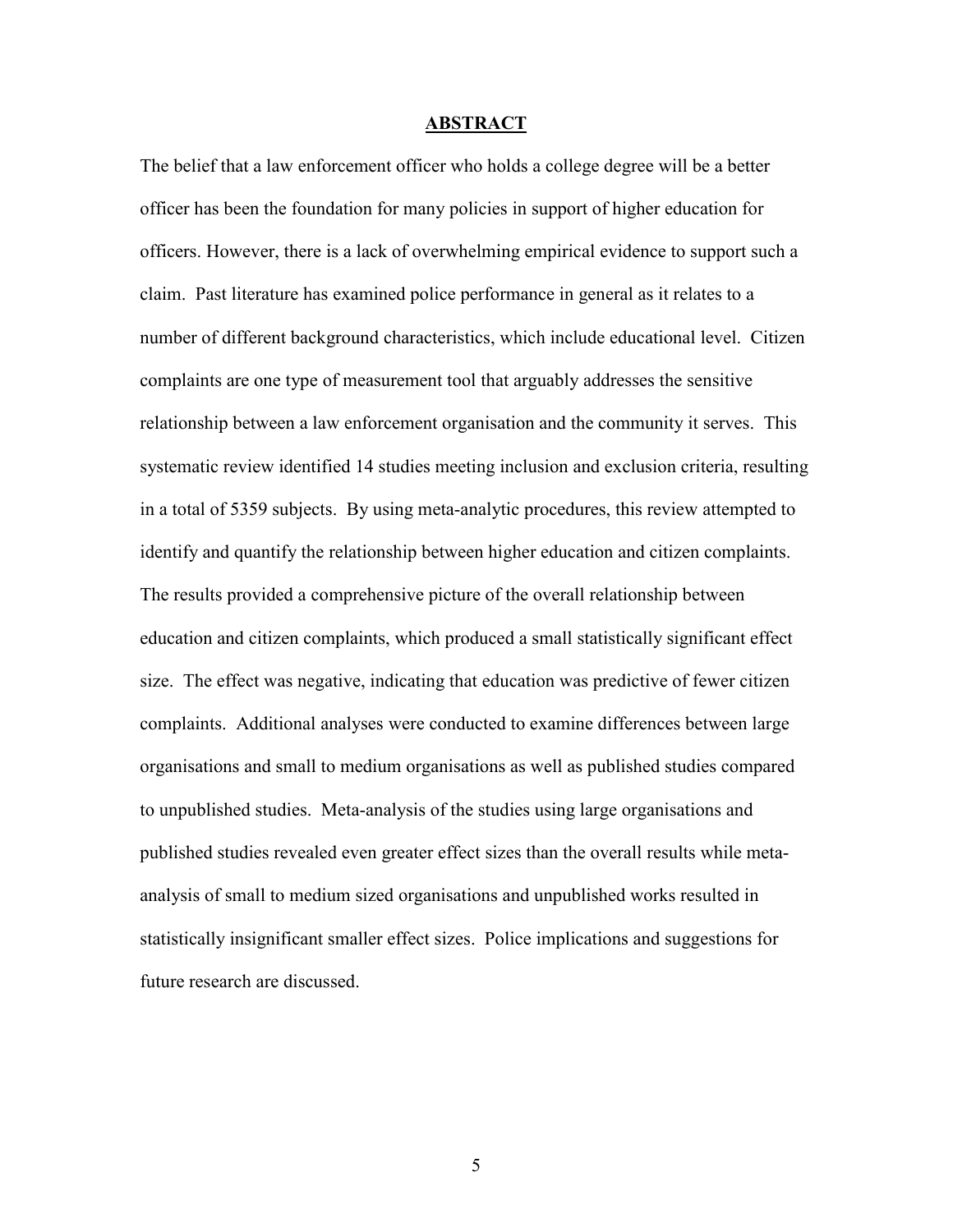# **LIST OF TABLES AND FIGURES**

| Table 1: Characteristics of the Studies Included in Meta-Analysis48          |  |
|------------------------------------------------------------------------------|--|
| Table 2: Descriptive Characteristics of Included Studies: Coding Variables50 |  |
|                                                                              |  |
|                                                                              |  |
|                                                                              |  |
|                                                                              |  |
|                                                                              |  |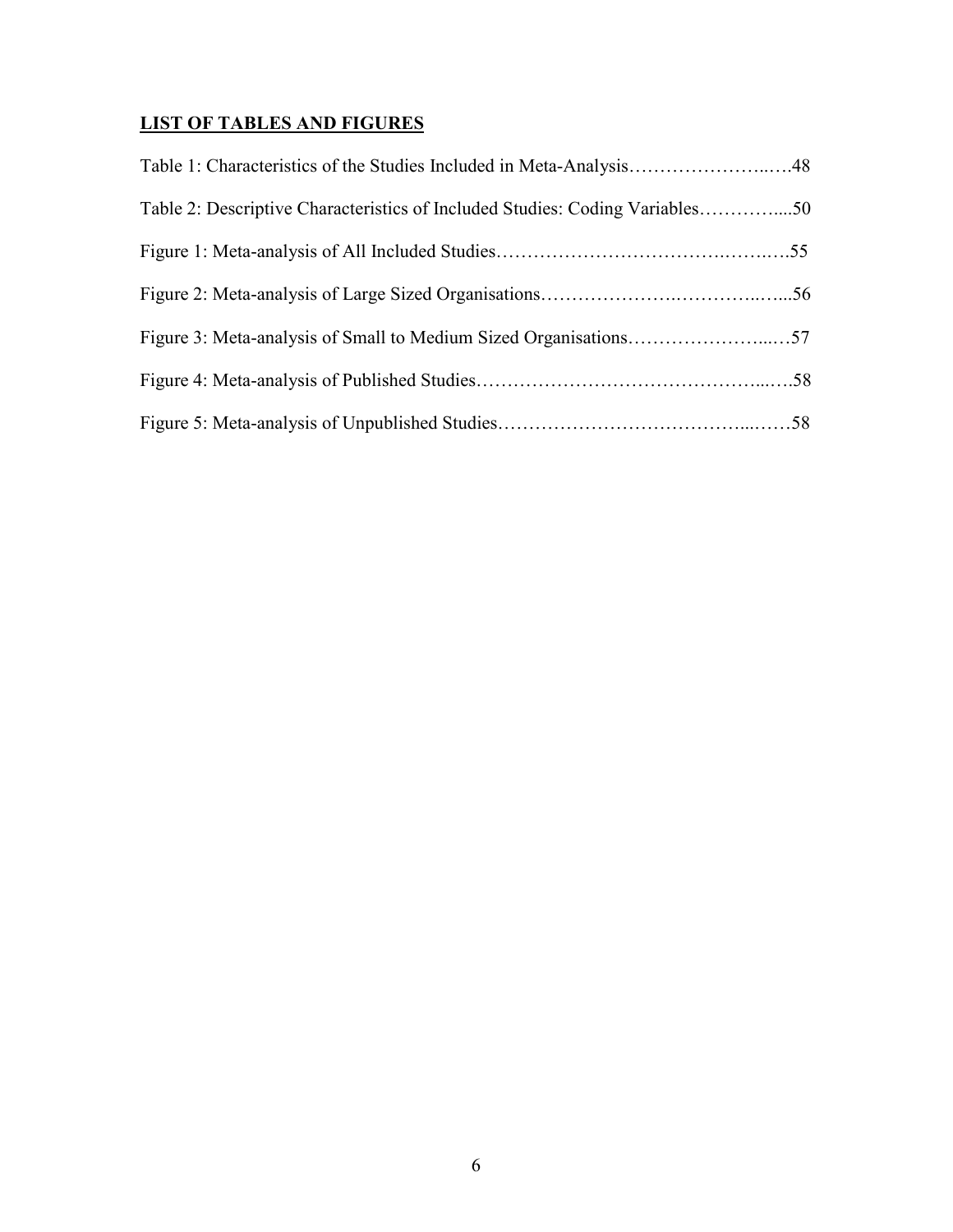#### **CHAPTER 1: INTRODUCTION**

A central component of modern day policing is the relationship between law enforcement officers and the citizens they are sworn to serve. This relationship is, in many respects, founded upon the concept of social consent, whereby police are given their power and authority to carry out their role as guardians of social order by consent of the people (Wilson 1999). The police are one of the few actual embodiments of organized government that citizens will interact with during the course of their daily life, therefore a continued understanding of this specific relationship warrants the attention of academics and practitioners.

The United States, with more than 17,000 different law enforcement agencies, has a difficult task when attempting to gauge the relationship of the agencies with the community. Other countries with more centralized forms of law enforcement benefit from the ability to conduct standardized satisfaction surveys of the public, which theoretically provide a means to gauge law enforcement's relationship with the community. An alternative means of examining the relationship of the police with the community is through examination of the frequency of citizen complaints. This review sets out to examine prior research involving the relationship between officer educational level and the number of citizen complaints filed against an officer.

Legitimate police power and authority is derived from an agreement between individuals to observe mutually convenient rules (Banton 1970). The police in the United States and other countries are empowered to enforce laws and use the amount of force necessary to do so. Every police officer who is armed with a gun, and is sworn to uphold the laws of the land, is essentially trusted with the power to take away a citizen's freedom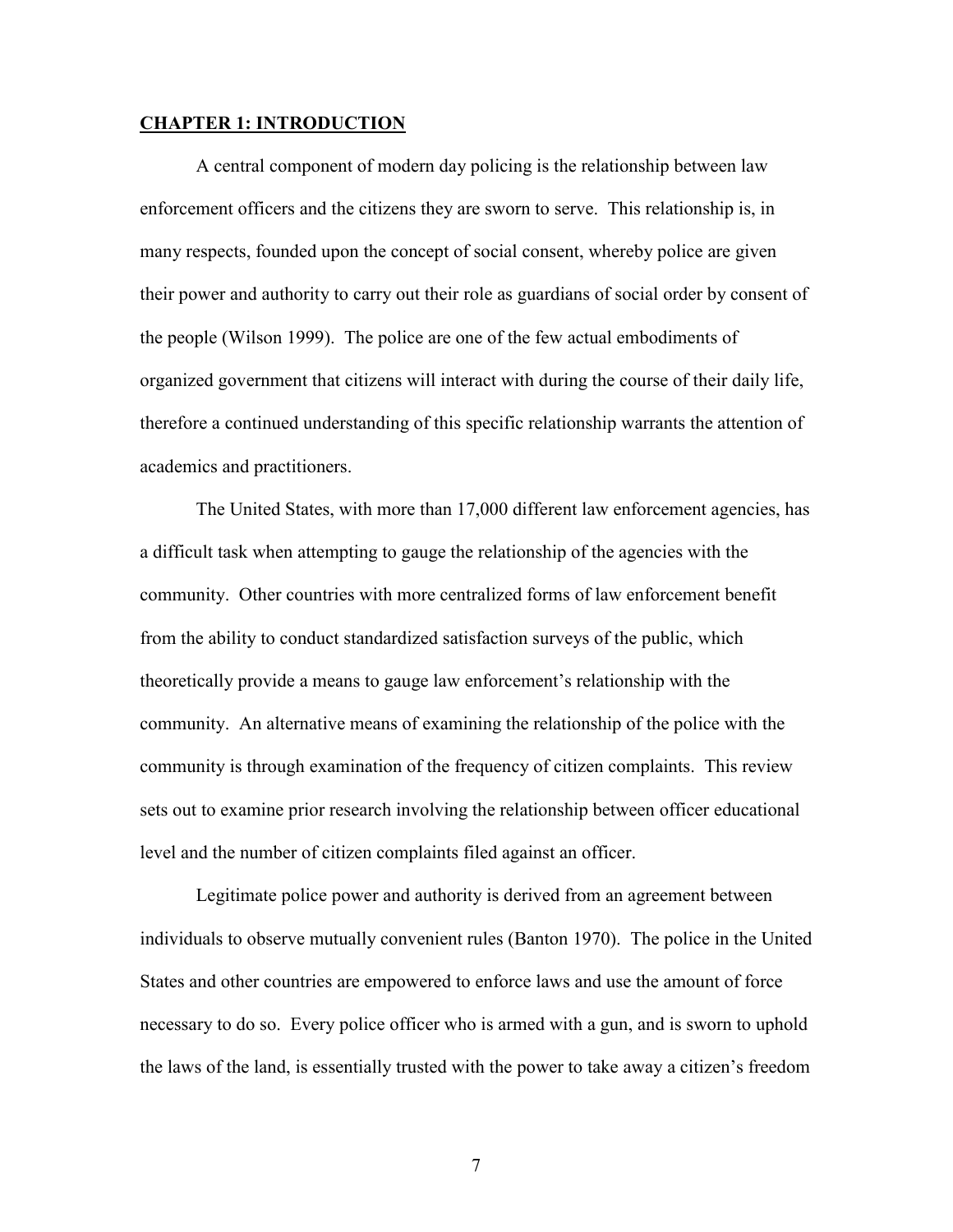or even their life if the situation dictates. Fortunately the use of lethal force and life sentences are somewhat rare events, but the point is that officers are given tremendous power and discretion within the workings of society. Most police interactions with the public happen at a much more docile level and often do not involve any confrontation at all. Still, the way that officers interact with the public, even in non-confrontational situations, plays into a citizen's overall impression of government's legitimate right to govern. Within a given situation, what officers do or say, and the way that they do or say it are interpreted by citizens, and that interaction affects the integrity of the legal system as a whole. In order for citizens to interpret the law as just and credible, it is essential that police behaviour reflect high standards of fairness, reasonableness and decency. Police officers function most effectively when they do what they do with the moral consent of the community (Banton 1964). The fragile nature of the relationship between police and citizens gives great importance to continually seeking a greater understanding of police behaviour.

 If one accepts the fact that the relationship between those who enforce the law and those who are governed by it is fragile, then all that can be done to preserve the relationship should be done. Government holds the more controllable position in the relationship since it is the government that regulates who actually becomes a police officer and how police officers should act. An ever increasing body of knowledge exists regarding police officer performance. Within this area of research, the background characteristics of police officers are a fairly consistent set of components that are addressed. These characteristics typically include age, sex, ethnicity, military experience, work experience, socio-economic status, years of experience, criminal and driving record,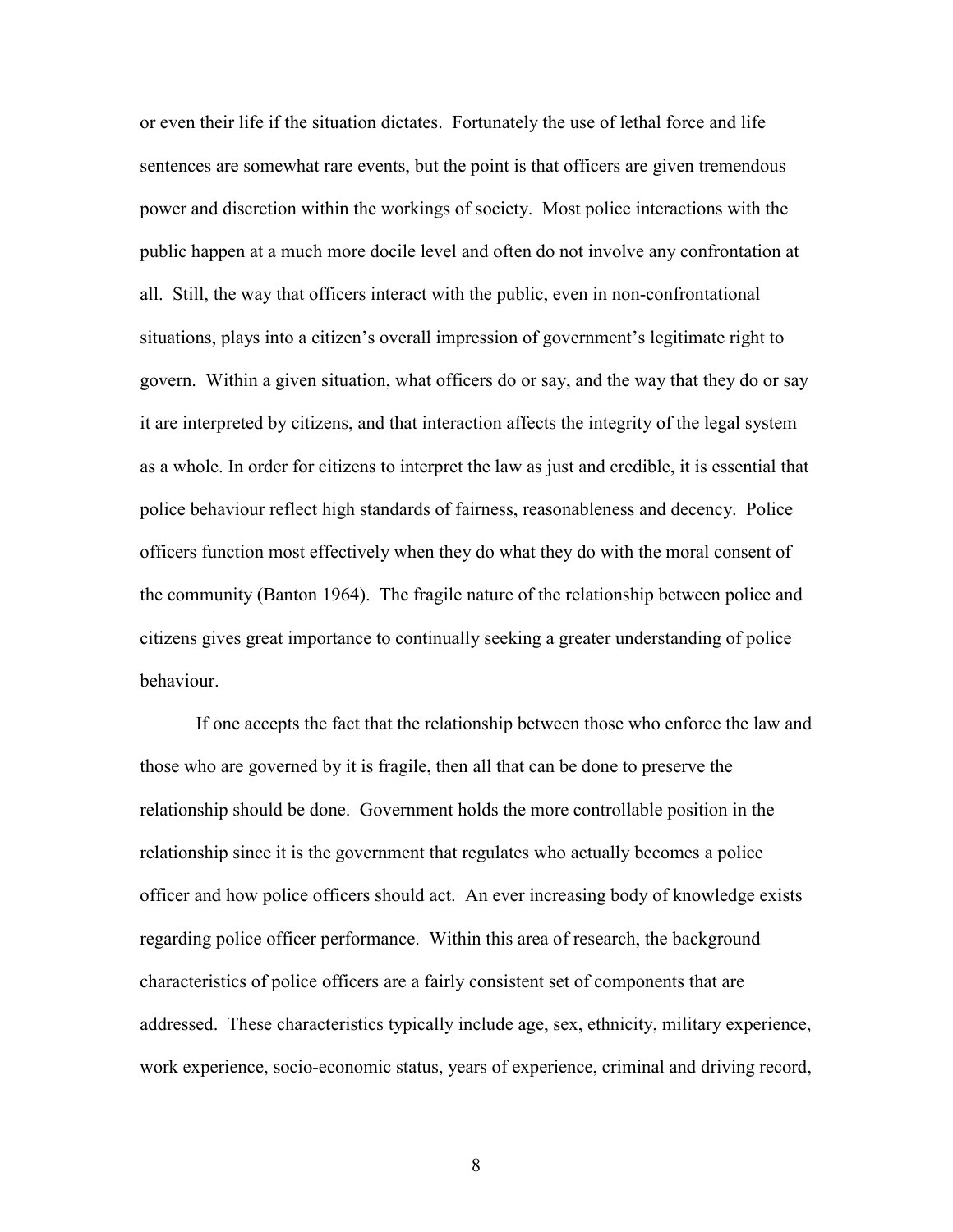and educational experience. The last of these, educational experience, is the focus of this systematic review. This component was chosen because arguably the college experience fosters several potential benefits for officers who will take part in this relationship with citizens in their community.

Any discussion of education and police work would be incomplete without discussing August Vollmer. August Vollmer, sometimes referred to as the Father of modern policing, created the first known formalized training for law enforcement in 1908 (Stevens 1999). Vollmer is credited with establishing the first police training facility at the University of California at Berkeley and with creating standardized police practices. It is from this point in time and through Vollmer's innovation and work that a movement began to explore the relationship between police officer education and performance. This movement resulted in several national committees and policies that are discussed in more detail later.

Even if Vollmer was able to establish a high educational standard for law enforcement nationally or internationally, there would likely be criticism based on what a college degree means. The educational system has changed tremendously over the past century and as a result of a wide variation in format and standards, the value of a degree is not standardized. The skills and qualities associated with a college education, and how they may impact policing, are discussed in more detail in the following literature review.

Vollmer undoubtedly made significant strides in improving police work, yet the question remains after a century as to what value a college degree holds in terms of police performance. This question has seen high and low points in public attention in the form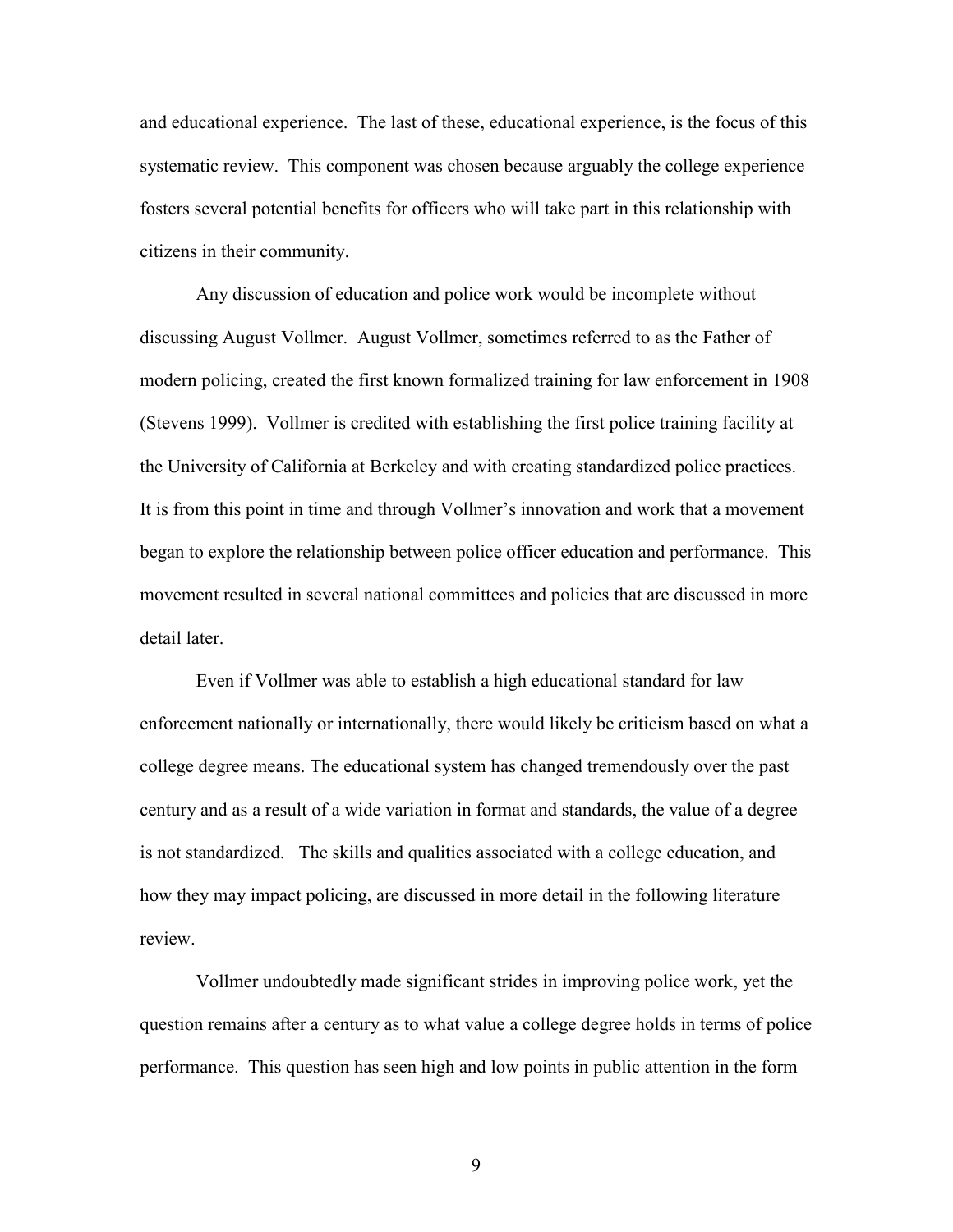of various national commissions in the United States. Arguably, this issue garnered the most attention during the late 1960's on the heels of the Civil Rights movement. Higher education was seen as a means to stimulate change within both police organisations and police officers themselves. The assumptions were that a college educated officer would acquire qualities that would make them less susceptible to authoritarianism, discrimination and misconduct in various forms.

The hopes that a college education would be an impetus for change in the law enforcement community were largely based on intuition and reason as opposed to empirical evidence. A major positive outcome to the national attention given to this issue was an increase in the number of studies that addressed issues surrounding higher education and police performance. Unfortunately, the number in studies tapered off as national priorities shifted from police performance and changing organisations to issues, such as violence and narcotics that dominated the 1980's. Regardless, since the 1960's there has been an intermittent stream of studies examining various aspects of police performance. Unfortunately, many of the studies and particularly more recent studies are more often than not unpublished works done by individuals fulfilling masters and doctoral degree requirements.

National attention focused on raising the educational bar for police officers declined after the initial boom of the late 1960's and early 1970's. This could change in the near future as a result of the current economic situation. Many governments are now being forced to provide services for their communities with drastically reduced budgets because of the economic downturn of the last half of this decade. For many governments, public safety constitutes the largest component of annual costs. Within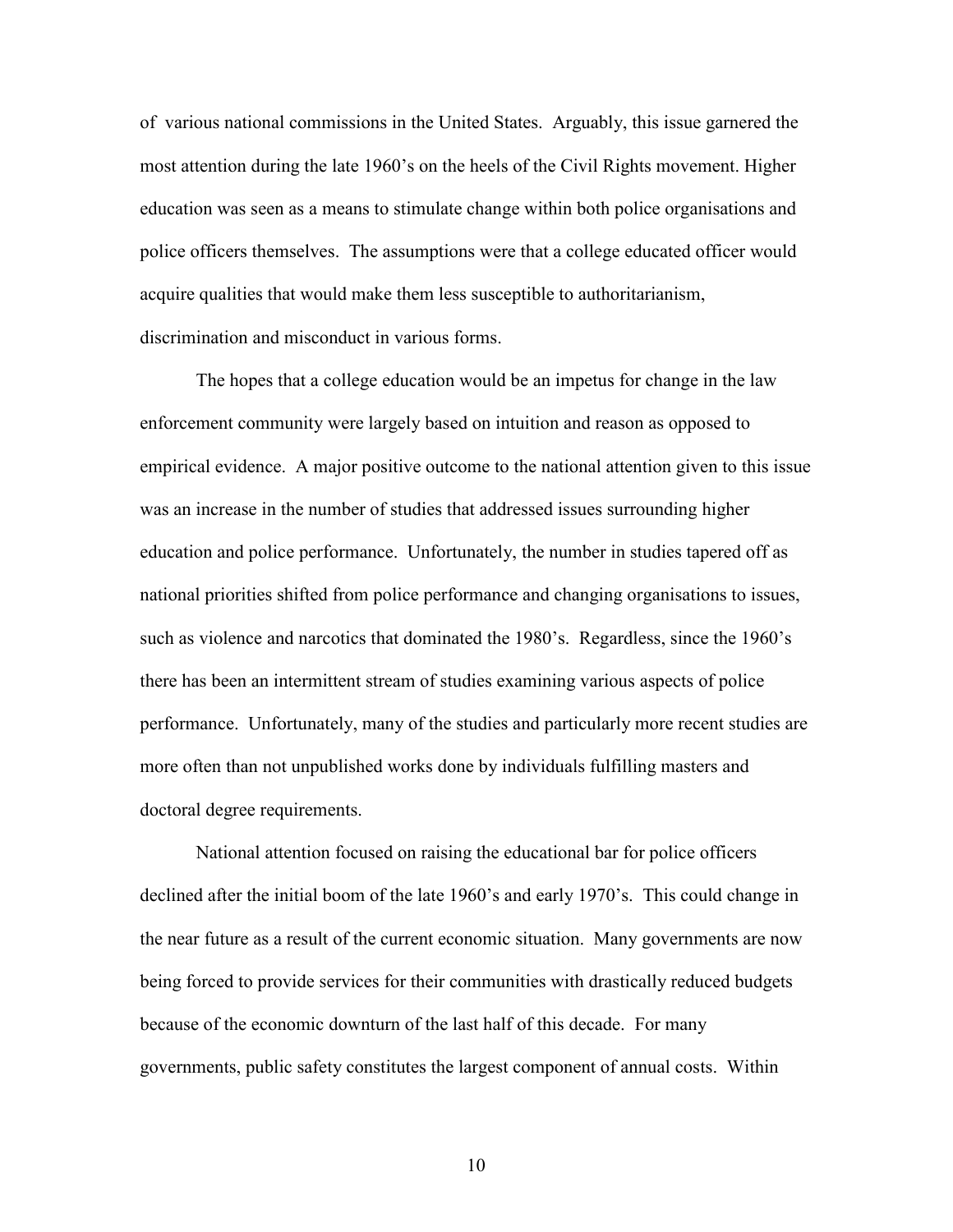public safety budgets themselves, the majority of costs are associated with personnel. Within the United States, there have already been drastic cuts to public safety personnel. Therefore, it has become a common mantra within organisations to "do more with less". Although the current economic downturn has caused substantial cuts in law enforcement, jobs in law enforcement have remained highly sought after. The foreseeable future will likely produce many more applicants than available positions, because of increasing unemployment rates and a large number of eligible candidates. This affords law enforcement organisations the luxury of being more selective and finding more highly qualified police officer candidates. Thirty to forty years after the national committee's pressure to increase the educational level of police officers, there could likely be another push in this direction given the combination of the economic downturn and a more educated populous looking for work.

The purpose of this thesis is to systematically review studies that recorded citizen complaints and the educational level of law enforcement officers. Complaints were chosen over performance measures because citizen complaints arguably address the fragile relationship between law enforcement and the community. Additionally, complaints represent an objective measurement generated by the citizens, who are essentially the client base of law enforcement organisations. Citizen complaints are generated from outside of the law enforcement community therefore have a greater potential to be a more objective performance measurement. Citizen complaints are theoretically more devoid of organisational politics that could effect other police performance measurements such as; supervisor ratings, peer ratings, and police academy performance. A number of issues surround standard practices involved with the citizen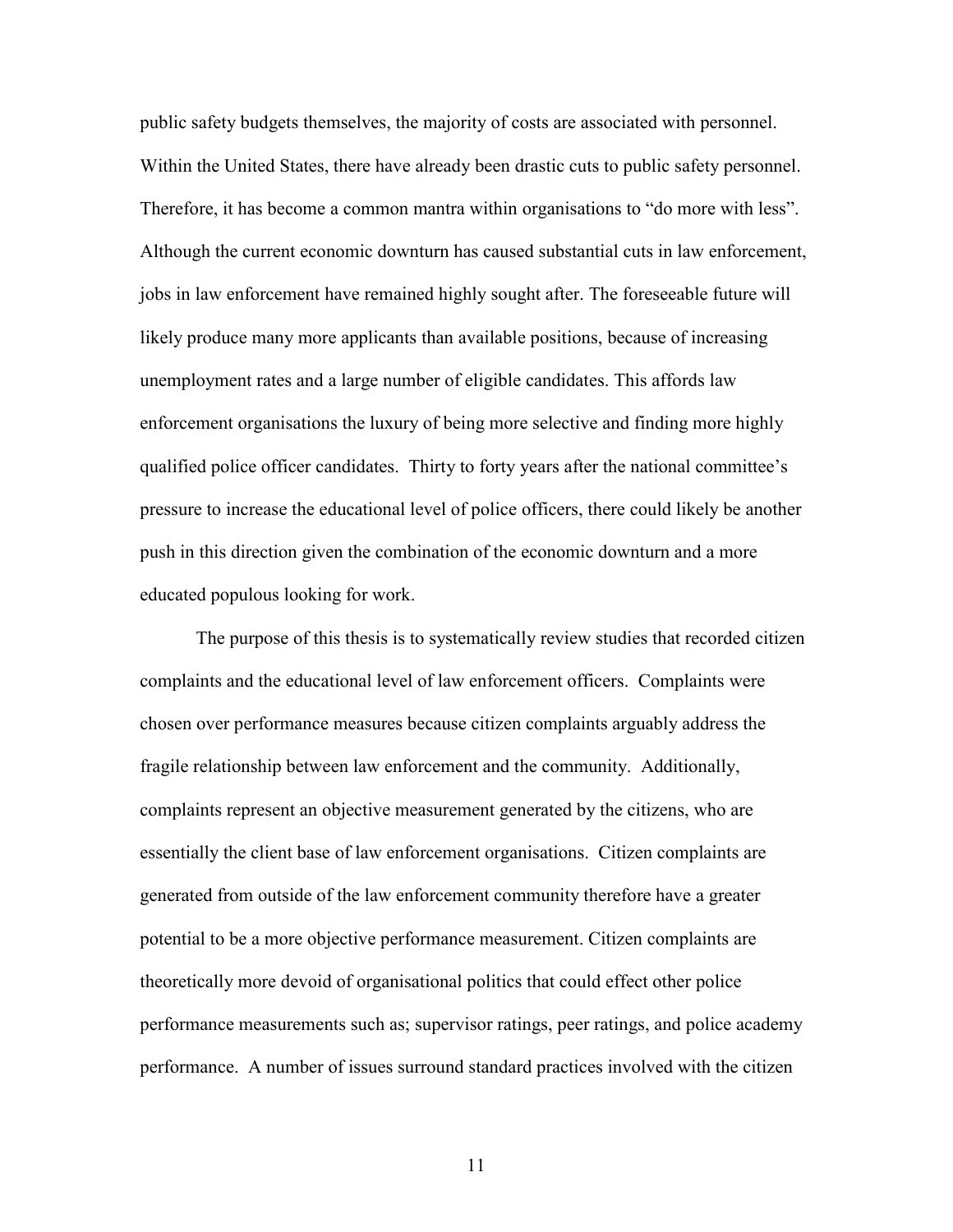complaint processes, but one would logically assume that the complaint processes are somewhat standardized within each law enforcement organisation. Citizen complaints are but one of many performance measures for law enforcement personnel, but given the delicate nature of the relationship between law enforcement and the community, it is an essential output. The aim of this systematic review is to synthesize available research evidence on the impact of an officer's college education with regard to the outcome of citizen complaints. The emphasis of the following literature review is on the history of higher education and law enforcement, the competencies associated with higher education, education and police officer performance, and issues concerning citizen complaints.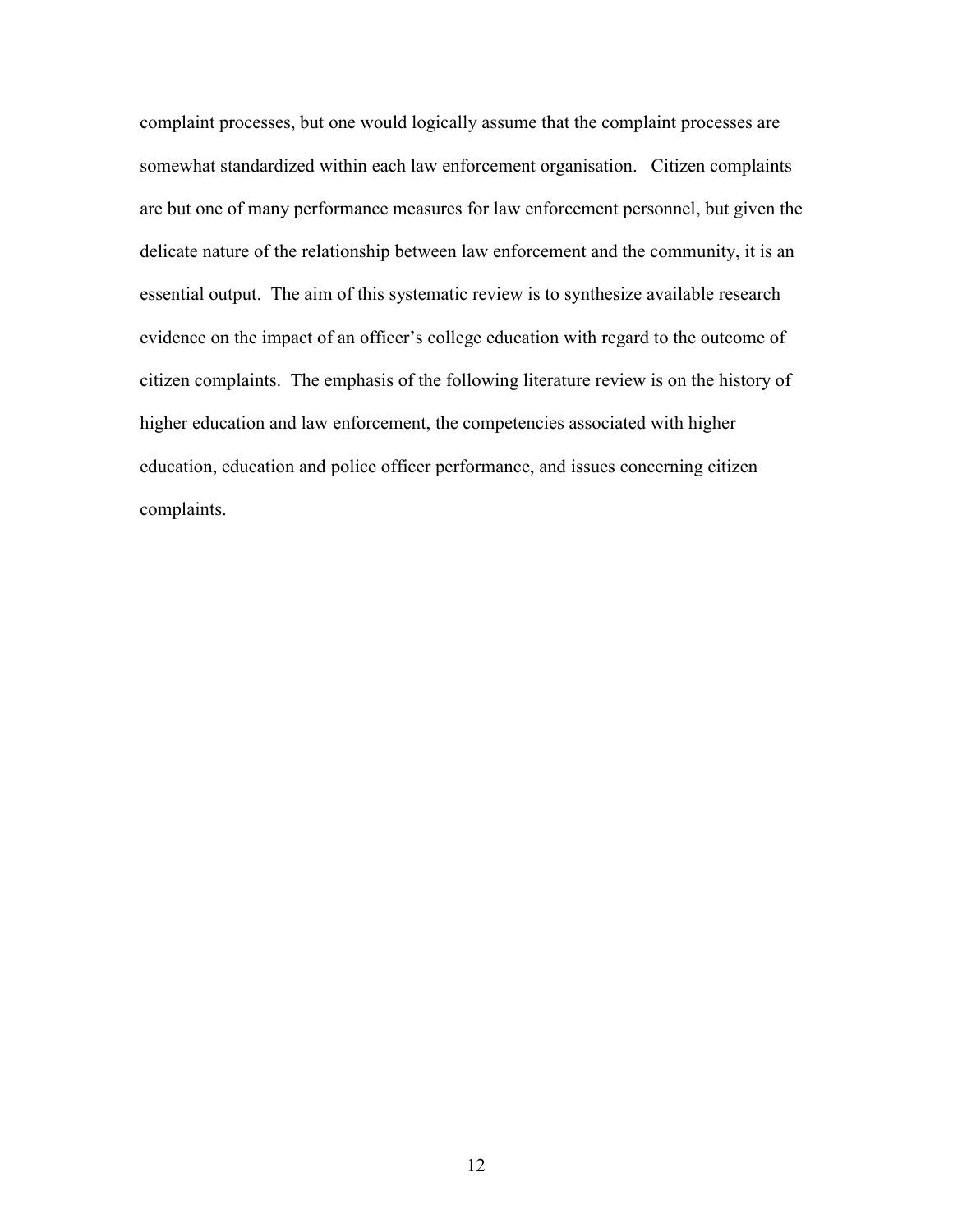#### **CHAPTER 2: LITERATURE REVIEW**

The literature review begins with a brief history of the relationship between higher education and law enforcement that has spanned many years and has been the source of many national commissions on police reform. An exploration of outcomes typically associated with a college education follows, in an attempt to better understand what changes within a person as a result of the higher education experience. The next section includes a more specific focus on the relationship between education and police officer performance. Police officer performance is a general concept. Many background factors can affect performance outcomes, and education is one such factor. The literature review concludes with a discussion of several issues pertaining to the specific outcome measurement in literature examined, citizen complaints.

#### **2.1: History of Higher Education and Law Enforcement**

The process of enforcing laws existed before the development of the profession of law enforcement as we know it today. Zedner (2006) noted that the concept of policing predates the work carried out by state officers. Even with a long legacy of policing, modern day law enforcement agencies must adapt to a world that is evolving very quickly. Advances, particularly in the area of technology and communications, have changed our ever shrinking world community at an alarming rate. Police officers are required to be able to think critically because of the many challenges that face them such as ethnic and racial diversity, increased outside scrutiny of police practices, and the added responsibilities from homeland security (Bueermann 2006).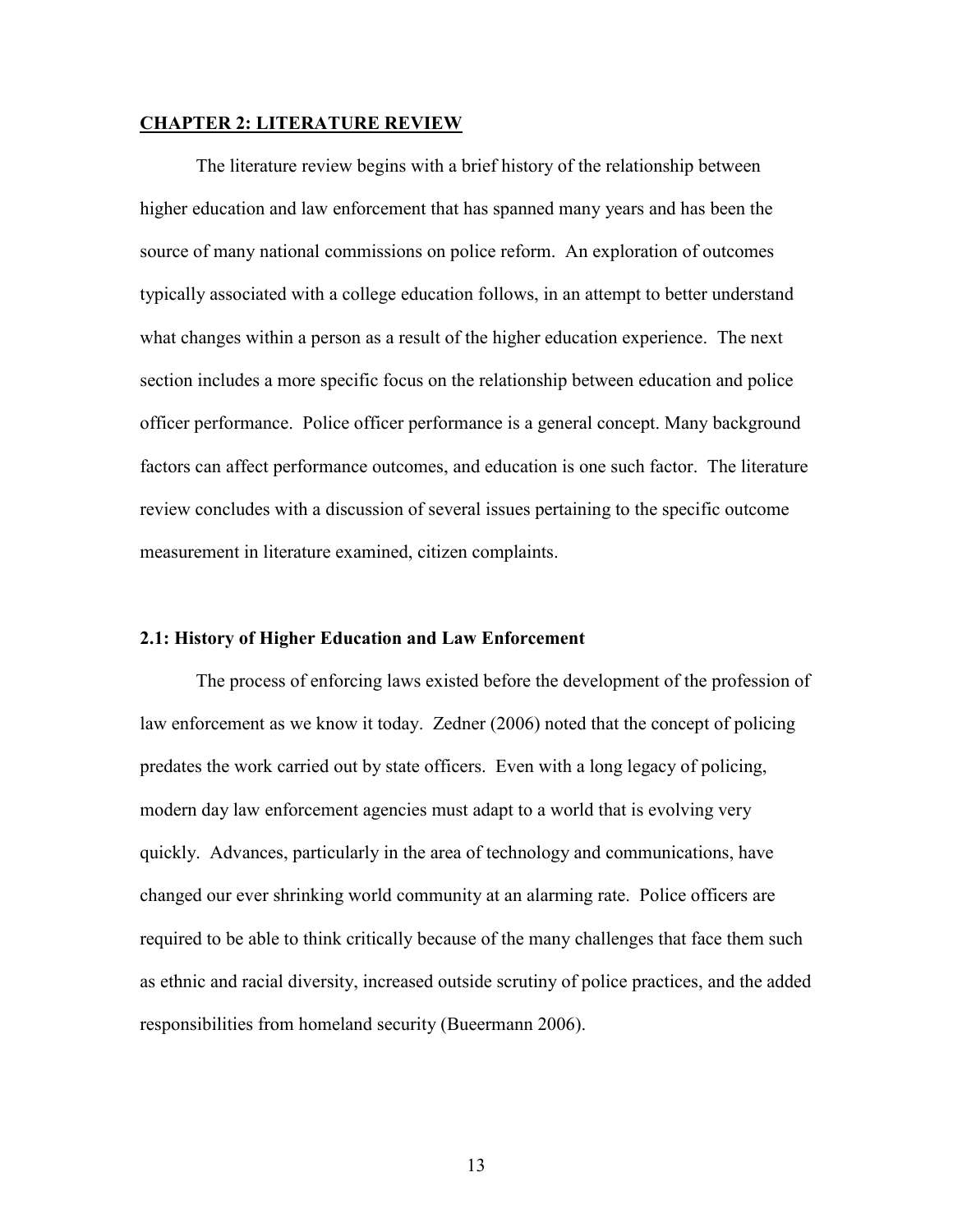Changes in the police role, new developments in technology, and community demographics have prompted a rethinking of the need for higher education within law enforcement. One of the ways law enforcement agencies have adapted to these changes has been to transition from more traditional paramilitary hierarchies to structures emphasizing network-type communications and flexibility (Harvey 1996). These represent some recent changes for law enforcement, which is perpetually reacting to an ever changing society. Adaptation is nothing new to policing, and it is arguably the reason why society seems to go through ebbs and flows with different types of reform such as increased education for police officers.

As far back as 1920, the focal point of most problems with law enforcement was personnel (Fosdick, 1920). Fogelson (1977) pointed out that police personnel during the early 20<sup>th</sup> century were typically underpaid, undereducated, and of below average intelligence. These characteristics, coupled with the fact that many officers would work well into their seventies and eighties, meant that police officers were unqualified when they started and remained so for a long time (Fogelson 1977).

For approximately 100 years, scholars have studied the impact of education on both police practice and police performance (Finckenauer 2005). It has also been about 100 years since August Vollmer began to make tremendous strides towards hiring more educated and intelligent police officers. Vollmer was the police chief of Berkley, California. But besides being chief of police, Vollmer became a major force and advocate for police reform and particularly for increased educational standards for officers (Wilson 1953). It was Vollmer's belief that the problems of policing would fade away if society could get what he referred to as truly exceptional men (Vollmer 1936). Vollmer went on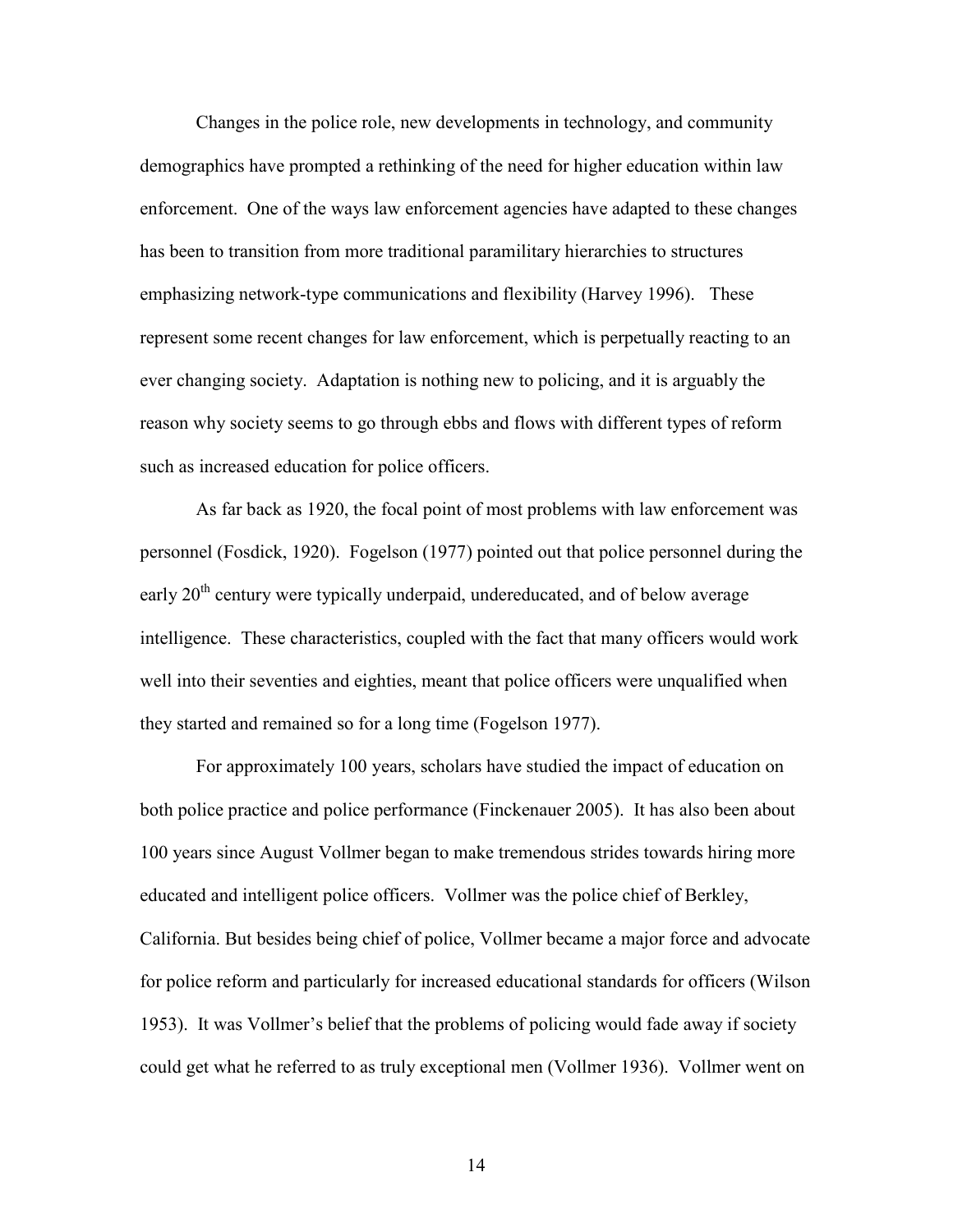to define those truly exceptional men as those who possessed superior intellectual, physical and character qualities. Vollmer (1936) thought that, with qualities like these, officers would be better able to command respect from not only their associates but the general public as well.

At the centre of Vollmer's drive to professionalize law enforcement was higher education, which he thought would give police officers increased social status and dignity (Carte and Carte 1975). Vollmer thought that a bachelor's degree should be a minimum requirement for police recruits since, in his opinion, an ideal officer should first have academic training and then be taught the technical aspects of police work (Carte and Carte 1975). This point was reiterated by Sherman et al. (1978) in their recommendations stemming from the National Advisory Commission on Higher Education for Police Officers, recommendation 7-1, "Police departments should place less emphasis on educating the recruited and more emphasis on recruiting the educated"  $(p.13)$ .

Vollmer's concept of a highly educated police workforce was in stark contrast to how the first modern civilian police force in London chose their typical constable approximately a century before. The typical constable of the early 19<sup>th</sup> century was chosen to be as much like the lower classes as possible because they were intended to police the lower class (Critchley 1972). In contrast, Vollmer thought that each officer should be the chief of his area, and that a college degree would facilitate an officer's ability to act independently in serving the individual needs of their communities (Carte and Carte 1975).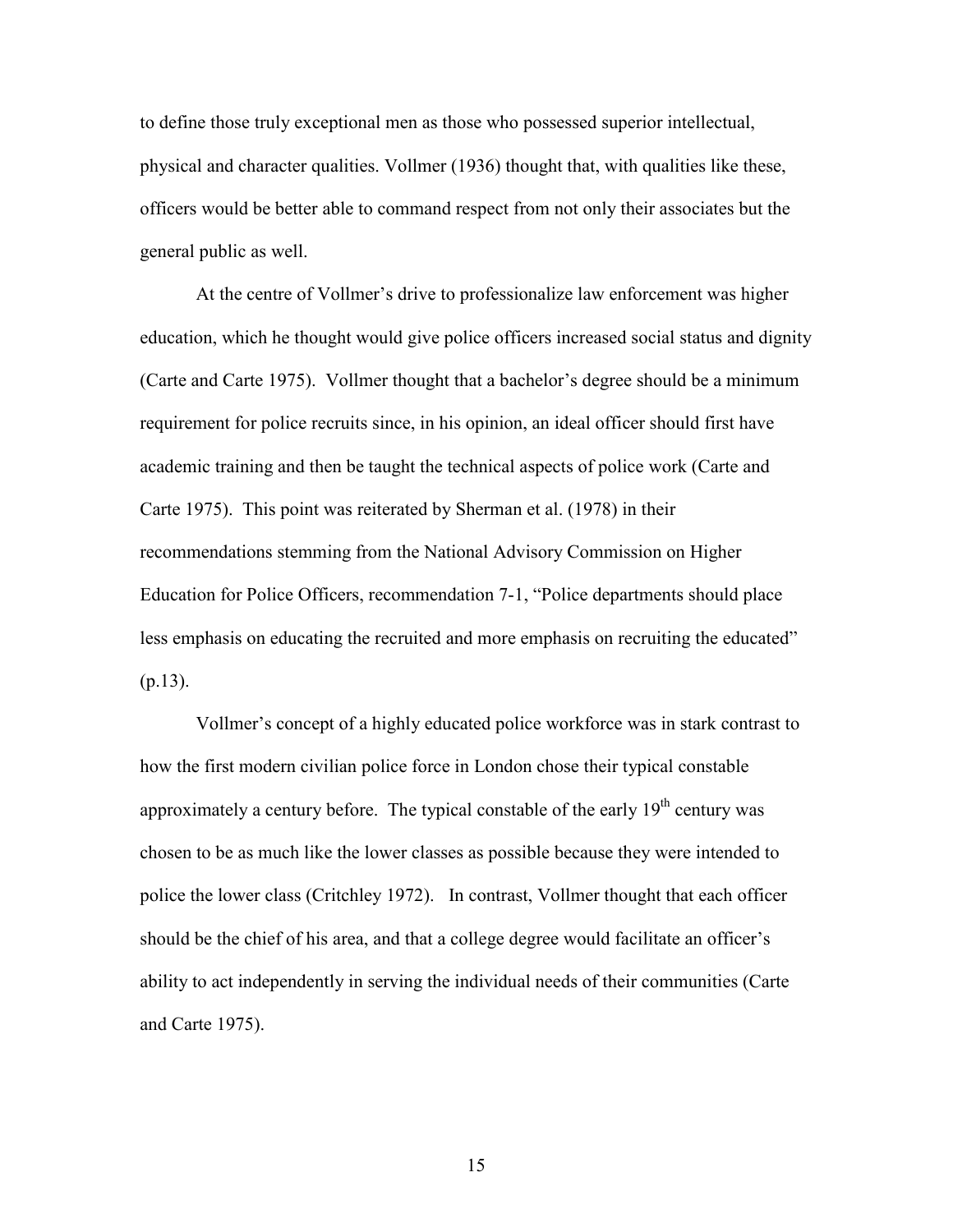Vollmer was successful in bringing attention to the issues of police reform that have had various turns in the national spotlight. Over the past century, there have been a number of national panels in the United States that reflected Vollmer's ideas. The first was the Wickersham Commission of 1931. The commission argued that widespread police misconduct was due in no small part to the lack of education and training of patrol officers and chiefs (Wickersham Commission 1931). The commission discussed the state of police education, which at that time included the startling fact that more than 50% of officers working for the Los Angeles Police Department did not have a high school diploma. As a result of some of the recommendations of the Wickersham Commission, Vollmer helped to develop the first school of criminology at the University of California at Berkeley and influenced several other schools on the west coast of the United States to begin teaching police and criminology classes (Wilson 1953).

Although Vollmer's idea of higher education for all officers did not become a reality in his lifetime, the idea gained momentum again in the 1960's. Sherman et al. (1978) pointed out that social conflicts and rising crime of the 1960's pushed police reform back into the national spotlight. Many of the same problems the police faced earlier in the 20<sup>th</sup> century were addressed again by several subsequent presidential commissions including; the National Commission on the Causes and Prevention of Violence, the President's Commission on Campus Unrest, and the National Advisory Commission on Criminal Justice Standards and Goals (Sherman et al. 1978).

Sherman et al. (1978) noted that the most influential proponent of the idea of higher education came from the President's Commission on Law Enforcement Administration of Justice (1967), which recommended that as an ultimate aim, all police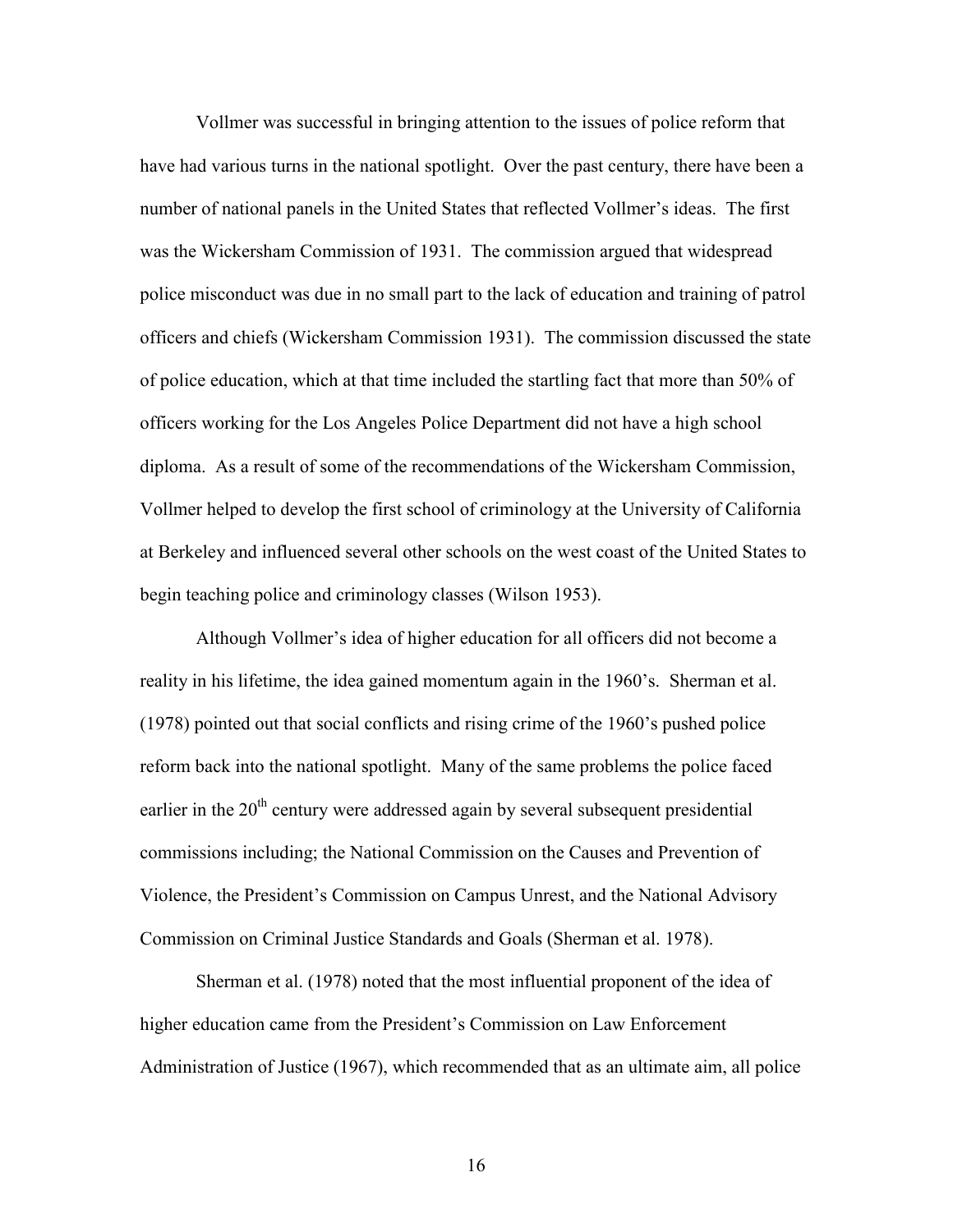officers with general enforcement powers have baccalaureate degrees. This commission also recommended that immediate steps should be taken to gradually increase educational requirements for both new recruits and promotions (President's Commission on Law Enforcement Administration of Justice 1967). The argument for this recommendation was that the complexity of police work is so great that higher educational requirements are necessary for improving the quality of police work (President's Commission on Law Enforcement Administration of Justice 1967). Additional arguments came from the National Advisory Commission on Criminal Justice Standards and Goals (1973) stating that, in years past, a high school diploma was a relatively high level of education but it no longer held the same value. Furthermore, setting minimum recruiting standards at the level of a high school diploma could increase mediocrity and the general belief that almost anyone could be a police officer. Some believe that as the general population becomes more intelligent and educated, police officers should have or exceed the educational level of the average citizen they are sworn to serve (Aamodt 2004).

Saunders' (1970) clearly articulated reasons for supporting higher education for law enforcement officers:

"The qualities which law enforcement leaders claim to look for in recruits are the very ones which liberal education is believed to nurture: knowledge of changing social, economic, and political conditions; understanding of human behaviour; and the ability to communicate; together with the assumption of certain moral values, habits of mind, and qualities of self-discipline which are important in sustaining a commitment to public service" (p 82-83).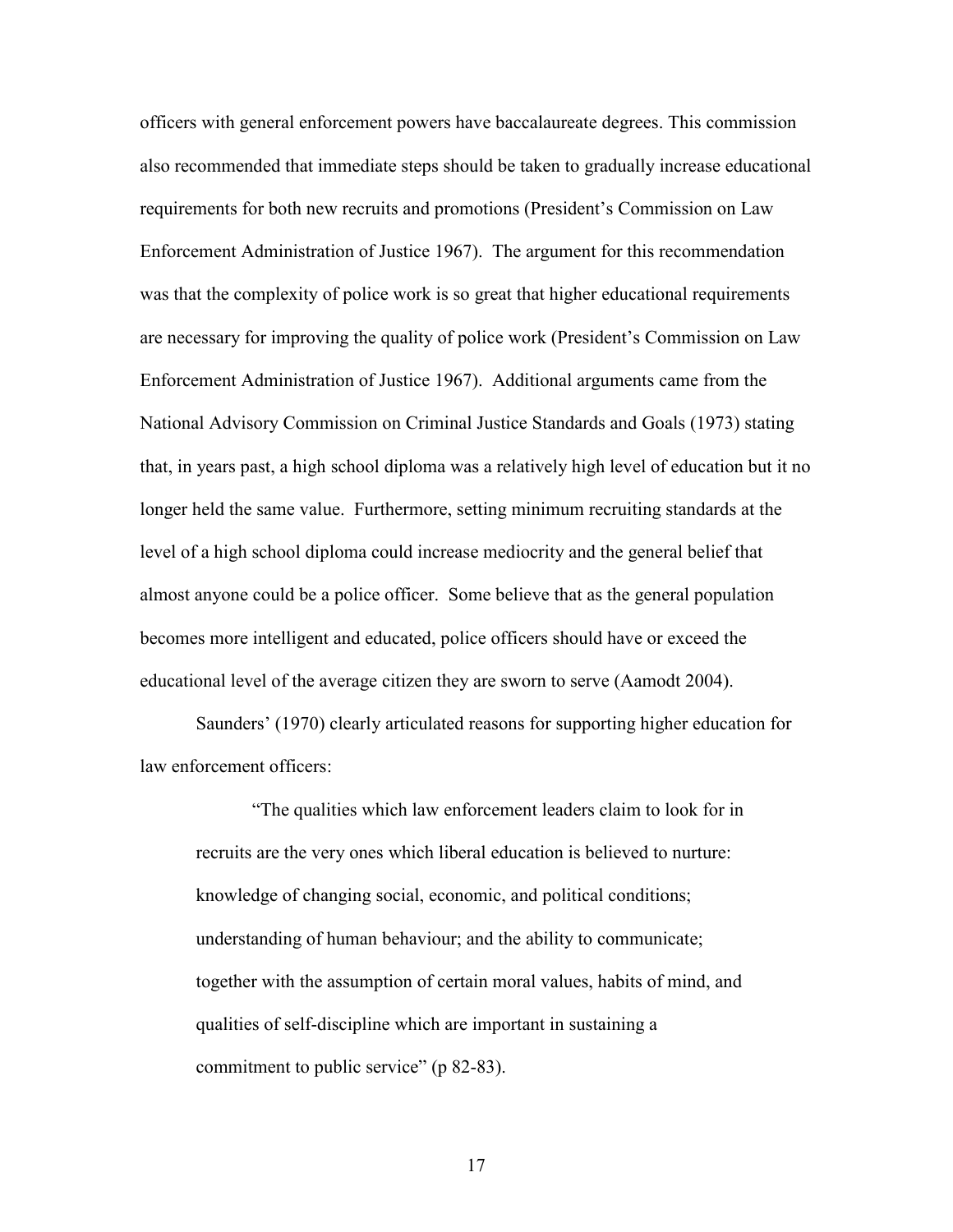This sentiment was later reiterated by the American Bar Association's Advisory Committee on the Urban Police Function (1973).

Although many arguments have been made for the increase of police officer educational level, there was little scientific support for the claims. Telep (2008) pointed out that the conclusions of many national commissions were based on the intuitive logic that officers with a higher education would make better officers, but the reports and commissions utilized very little empirical evidence to illustrate how a college education made a difference.

The current state of higher education requirements within law enforcement organisations illustrates the lack of progress various commissions have had in increasing higher education in police work. Even though there have been several pushes for education, most law enforcement organisations continue to operate with the minimum educational requirement of a high school diploma (Paoline and Terrill 2007). A little over a decade ago, Baro and Burlingame (1999) observed that only 1% of local law enforcement agencies required a 4-year college degree, and 75% of the agencies had no formal policy linking education with promotion. Hickman and Reaves (2006) noted that only 1% of local police departments in the United States require a 4-year college degree. The vast majority of local police departments, approximately 90%, only require a high school diploma or its equivalent (Bruns 2005). Despite these lax requirements by law enforcement agencies, approximately half of all officers in the United States have some form of college education (Polk and Armstrong 2001).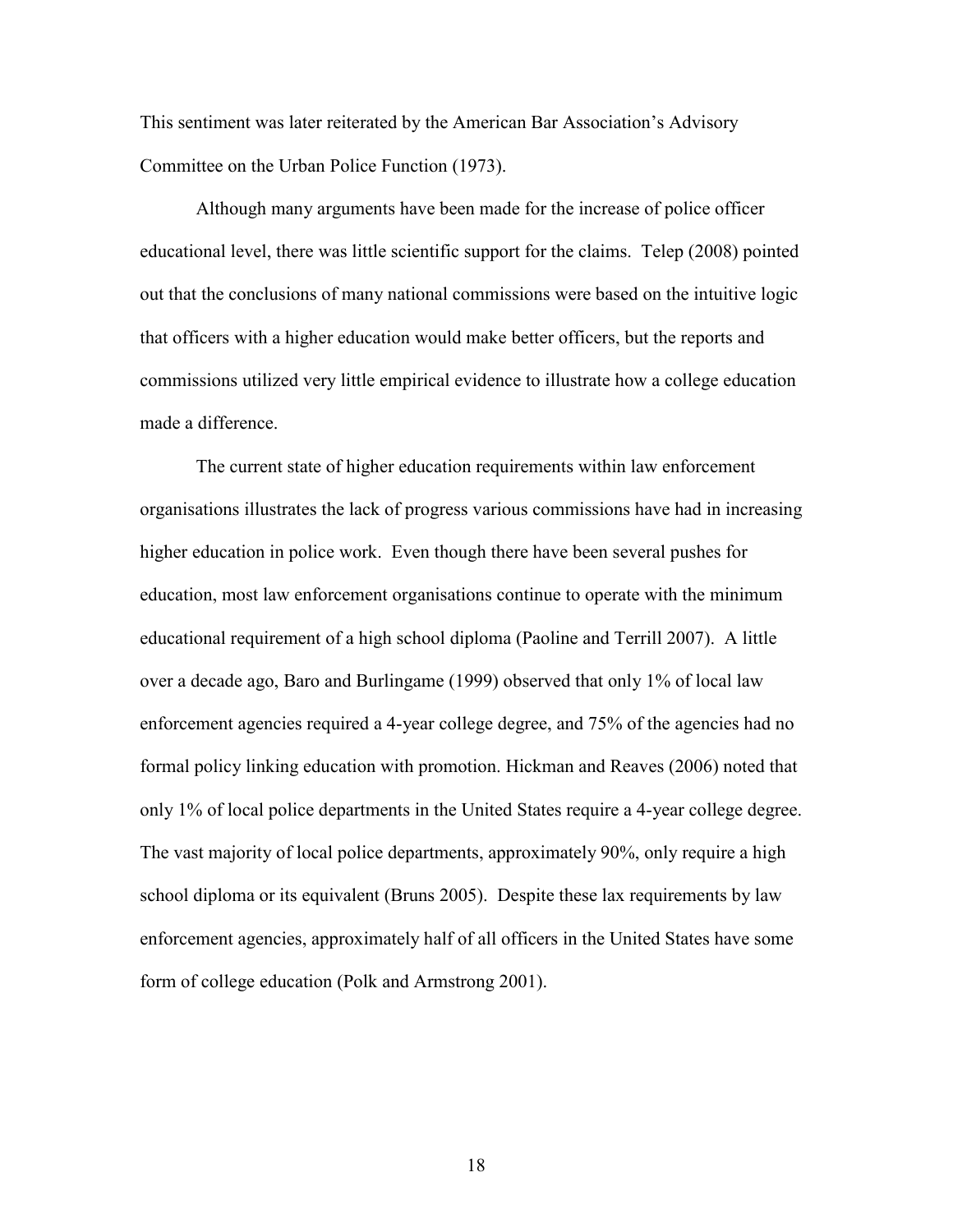#### **2.2: Educational Outcomes**

The organisational value of a college education for police officers is evidenced by its importance in hiring, pay increases, and promotional merit. Even with the positive reinforcement associated with the attainment of a college degree, the question remains of what value that degree actually brings to an employee or the law enforcement organisation as a whole. A multitude of questions arise in any discussion when addressing the value of higher education in any workplace. In this section, the mechanisms that potentially link the college experience to some sort of attitudinal or behavioural change are explored. This leads into some important questions pertaining to the attainment of some core set of competencies or skills expected by college graduates. This section then identifies and explores the different stakeholders of higher education, namely students, parents, faculties and schools, and finally employers. Each of these stakeholders brings a slightly different perspective to outcomes of higher education. In addition to these factors, there is also the issue of the changing face and quality of higher education, particularly with the expansion of online programs and for-profit degree granting institutions that cater to a rapidly growing student demographic of adult learners.

In Telep's (2008) work on the impact of higher education on police officer attitudes towards the abuse of authority, considerable attention was brought to the importance of a college education. Although this systematic review addresses an observable performance outcome, one would logically assume that the underlying behaviour of officers who receive citizen complaints is predicated by police officers' attitudes. Telep (2008) began by discussing Durkheim's position that education is necessary for the promotion of a moral society (Durkheim 1956). Durkheim (1961)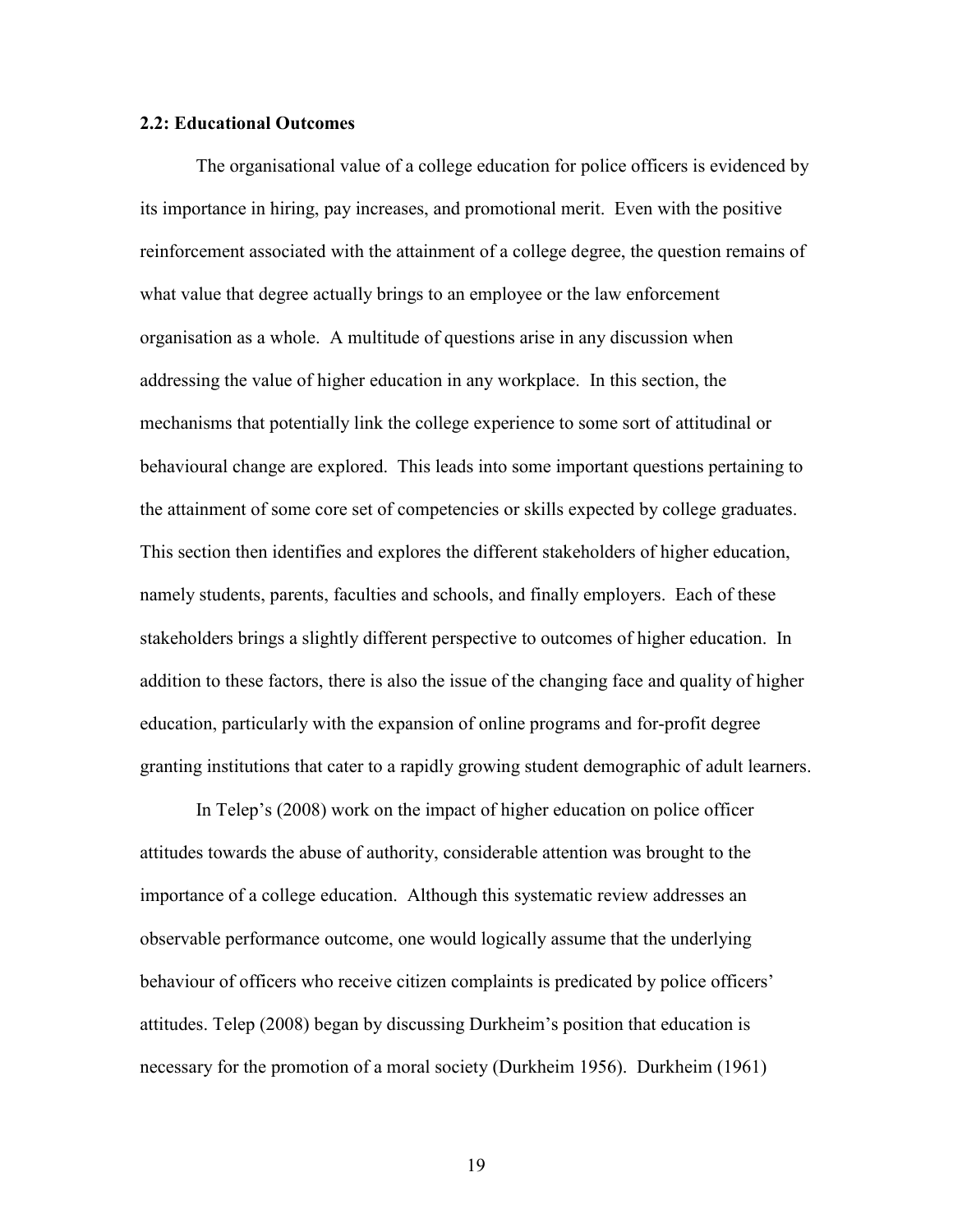further described morality as consisting of a combination of discipline, attachment to the group, and autonomy. Discipline is defined as consistent conduct and response to authority. Attachment to the group is defined as actions oriented toward the greater good of society. Autonomy is defined as individuals acting with knowledge of the consequences of various actions. These three aspects of morality fit directly into the application of police work which is hallmarked by a great deal of autonomy, connection to a group or sub-culture, all influenced by individual discipline. If higher education instils morality, one would expect officers with more education to have attitudes in favour of lawful conduct that is consistent with departmental and legal standards (Telep 2008).

If there is to be value associated with a college degree, there would logically be some baseline set of qualities or competencies that result from that educational experience. Allen et al. (2005) defined competencies as prerequisites for effective action that are formed from knowledge, skills and motivations. Competencies have also been defined as the individuals' characteristics that allow them to perform effectively in a given situation (Spencer and Spencer 1993). It is also important to distinguish between specific competencies and general competencies, since it is the later that are thought to be a more universal result of higher education. Specific competencies are clusters of cognitive prerequisites that students need to be able to perform effectively in a specific area (Weinert 2001). These types of competencies are thought to lose value over time because of changes in technology and labor demands (Allen et al. 2005). General competencies, on the other hand, encompass a much broader framework and are more resilient. General competencies can be applied to a large range of contexts and are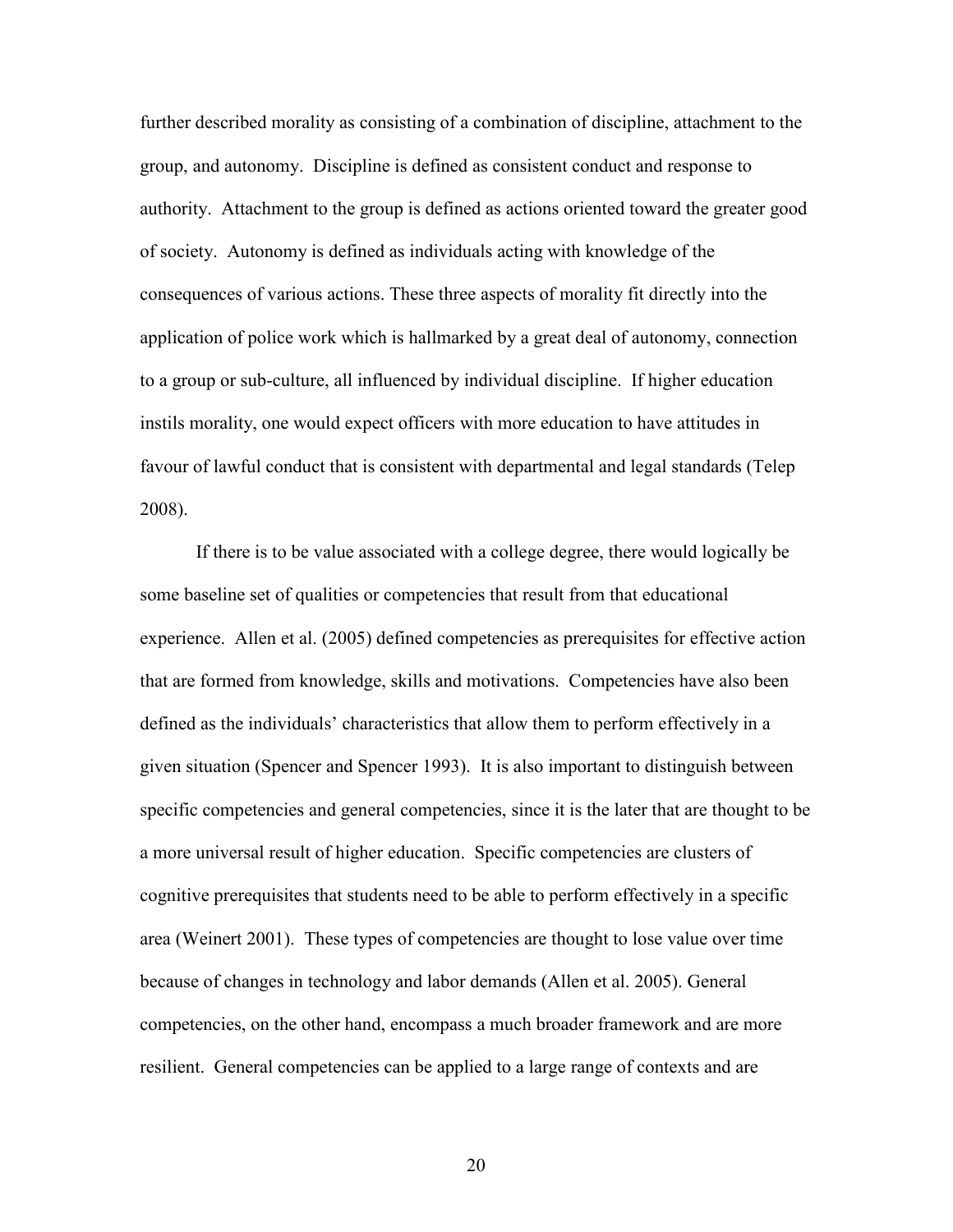viewed as more valuable in terms of employability (Allen et al. 2005). Allen et al. (2005) further state that some general competencies relate directly to productivity in several different contexts and also help individuals to utilize already acquired specific competencies in new work situations.

According to Diamond (1997), the answers to what competencies are associated with higher education have been fairly consistent. Core competencies generally include; effective reading, writing, speaking and listening communication skills; mathematics, problem solving, and critical thinking skills; interpersonal skills such as collaboration with others and leadership; computer literacy; appreciation for cultural diversity and adaptation to change. Patterson and Bell (2001) discuss key competencies that were the result of the Finn Report of 1991, the Carmichael report of 1992 and the Mayer Committee report in 1992, all from Australia. The seven key competencies identified from these reports were the ability to locate and use information, communicate effectively with others, plan and organise one's work activities, interact effectively with other people, use mathematical ideas, apply problem solving strategies in purposeful ways, and apply technology.

It is important to also understand that a difference exists between what different stakeholders see as the core competencies of college graduates. Coll and Zegwald (2006) conducted a study to examine perceived competencies of college graduates, specifically science and technology students, through varying perspectives of identified stakeholders. Those stakeholders were current students, recent graduates, employers and faculty. As a result of their work, Coll and Zegwald (2006) found that current students' top five ranked competencies were ability and willingness to learn, initiative, achievement orientation,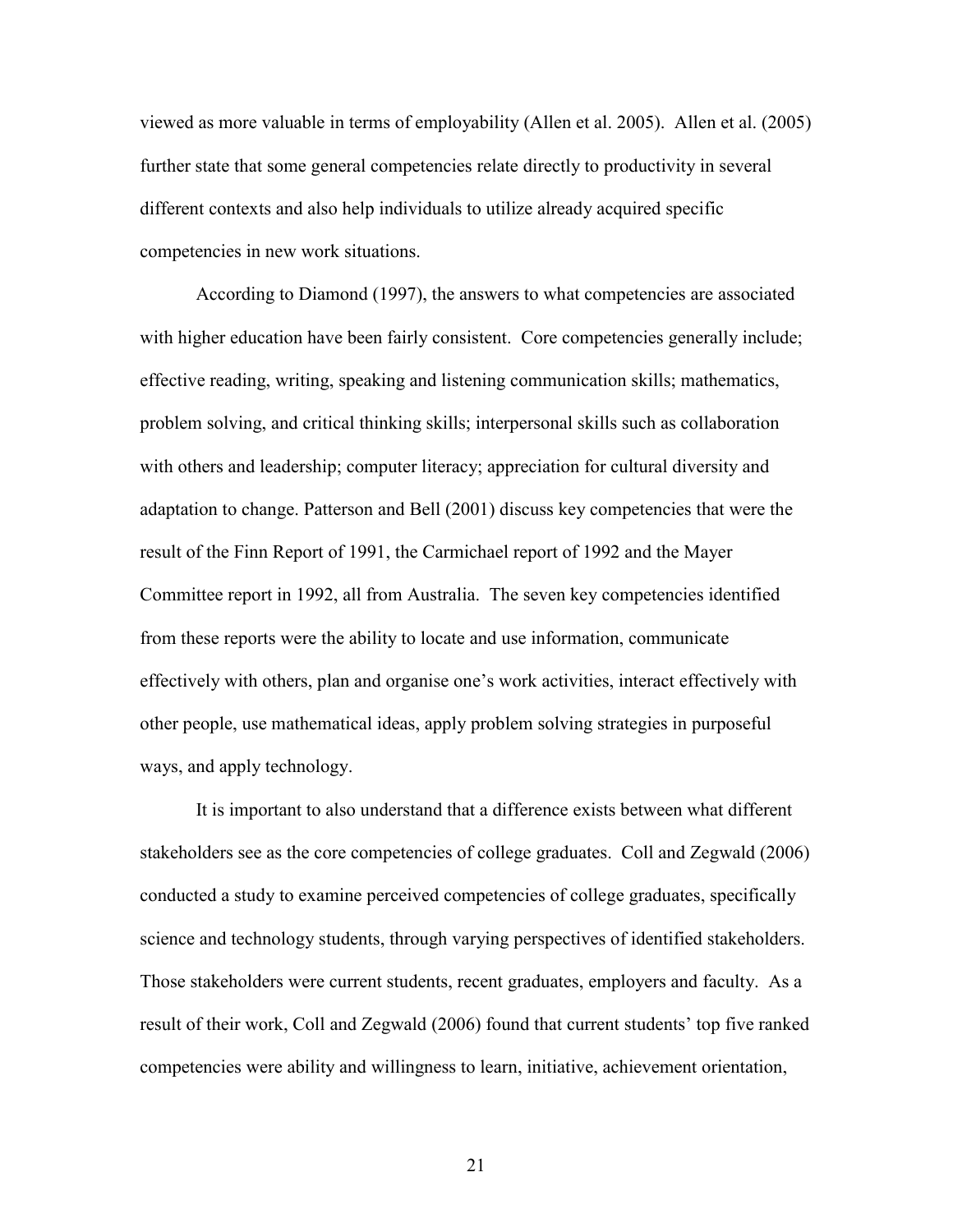personal planning and organisational skills and analytical thinking in descending order. Recent graduates ranked the top college graduate competencies as ability and willingness to learn, teamwork and cooperation, analytical thinking, personal planning and organisation and computer literacy. Employers ranked the competencies as ability and willingness to learn, teamwork and cooperation, initiative and analytical thinking. The faculty ranked the competencies as ability and willingness to learn, written communication, analytical thinking, computer literacy, and teamwork and cooperation. The fact that Coll and Zegwald's study focused on a certain type of student is less important than the fact that there are different stakeholders with different perspectives that arrive at similar yet not exact conclusions about the outputs of a college education. These differences illustrate that competencies associated with a college degree are dynamic. There is not a unanimously agreed upon set of competencies associated with a college graduate since goals and objectives are set by various stakeholders, often times with different perspectives.

Not only are there discrepancies in expectations, there is also an underlying resistance from universities to measure outcomes such as core competencies of their graduates. The value of higher education in policing is difficult to measure in part because of the performance metrics used in higher education. Historically there has been a focus on inputs and processes of the educational system as opposed to final goals or desired outputs (Allen et al. 2005). Colleges and universities are often measured by indirect means such as; the degrees held by faculty, publication of faculty, the number of grants received by the institution (Diamond 1997). These measurements arguably have little to do with the learning environment of the student body. The unfortunate truth is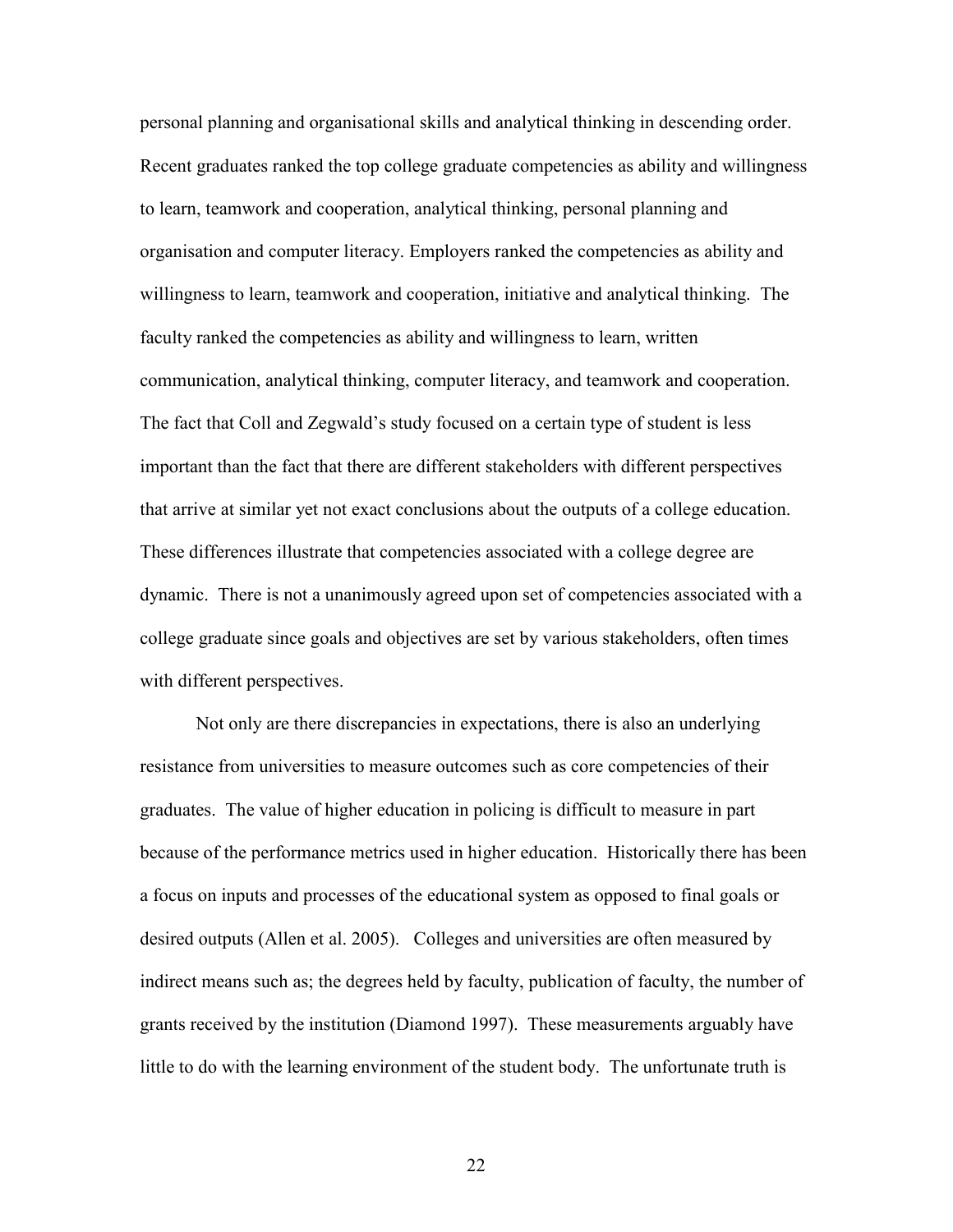that these indirect performance metrics allow schools to avoid becoming accountable to how well they meet their goals of educating students and preparing them for the real world (Diamond 1997). Allen et al. (2005) argue that higher education courses best demonstrate their value through the ability of their students to perform in the real world. Hickok (2006) questions whether a college degree is proof of a college education and cites studies highlighting higher educations ever increasing costs, uneven quality, low graduation rates, and even declining reading and comprehension scores. Colleges need to develop accurate measures for student achievement and, more broadly, the value of a higher education (Hickok 2006). This reasoning is what is driving the shift of outcome measurements in education from exam scores to competencies (Allen et al. 2005).

If the process of attaining an education is to be valued within the law enforcement community, at the very least there should be more attention given to student performance measurements before and after the educational experience. Cascio (1977) described one logical criticism that the educational levels of police officers are likely confounded by intelligence and motivation. There is typically a public perception that a student that graduated from Harvard or Cambridge will have had a better educational experience and be better prepared for the workplace than one who went to a low ranking university. A logical explanation is that a student who qualifies to go to a prestigious university such as Harvard would probably already possess the core competencies discussed earlier; therefore the university might have had less to do with the person's performance after graduation. Officers who put themselves in a position to obtain a degree might be more intelligent and motivated than high school educated colleagues and therefore it is the effect of intelligence and motivation as opposed to education that differentiates the level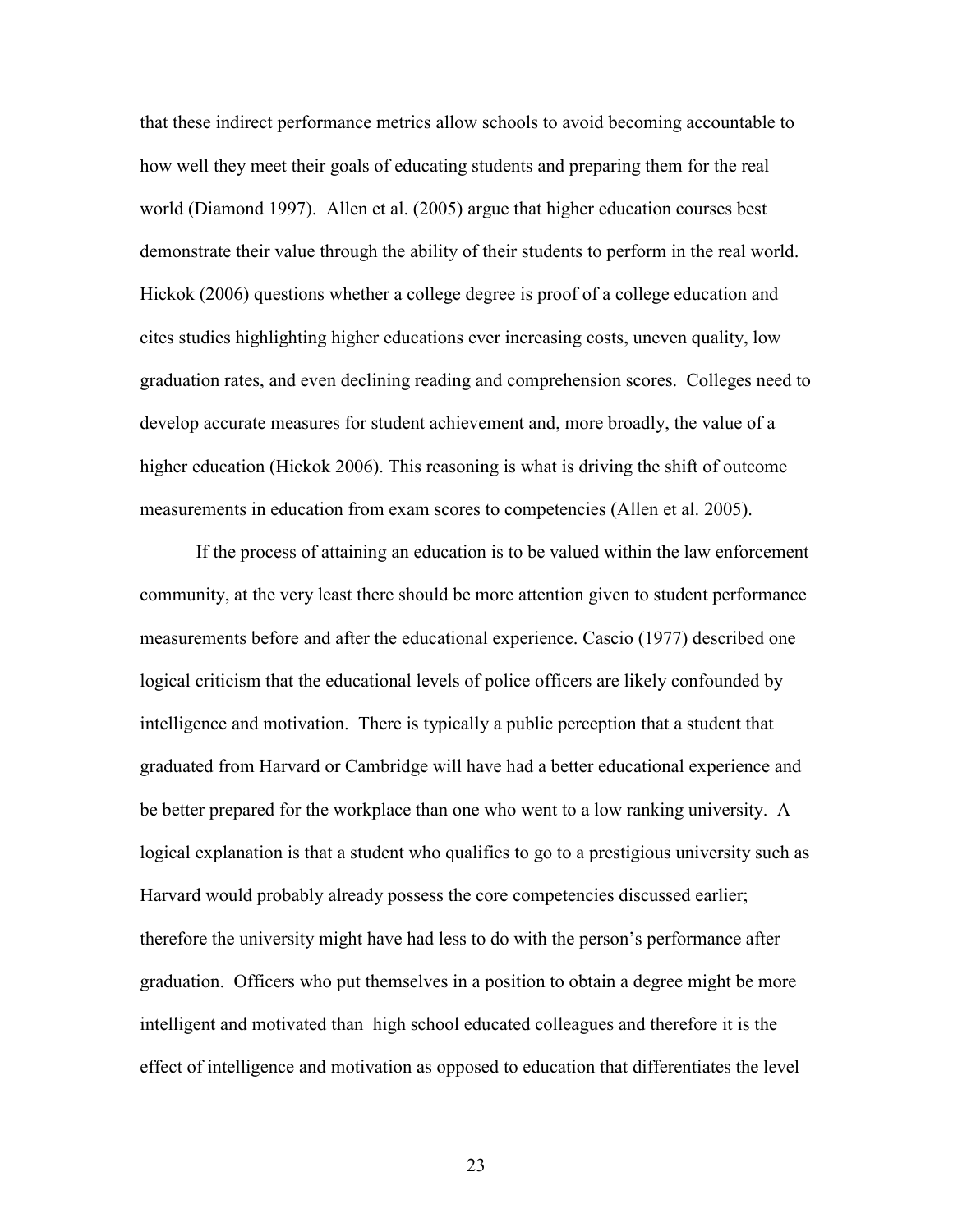of performance. If students already possessed intelligence and motivation, would an alternate life path such as serving in the military or transitioning directly into the workplace mean they were less prepared for their career if the value of the education was based on core competencies and not specific or technical competencies?

Although universities might be slow at adopting the concept of outcome measures, employers are demanding outcomes. Gedye et al. (2004) noted that, in the United Kingdom and other countries, there is increasing pressure from businesses for universities to produce graduates having more 'employability'. Employability is defined by Little (2003, p.1) as a "set of achievements, understandings and personal attributes that make individuals more likely to gain employment and be successful in their chosen occupations." This concept of employability is clearly linked to the ever changing job market.

Western economies are becoming more and more based on knowledge, information, and communication as opposed to physical production (Gedye et al. 2004). Harvey et al. (1997) pointed out that, in order to be successful in this type of knowledge driven economy, a highly educated workforce is essential. It is the human capital of competencies in the form of talents, skills, and capabilities of college graduates that are key to sustainable economic growth and development in this more globalized economy (Sianesi and Van Reenan 2003). In response to changes in our world, such as globalization and the digital revolution, employees can no longer expect their jobs to stay the same. Graduates will need to have knowledge, intellect, flexibility and adaptability in order to succeed (Gedye et al. 2004). It is likely that lifelong learning skills will take a prominent position among employees' portfolios since it will be more common than ever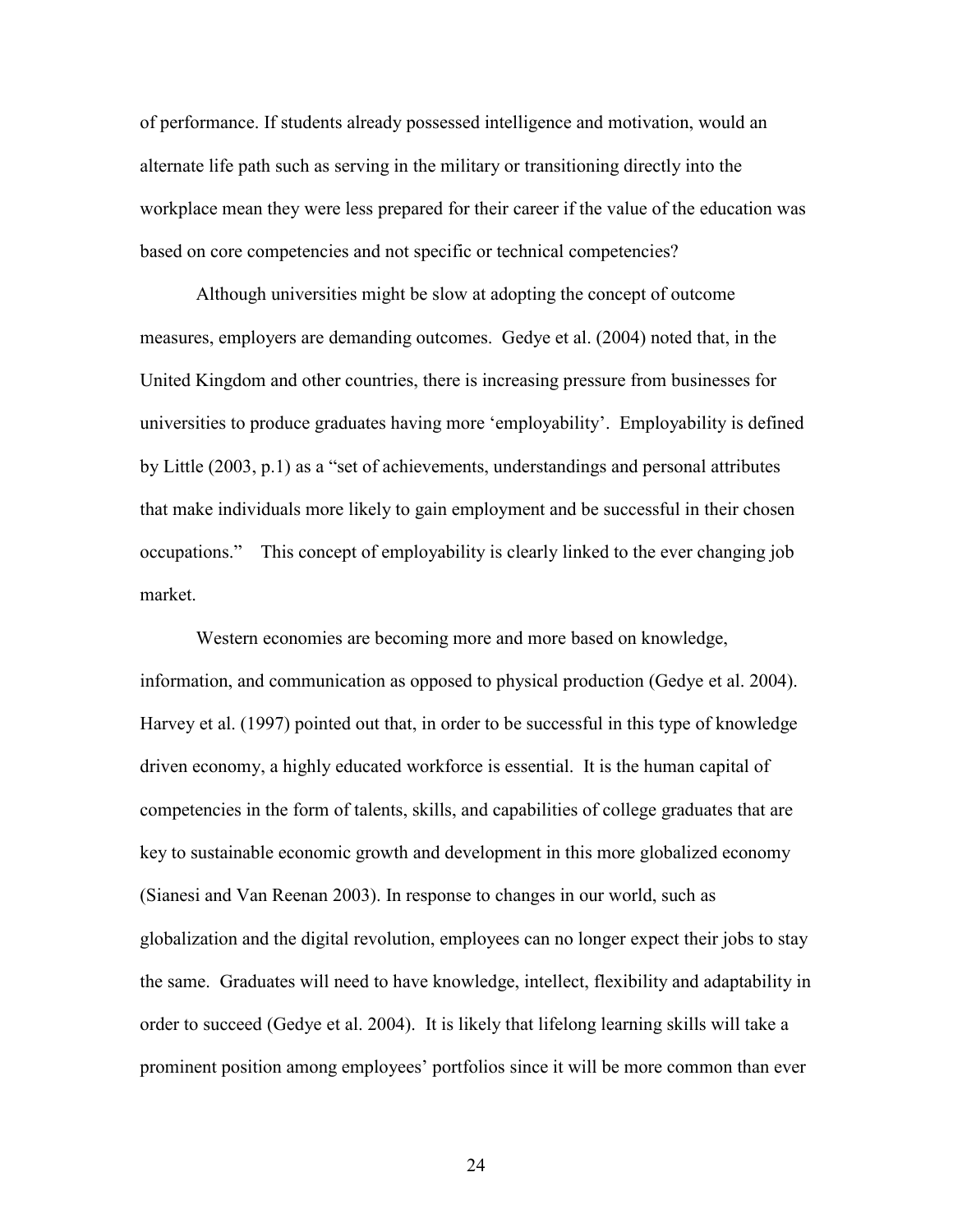to have people change careers during their life. Even if they do not change careers, it is likely that the job they have will evolve rapidly requiring the same level of adaptability (Harvey et al. 1997). Marra and Palmer (2004) point out that, because of the rapidly changing nature of knowledge across all areas of study, the best indication of a successful college education is the ability of the student to reason in context, digest and evaluate multiple sources of evidence, and apply those skills by thinking complexly when necessary to solve difficult problems. A general ability to solve problems in this way will become a hallmark of a good college education.

Therefore, if one accepts that the duties of law enforcement officers have evolved and will continue to evolve and that officers with a higher education are sought after for these positions, the question then becomes whether the assumed skills attained through the process of obtaining a degree actually affect an officer's performance. A college education should prepare students to succeed in a variety of situations and occupations. Buerger (2004) emphasizes that the process of education is not so much a transfer of facts as it is a skill development regarding learning how to learn. Some of these skills are the critical assessment of new situations, undertaking new learning, and questioning underlying assumptions of existing knowledge. Higher education has also been viewed as benefitting critical thinking, problem solving, and the greater exercise of discretion (Baro and Burlingame 1999). These skills are seen as general increases in aptitude, or the increased capacity for learning. Individuals can later apply the specifics of a certain job to a broadened world perspective (Molden 1999). It is then the framework or foundation that is seen as the advantage of a college education as opposed to the specific knowledge areas covered.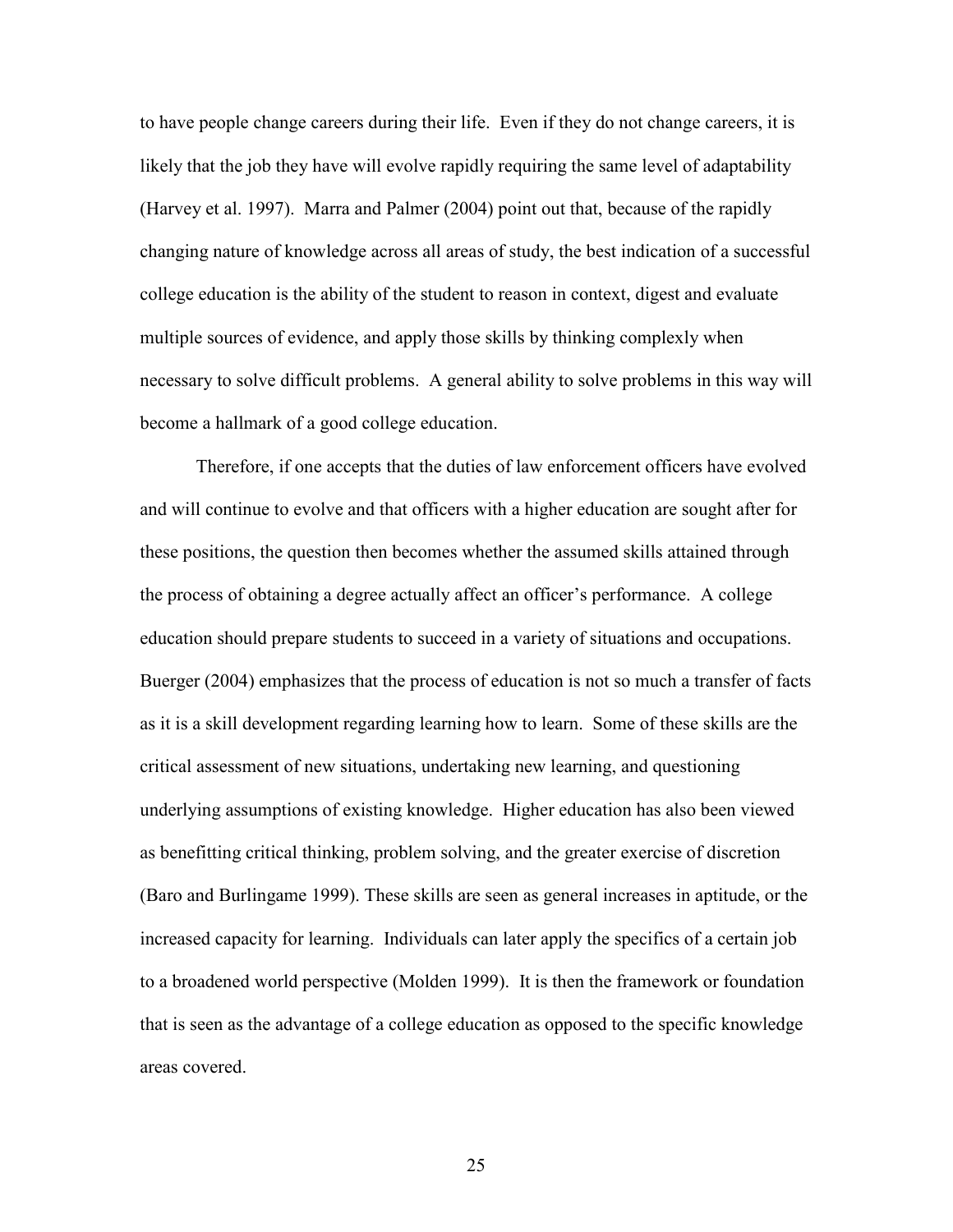Cultural sensitivity is an additional benefit commonly associated with higher education and could also impact citizen complaints about police officers. Tension between minority groups and the police has been described in the past as one of the most serious problems facing law enforcement organisations (Walker 1992). American businesses in general have seen increases in the diversity of not only their customer base but of their own workforce, and these trends are expected to continue (James 2006). With cultural diversity increasing, particularly in the United States, police officers would logically benefit from any process that adds to the sensitivity of this issue. Unfortunately, law enforcement agencies currently fall short of a program of cultural diversity that would leave a lasting impression. A typical 8-hour police training module on cultural diversity cannot be expected to have the same lasting impression as the exposure to diversity that the typical college education offers (Buerger 2004). Pascarella and Terenzini (2005) view college as a key in the development of one's sense of self and the growth that takes place during these years helps foster an appreciation for the roles of other people. The idea of the development of self was also supported by Feldman and Newcomb (1994) who viewed the college experience as a type of re-socialization based on exposure to a new and diverse set of ideas, friends, and beliefs. These new experiences cause college students to become more aware and concerned about the world they live in, which in turn helps to serve as a basis for learning how to effectively interact with other people (Feldman and Newcomb 1994). It is this effective interaction with other people that is central to the hypothesis that a police officer with a higher education might interact with people with a higher frequency of acceptable resolution.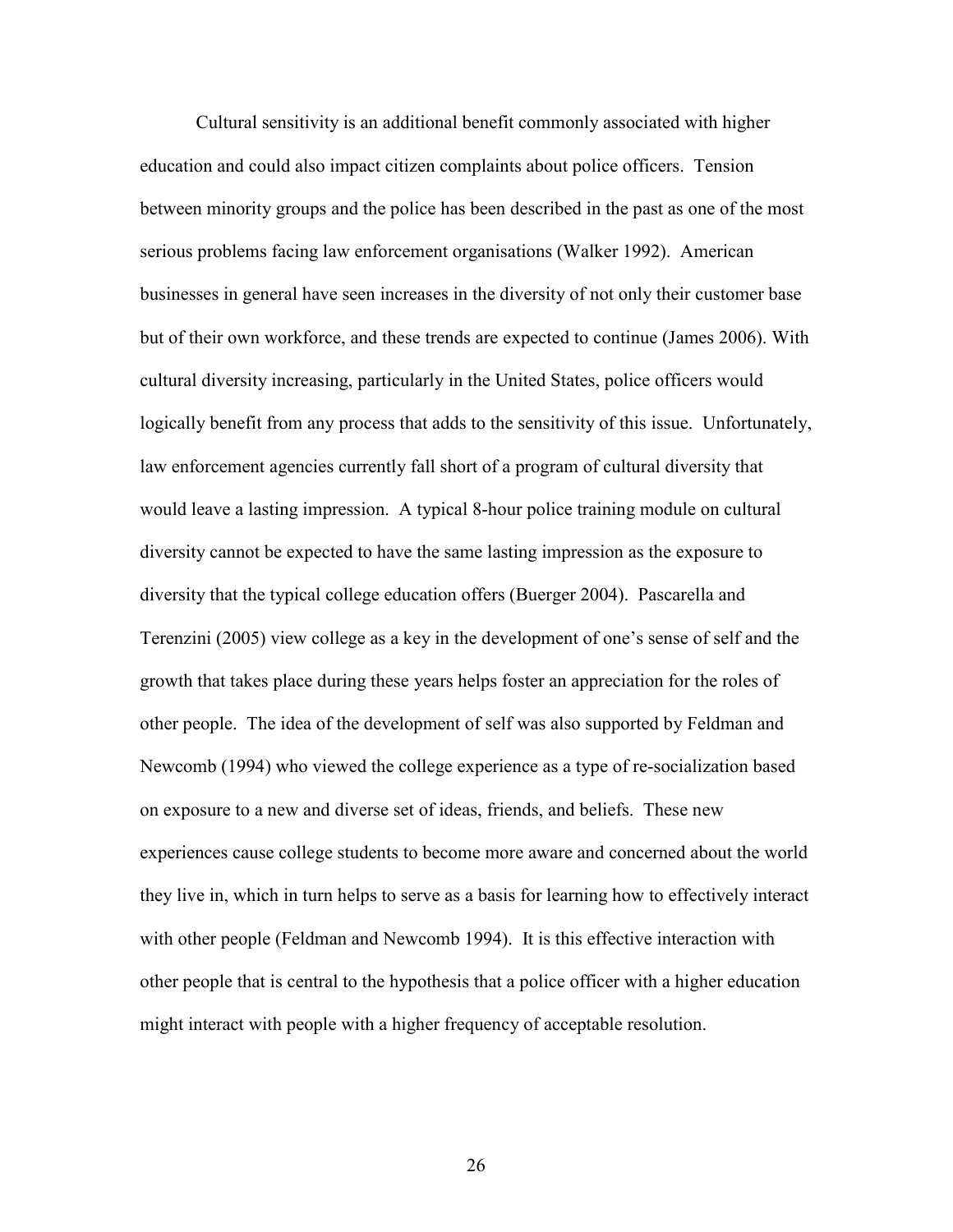In summary, several arguments highlight the benefits of a college education. Many different perspectives have been offered for what should be the expected output of a college education. Since higher education is not a wide spread requirement in law enforcement, the question of its relevance to police performance remains. This area is explored in more detail in the next section.

## **2.3: Education and Police Officer Performance**

Law enforcement agencies vary tremendously with regard to how they measure and evaluate their officers' performance. Both law enforcement managers and the public are tasked with understanding how the public value of a particular agency can be assessed (Moore & Braga, 2004). There seems to be a discrepancy with regard to what performance measures are important at both the individual officer level and law enforcement agency level. Cascio (1977) made this point when, speaking about education specifically, he explained that the most obvious reason why the question of whether better educated people make better officers has not been definitively answered is that there is little agreement as to what constitutes effective police officer performance. Even if there was some sort of consensus as to what constitutes good police officer performance, there are significant barriers in collecting the necessary data. Often data exist but are spread throughout organisations' various types of files and are not systematically collected in a format that would allow analyzation of different predictor or criterion data (Cascio 1977).

Aamodt (2004), in his research on law enforcement selection, found that over the past two decades there have been several attempts to justify increased educational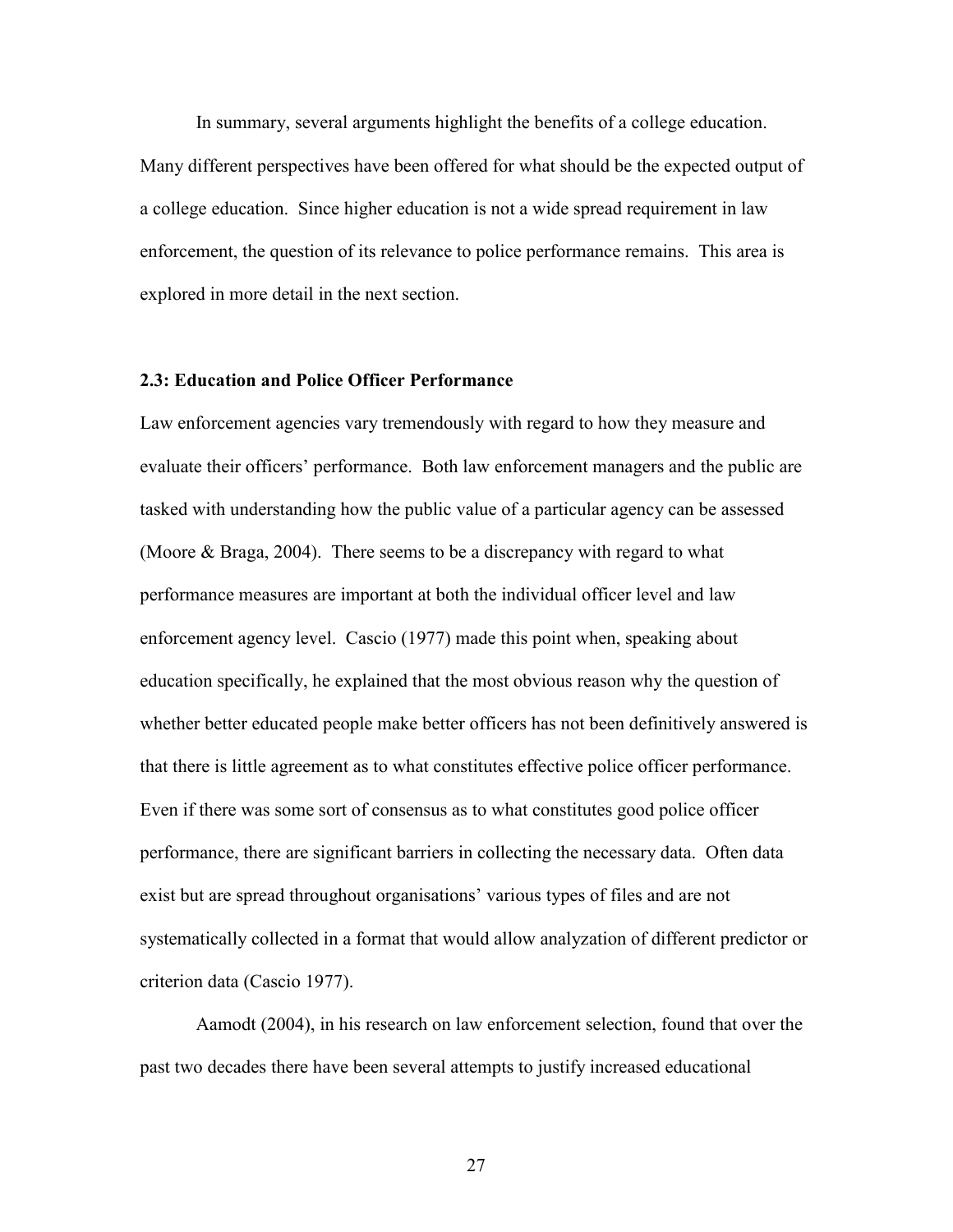requirements and that these attempts are supported by four general categories: case law, qualitative studies, empirical research, and studies focusing on characteristics of police officers. Although case law is important within the context of society, the fact that an argument was made for one thing or another is far from any evidence resulting from scientific study.

Aamodt (2004) cited several qualitative research studies regarding the importance of education in law enforcement (Buracker 1977, Gross 1973, Miller and Fry 1978, Tucker and Hyder 1978, Geary 1970, and Walker 1994). Buracker (1977) examined advantages and disadvantages of educational requirements and ultimately called for more research on the topic. Several of the studies looked at the need for a college degree (Gross 1973, Miller and Fry 1978, Tucker and Hyder 1978). Geary (1970) provided support for education as a result of his study in Ventura, California where after implementing a bachelor's degree requirement, not only did the crime rate go down but also police officer turnover was reduced. Walker (1994) produced a recommendation for large agencies to require an associate's degree upon hire and a bachelor's degree within five years as a result of his study.

Aamodt (2004) looked at several studies that utilized empirical research to investigate the relationship between education and police performance (Finnigan 1976, Weirman 1978, Daniel 1982, Worden 1990, Reming 1988, and Smith and Ostrom 1974). Finnigan's (1976) study of the Baltimore Police Department found positive relationships between education and police performance also looking at differences in different types of majors. Many authors looked at police academy performance and education including Weirman (1978) who found that officers with an associates degree or higher performed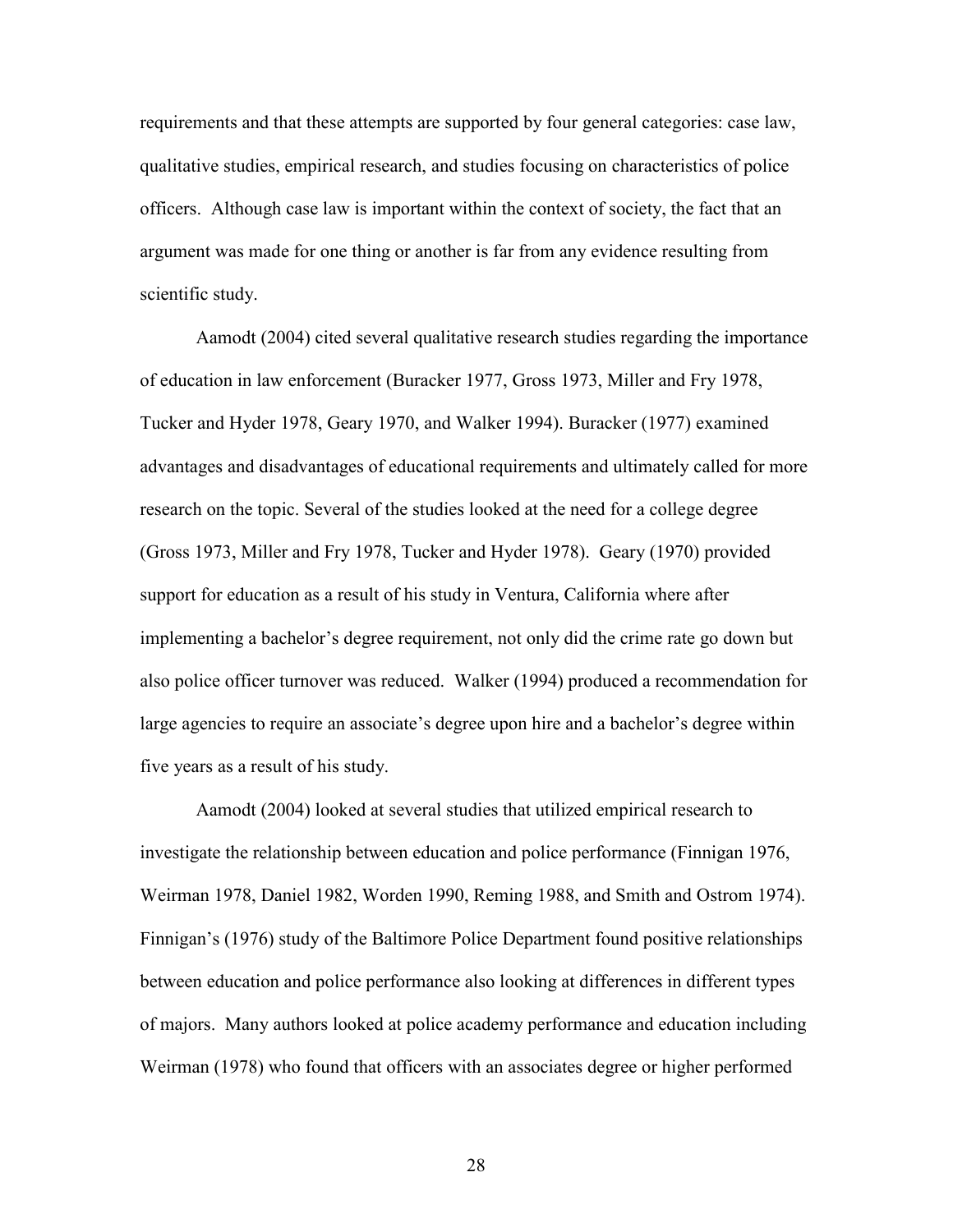better in the police academy than those with only a high school degree. Looking at another performance measure, absenteeism, Daniel (1982) found that officers with only a high school diploma had more than twice the number of absences than their colleagues with a college degree. Not all studies report favourable differences between collegeeducated police officers and non college-educated officers. Worden (1990) found no differences in police-citizen encounters with regard to education level of officers. Reming (1988), in his study of supercops and average cops, found no educational difference. And Smith and Ostrom (1974) found no positive correlation between education and police attitudes.

Some researchers have looked specifically at certain desirable police officer characteristics and how they differ between educated officers and less educated officers (Aamodt 2004). Several studies found that college educated officers are less authoritarian and dogmatic (Dalley 1975, Dorsey 1994, Genz and Lester 1977, Goldstein 1977, Felman and Newcomb 1969, Roberg 1978, and Smith et al. 1970). Finckenauer (1975) found that college-educated officers use better discretion. Scott (1986) found that college educated officers communicate better. Some studies showed that college educated officers write better reports (Michals and Higgins 1994, Smith and Aamodt 1997). And Ferrell (1994) found that college educated officers were more positive about community policing issues than their less educated colleagues.

 Although there is a growing body of knowledge regarding police performance, there remains a level of uncertainty regarding the effect of a college education. Skogen and Frydl (2004) pointed out that many of the previous studies were not as influential because of a lack of methodological rigor. These studies also typically utilized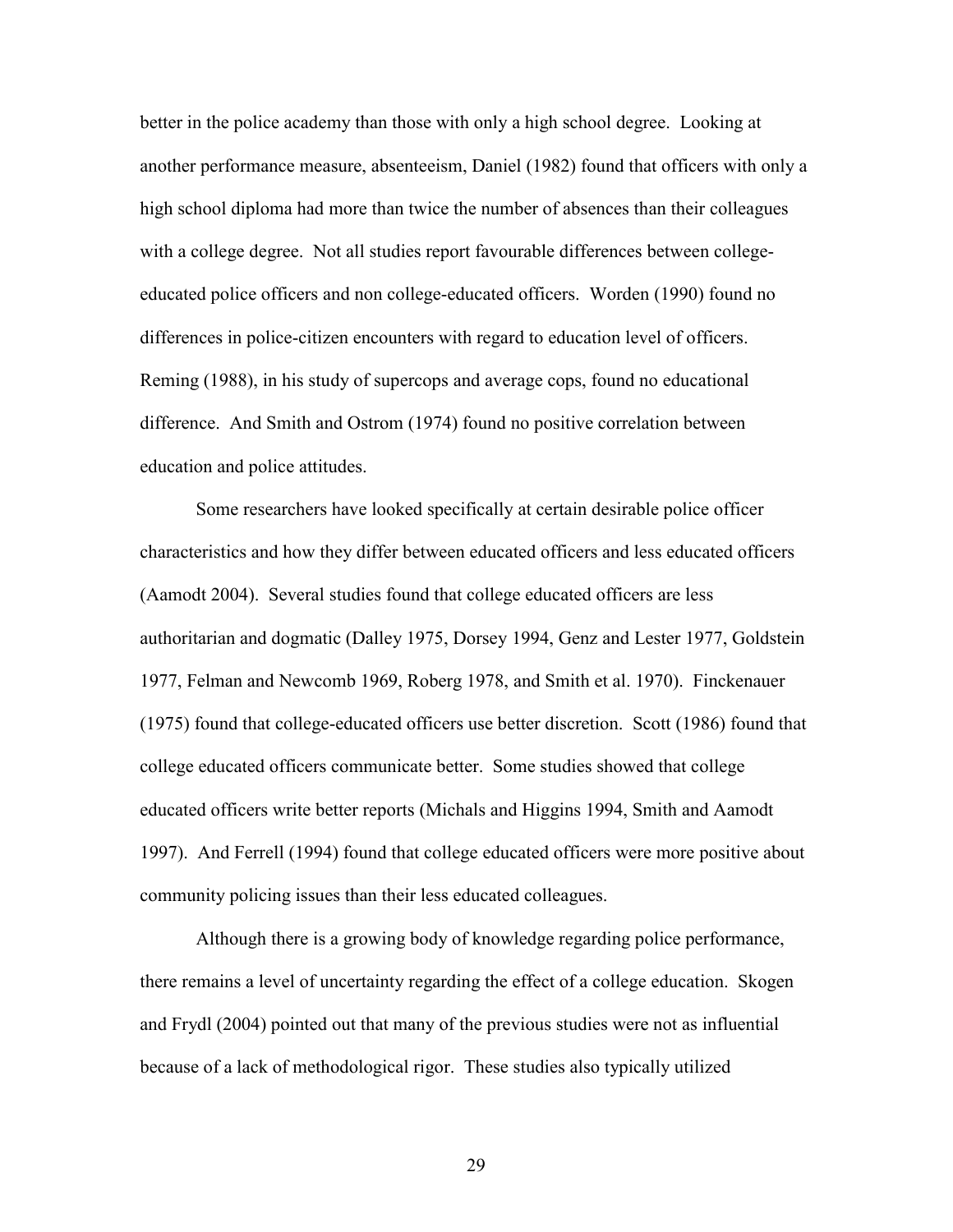inadequate samples and suffered from the inability to control for theoretically relevant variables identified by the National Academics Panel on Police Policy and Performance (Skogen and Frydl 2004). Although some research suggests that police officers with a college education behave differently than those without a college degree, there is inconsistency with regard to the direction of education's impact on police behaviour (Ryberg and Terrill 2010).

From a practitioner's perspective, the simple question of whether officers with a higher education perform better is difficult to answer. Sources of information regarding this topic are not presented in a fashion that gives practitioners an overall support for higher education for officers. The performance outcome of citizen complaints is but one of many possible performance measures, but because the tasks and duties of officers varies so much, it is necessary to single out performance measures as much as possible in order to ascertain any relationships.

#### **2.4: Issues Surrounding Citizen Complaints**

The literature review section on educational outcomes addressed several positive outcomes from higher education that could impact the way that a police officer with a higher education interacts with people. Since it is typically the interaction with citizens that causes a citizen to initiate the complaint, there might be a relationship between an officer level of education and the frequency of citizen complaints. In this section, the issues surrounding citizen complaints are discussed in further detail.

A number of cities have found themselves in the midst of controversy stemming from allegations of police misconduct and excessive use of force (Walker et al. 2002).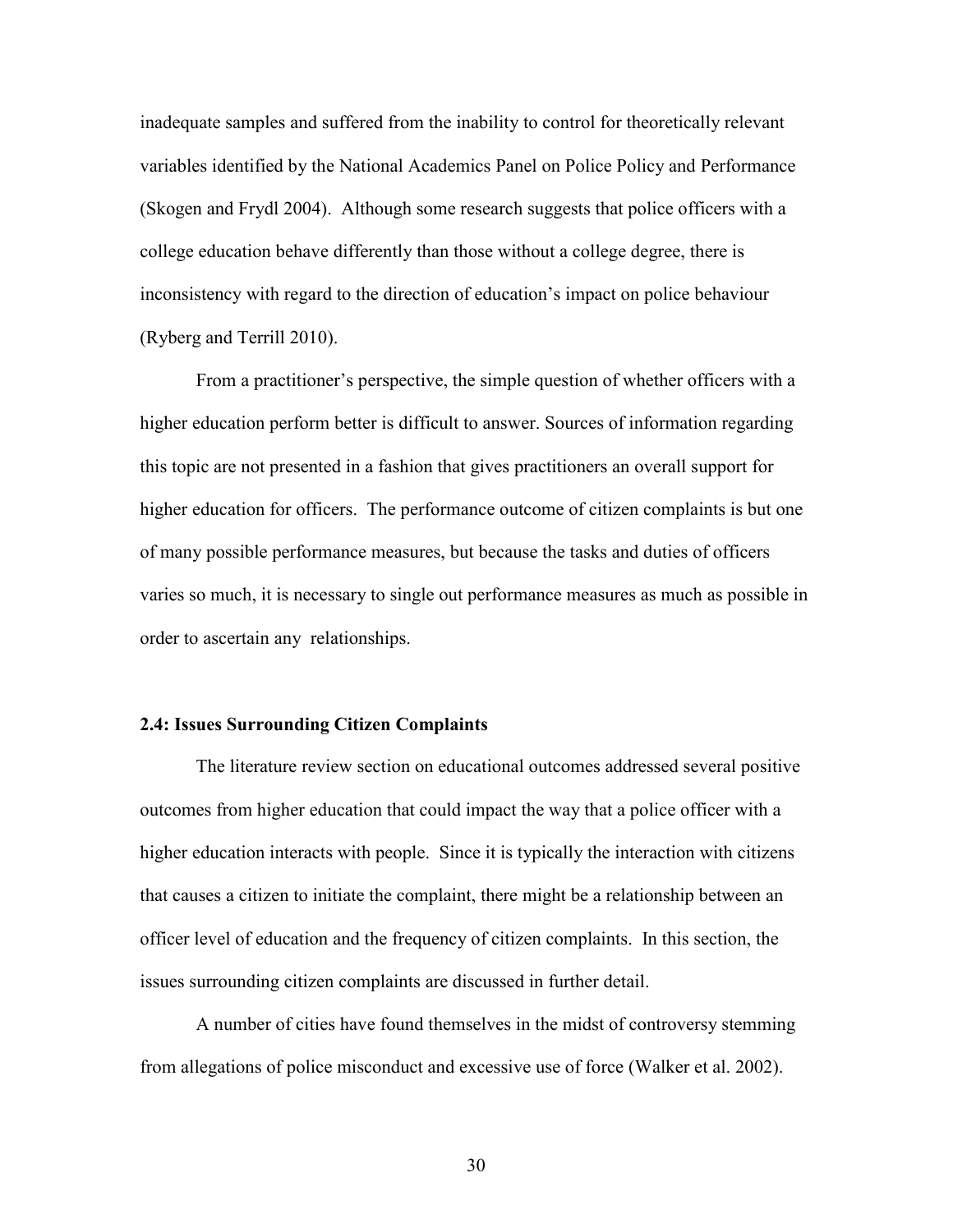One need only think of the riots in Los Angeles after the acquittals of police officers charged in the beating of Rodney King as a testament to how controversial and volatile this topic can be. Such an example of excessive force by a law enforcement agency can devastate the agency's relationship with the public and negate any goodwill fostered by extensive efforts through community oriented policing initiatives (Brandl et al. 2001). The legitimacy of an entire organisation can be called into question by a single incident of this type (Sholnick and Fyfe 1993). Also the manner in which law enforcement organisations process and resolve complaints, which often times reveal police activities that cause the most concern for community members, influences community relations (Johnson 1998). Johnson (1998) also argues that communities that hold the perception that their law enforcement agencies fail to adequately recognize and respond to their citizen complaints fairly will view the police as opponents as opposed to partners. This is a primary reason why citizen complaints should be of great concern for police administrators.

Police misconduct in the United States has, on several occasions, been the focus of national consideration. Most notably, the following commissions and forums addressed in some form the issues surrounding police misconduct: the National Commission on Law Observance (1931), the United States Commission on Civil Rights (1961), the President's Commission on Law Enforcement and Administration of Justice (1967), the National Advisory Commission on Civil Disorders (1968), the National Advisory Commission on Criminal Justice Standards and Goals (1973), the Police Executive Research Forum (1981), and the United States Commission on Civil Rights (1981). In spite of these commissions and the resulting improvements in policing,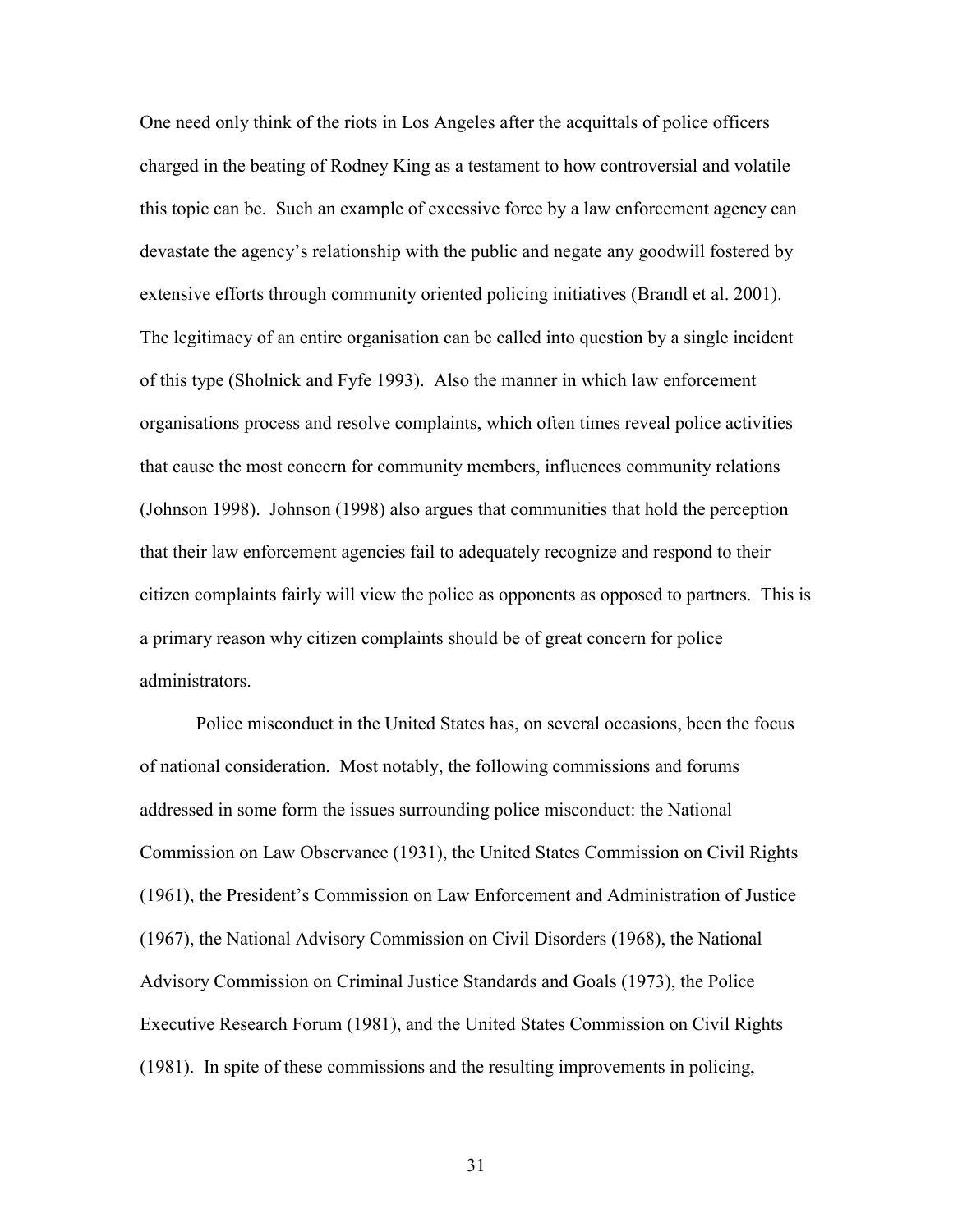allegations of racial discrimination and excessive use of force continue to entangle law enforcement agencies in the United States (Walker 2001). Several of these commissions suggested that an increase in the educational level of officers was needed as part of the foundational change necessary for police reform.

It is important when exploring citizen complaints and police behaviour in general to first have a concept of what environment and roles police officer find themselves. Present day police officers are primarily peace keepers and problem solvers as opposed to crime fighters (Walker et al. 2002). Officers on the street deal with many obnoxious and volatile situations that citizens cannot or will not handle themselves (Bittner 1990, Goldstein 1977). As a practitioner, this author has experienced first hand that most calls for service that law enforcement officers respond to are strewn with emotion, frustration, anger, and pain. Citizens simply do not call for police services when things are going well. Because of this dynamic, both suspects and victims frequently direct some hostility toward police officers who are tasked with bringing order to chaotic situations.

Police officer discretion is a key concept involved in the behaviour of police and their interaction with the hostile environments they find themselves in. Bittner (1970) differentiated the police occupation from all others in that a core function of the job afforded officers the ability to use essentially unrestricted force. It is exactly this issue that constitutes the central problem of contemporary police misconduct (Pate and Fridel 1993, Kerstetter 1985). Goldstein (1959) also described routine police work as being a low visibility activity because most officers work alone or in pairs without direct supervision. Because of this, officers are almost always able to use their discretion in handling situations they encounter. This situation creates opportunities for officers to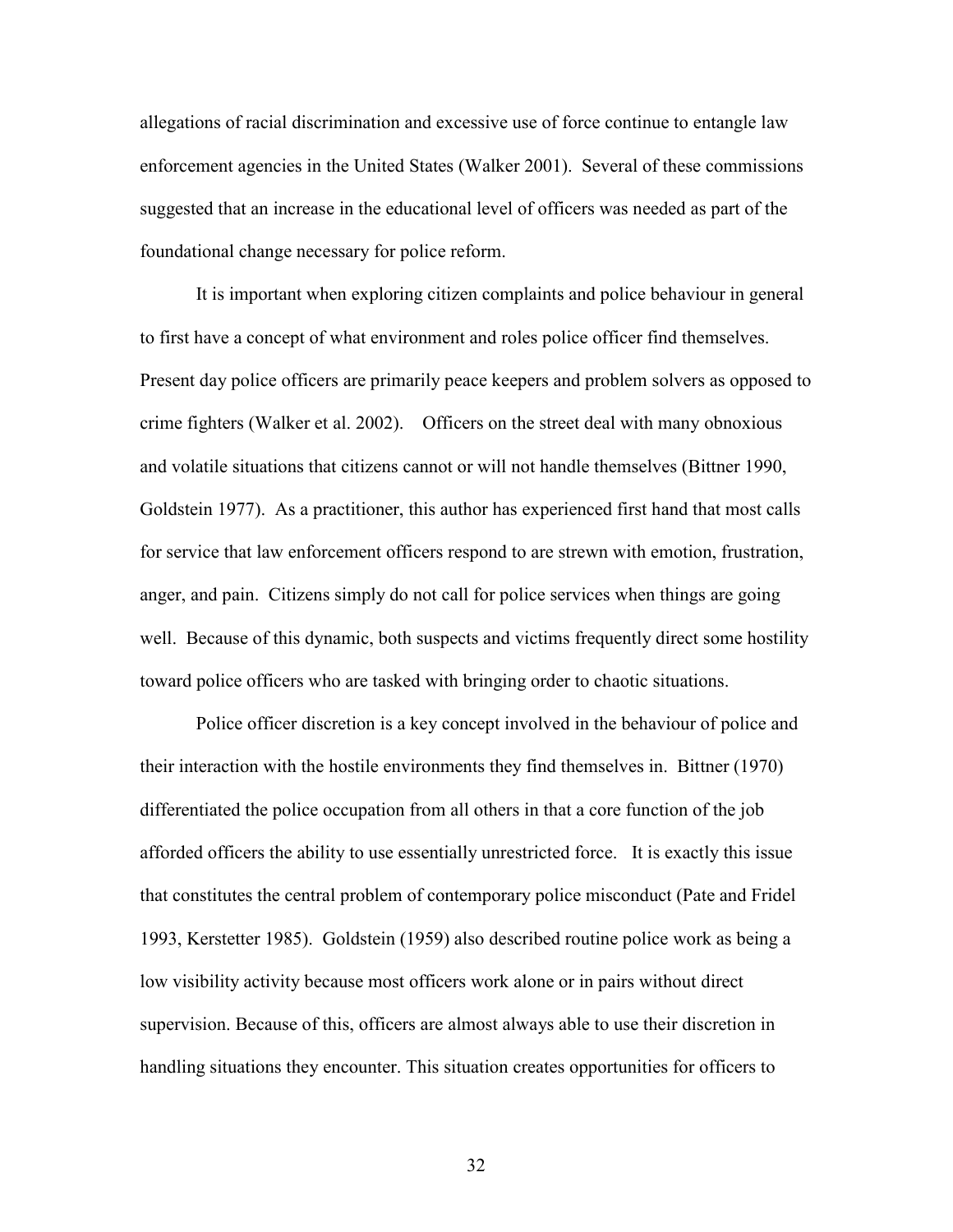bend or break rules and laws if they choose (Walker et al. 2002). As previously discussed, Derkheim's work identifies discipline and autonomy as components of morality, which are both enhanced by education in his opinion (Derkheim 1961). Additionally, this aspect of low visibility has a significant role in the discussion of citizen complaints because in the absence of corroborating evidence like witnesses or medical records, it is extremely difficult to substantiate an allegation of misconduct (Walker 2001). This inability to confirm or deny misconduct allegations could leave both the person making the complaint and the officer with a lack of closure to an incident.

The types of citizen complaints can vary tremendously in law enforcement. The way that order is restored from chaos can run the gamut from mere presence of the officer to an officer using lethal force. It is within this wide spectrum of interactions that law enforcement officers are subject to citizen complaints. A great deal of attention follows police use of force, but according to the Bureau of Justice Statistics (2001), law enforcement officers only use force in about one percent of all encounters with the public. It is estimated that the circumstances of a given situation justified the level of force used by officers in two thirds of use of force incidents, leaving about one third falling within the realm of excessive and or unjustified force (Reiss 1968, Worden 1995).

There has been vast amount of public and media attention given to instances of excessive force by police officers even though such allegations only account for a fraction of citizen complaints. Unfortunately, it is the perception of misconduct rather than empirical evidence that has sustained this issue in the United States for several decades (Walker et al. 2002). Many studies have also focused on police use of force, and more specifically excessive force, but in actuality it is other behaviours like rudeness,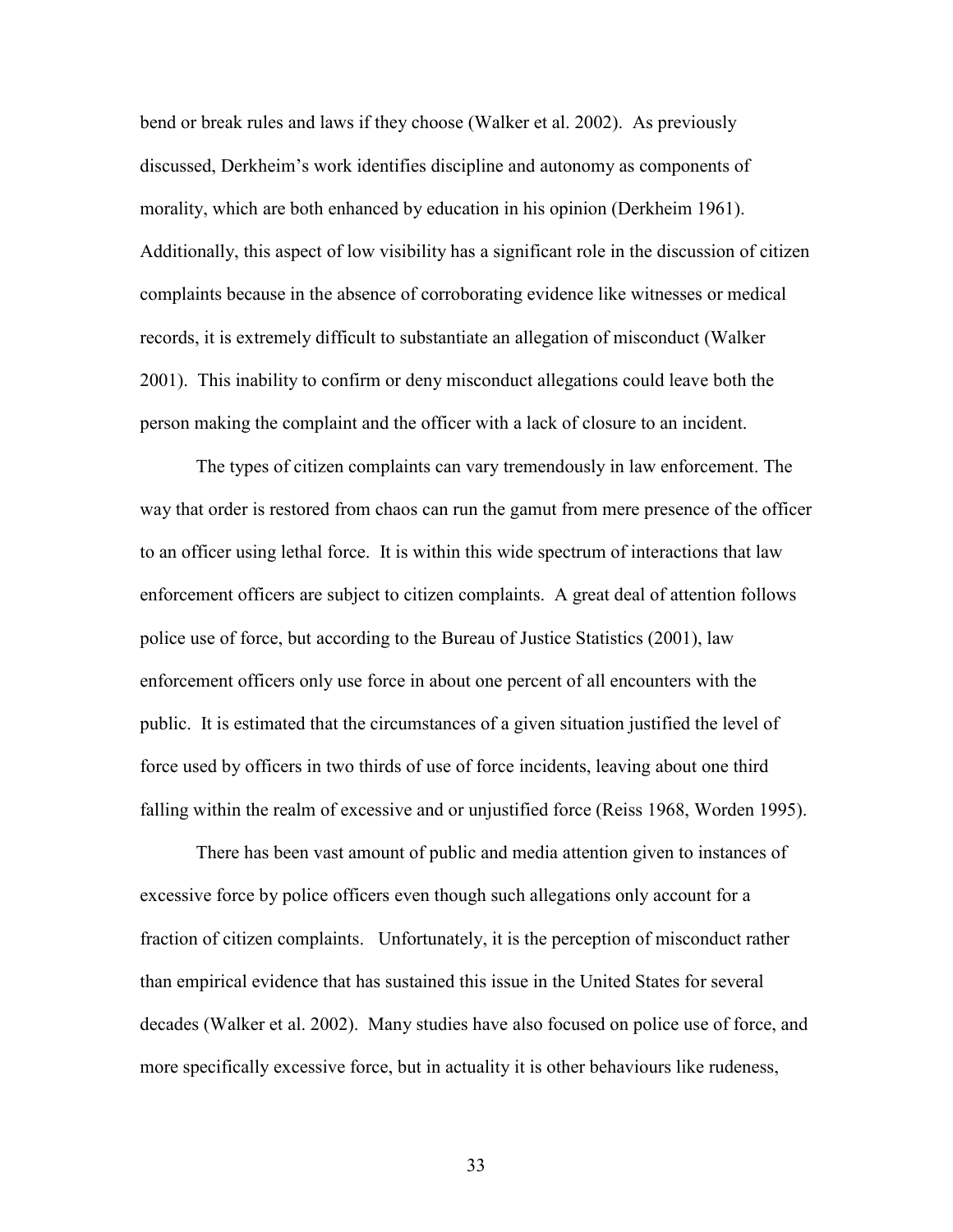discourtesy, racial or derogatory comments, or failure to provide adequate service that compose the majority of citizen complaints (Minneapolis Civilian Review Authority 2000). Landau (1994) conducted a study of the Metropolitan Toronto Police Force with regard to citizen complaints. As a result of her inquiries, she learned that 32% of complaints involved allegations of verbal abuse in the form of incivility, rudeness, sarcasm, racist or discriminatory remarks; 29% of complaints involved allegations of unprofessional conduct such as unprofessional uniform or lying; 49% of complaints involved allegations of improper police behaviour such as stopping someone without reason, unlawful search, or arrest without charging; 25% involved allegations of neglect of duties such as failing to identify oneself as a police officer, poor investigations or inadequate response to request for assistance; and 34% of complaints involved allegations of physical abuse. Even though these less serious forms of police misconduct are more prevalent, they are still estimated to be a low representation of complaints in general because citizens tend to not bring these types of complaints forward (Walker 2001).

Terrill (1991) noted that in years past, the focus on misconduct related to behaviour was either obviously criminal or relating to the violation of a citizen's civil and or constitutional rights. Sensitivity to these issues prompted various components of the justice system, namely prosecutors, grand juries, judges, and police to take a more proactive stance towards misconduct and begin to establish a form of hierarchical accountability (Terrill 1991, Terrill 1988). This being the case, the processes involved with citizen complaints are fairly convoluted in the United States and data corresponding to this outcome should be viewed with caution.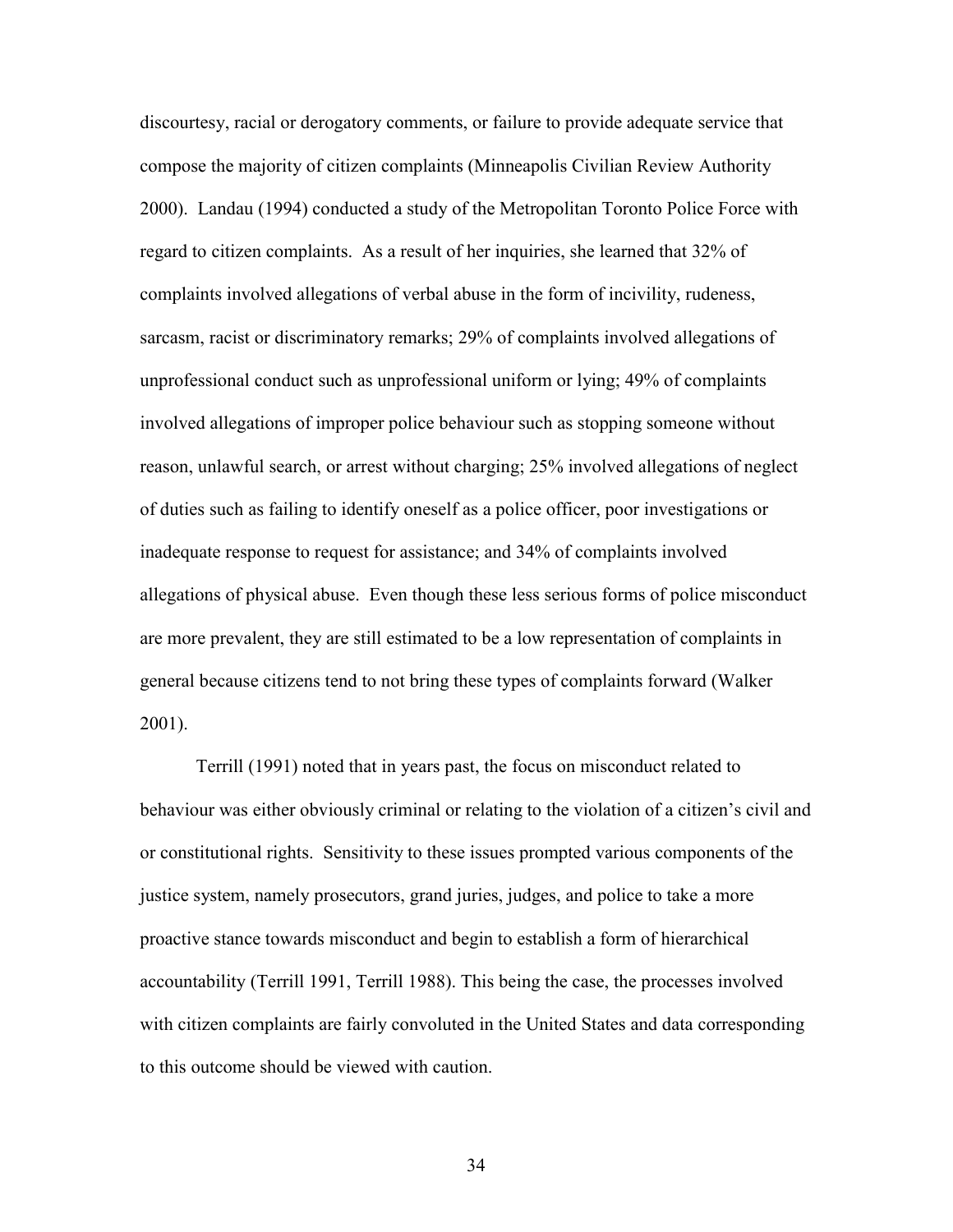A source of the problem surrounding the convoluted nature of complaint systems is in the diversity and sheer number of different law enforcement agencies in the United States. The United States has in excess of 17,000 different law enforcement agencies, and most of those will have their own set of stakeholders, leaders, policies, and cultures. Different policies and procedures can influence the number of complaints a given organisation receives (Hickman 2006, McEwen 1996). Citizens can be encouraged or discouraged from making complaints by either deliberate or hap-hazard design by law enforcement agencies (McEwen 1996). It was not until the 1960s that most law enforcement agencies put formal procedures in place to receive and investigate citizen complaints (the President's Commission on Law Enforcement and Administration of Justice 1967). Some departments make their complaint procedure more readily accessible to the public than others, and some departments are more prone to seek informal rather than formal complaint processes (Hickman 2006). In the early 1990s, the Christopher Commission (1991) found that the Los Angeles Police Department still engaged in the practice of turning away citizens who came into station houses to complain, sometimes even going so far as threatening to arrest the potential complaint maker. There exists a widespread perception among racial and ethnic minority citizens that police administered citizen complaint procedures simply do not address their problems (Walker et al. 2002). These and other differences in these organisations can affect the number and rate of citizen complaints against officers.

The legitimacy of complaints filed is another factor warranting concern when discussing variation of citizen complaint data (McEwen 1996). There are obvious reasons why someone who has been arrested by a police officer would want to file a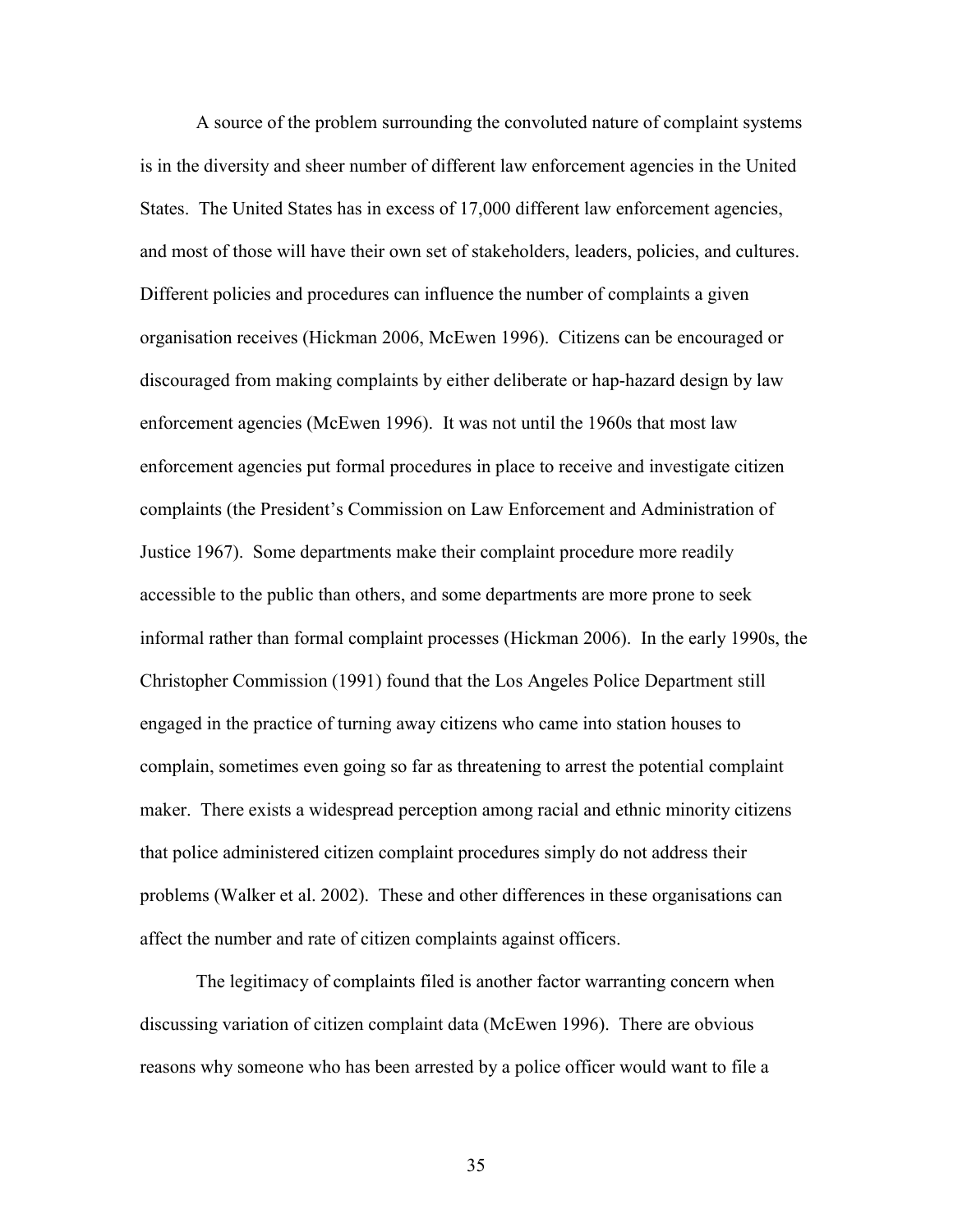complaint against the officer. Terril and McCluskey (2002) discuss several issues surrounding the various meanings of citizen complaints. Terril and McCluskey began by arguing that citizen complaints do not indicate much of anything with regard to officer behaviour because they are so unreliable. Two sources for this unreliability stem from the fact that most citizens are unlikely to be informed as to acceptable operating procedures for the police and secondly that the complaint might have less to do with officer behaviour than it has to do with the fact that the citizen was likely the subject of what that behaviour was, namely an arrest. Citizens might want to get back at an officer because they don't understand why they were arrested or they blame the officer for their arrest. Another argument about the reliability of citizen complaint data is that of productivity. It has been argued that officers that generate high levels or frequencies of citizen complaints are simply doing so because they are more productive (Lersch and Mieczkowski 1996, Wagner and Decker 1997). Supporting this position is the logical reasoning that the best way to avoid a complaint is to refrain from police work or avoid situations that might lead to a complaint (Muir 1977, Willing 1999). This author argues that another set of citizens simply like the attention they get by the process, yet others see their complaint as possible grounds for litigation and financial settlement since many larger organisations would rather settle than spend time and effort fighting an allegation.

Citizen complaints are far from being an objective performance measurement outcome but the source of their initiation, the citizens, makes this measurement different than many others. Citizen complaints theoretically are a function of the way that the general public is treated by police personnel. Many of the traits associated with higher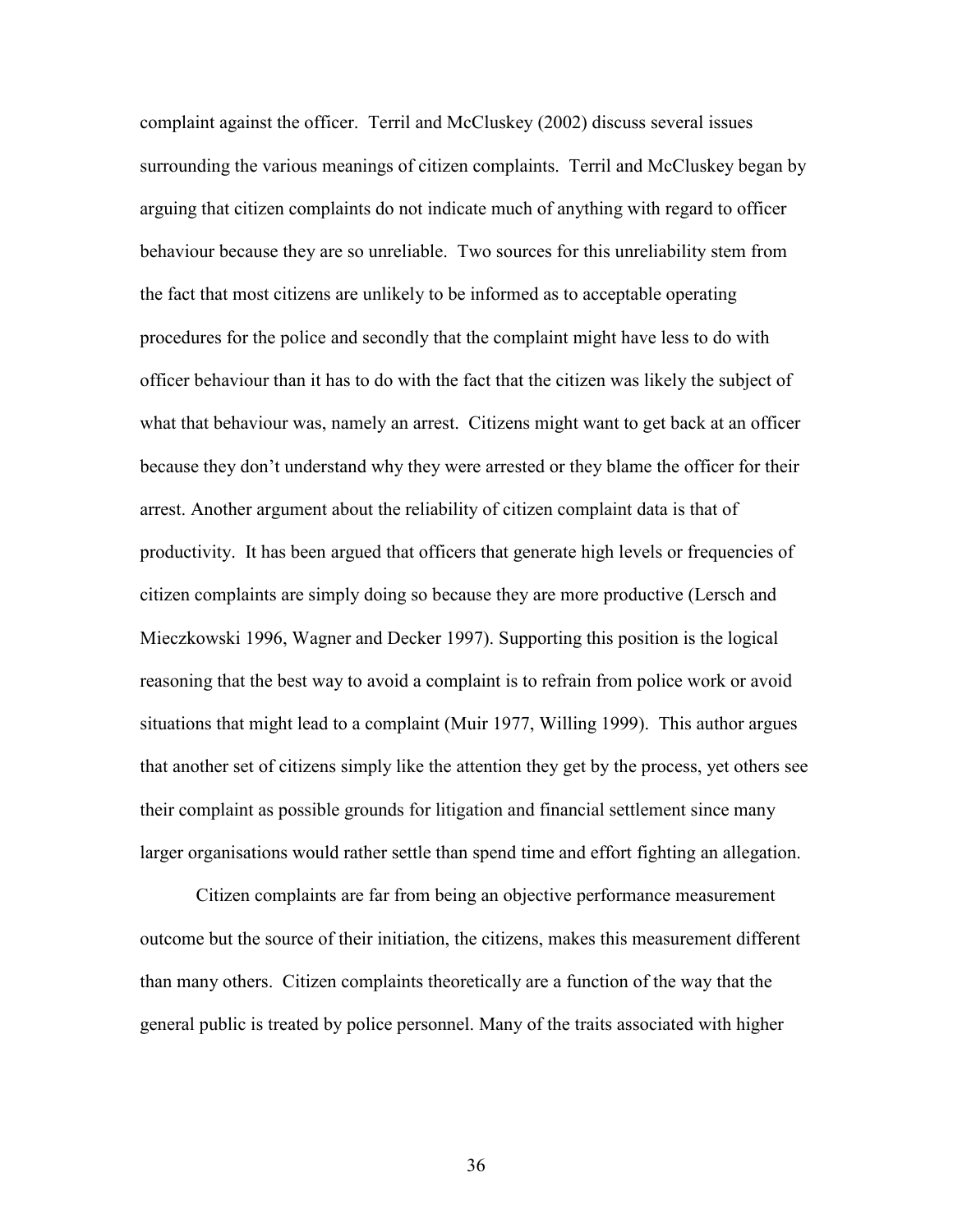education are related to how someone views the world and interacts with others. For these reasons, citizen complaints were chosen as the focus of this systematic review.

### **2.5: Literature Review Summary**

This systematic review set out to provide a foundation for issues surrounding higher education, law enforcement, police officer performance, and specifically citizen complaints. Based on this literature, it is apparent that over the past century, policy makers and law enforcement leaders have periodically looked to education to act as a mechanism for police reform. There are many aspects of police performance to which there has been some support for officers having a college degree. Some of the key benefits of a college education with regard to the specific question of citizen complaints are increased development of morality, autonomy, discipline, as well as better communication skills and tolerance for diversity. These qualities would seem to affect police officers interactions with the public and would lead one to believe that there would be a negative correlation between educational level and frequency of citizen complaints. The remainder of this study is an attempt to present available empirical knowledge on this specific research question.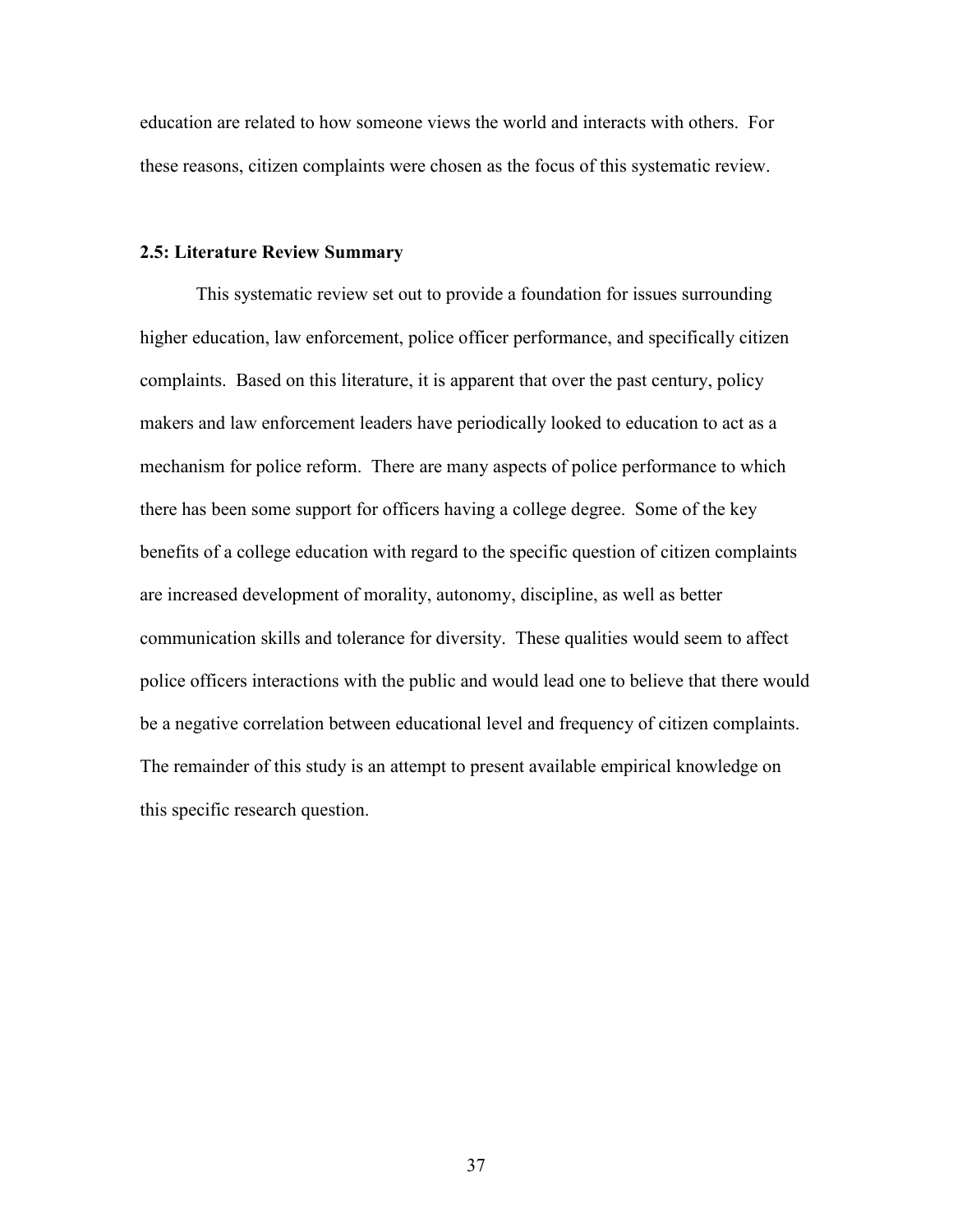#### **CHAPTER 3: METHODOLOGY**

### **3.1: Objectives of the Review**

 The objective of this review was to synthesize the empirical evidence, both published and unpublished, on the relationship between the education level of individual police officers and the frequency of citizen complaints received by those officers. Specifically, this review attempted to answer the following question: Does educational level affect whether officers are more or less prone to citizens filing complaints against them?

## **3.2: Meta-Analysis**

 Previous studies on police performance and higher education, which were highlighted in the literature review, have suggested varying results that often supported education for police officers. Although results of these studies generally support higher education, there are studies that find little positive support for officers having higher education. Given the mixed results found in the literature on the relationship between education and performance, there is an increased need to meta-analytically review the existing evidence.

Many police performance outcomes and several other officer characteristics or variables have been recorded in past research, but given the time, space, and resource constraints of this thesis, only the specific relationship between an officer's level of education and the frequency of citizen complaints was reviewed. The outcome variable of choice was the citizen complaint. Many studies that included the details of police officers level of higher education and citizen complaints also examined other variables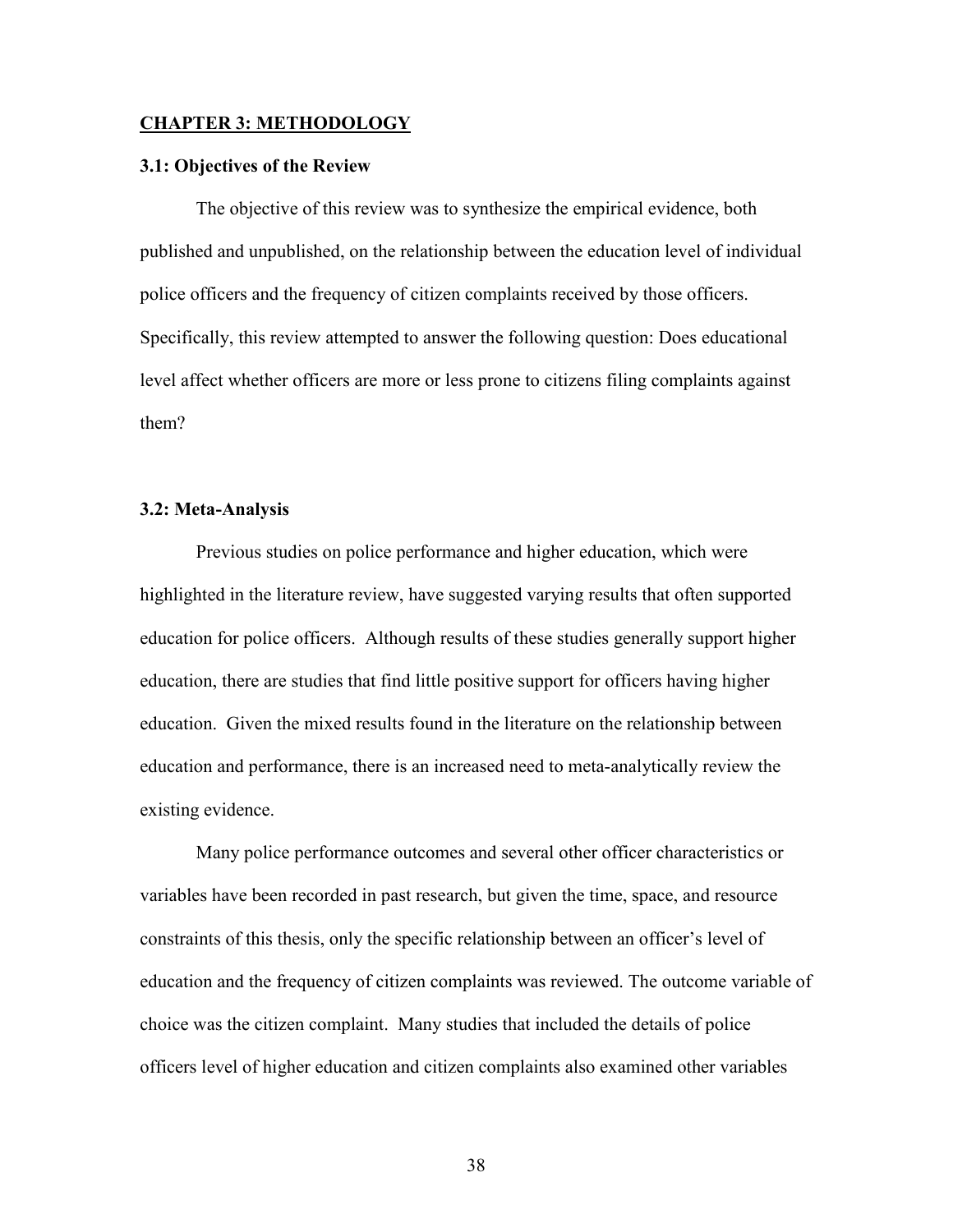and other outcomes. To the extent possible with each study meeting inclusion criteria, other recorded variables such as, length of service, assignment, rank, or sex were recorded. Similarly, other performance outcomes will also be recorded. These additional performance measures might have included such things as number of arrests, uses of force, promotions, or commendations.

 Meta-analysis is a statistical technique for amalgamating, summarising, and reviewing previous quantitative research. Meta-analysis can help: to summarize the results of a particular research area, to study how findings vary as a function of key characteristics of the studies review, to offer recommendations for improvement, and to develop implications for policy makers and practitioners from the research. Metaanalyses tend to have a more narrowed focus than other types of reviews. They have a strong quantitative component that attempts to bring together in a statistically valid format the quantitative results of several studies in order to provide a more precise estimate of effect than is possible by using a single study. Meta-analysis is arguably more appropriate than narrative reviews when there are more than a small number of studies. Narrative reviews rely on subjective interpretations of the researchers or experts; meta-analysis utilizes objective formulas and can be used with any number of studies. Meta-analysis is often done when there appears to be inconsistency among several studies' results or when there may be an important main or subgroup effect that is too small to be measured accurately through single studies (Goodman, 1991).

 Lipsey and Wilson (2001) noted four main advantages to the use of meta-analysis. The first advantage is that meta-analysis adheres to a strict process in summarising research findings, where each study is analysed following a specific criterion using coded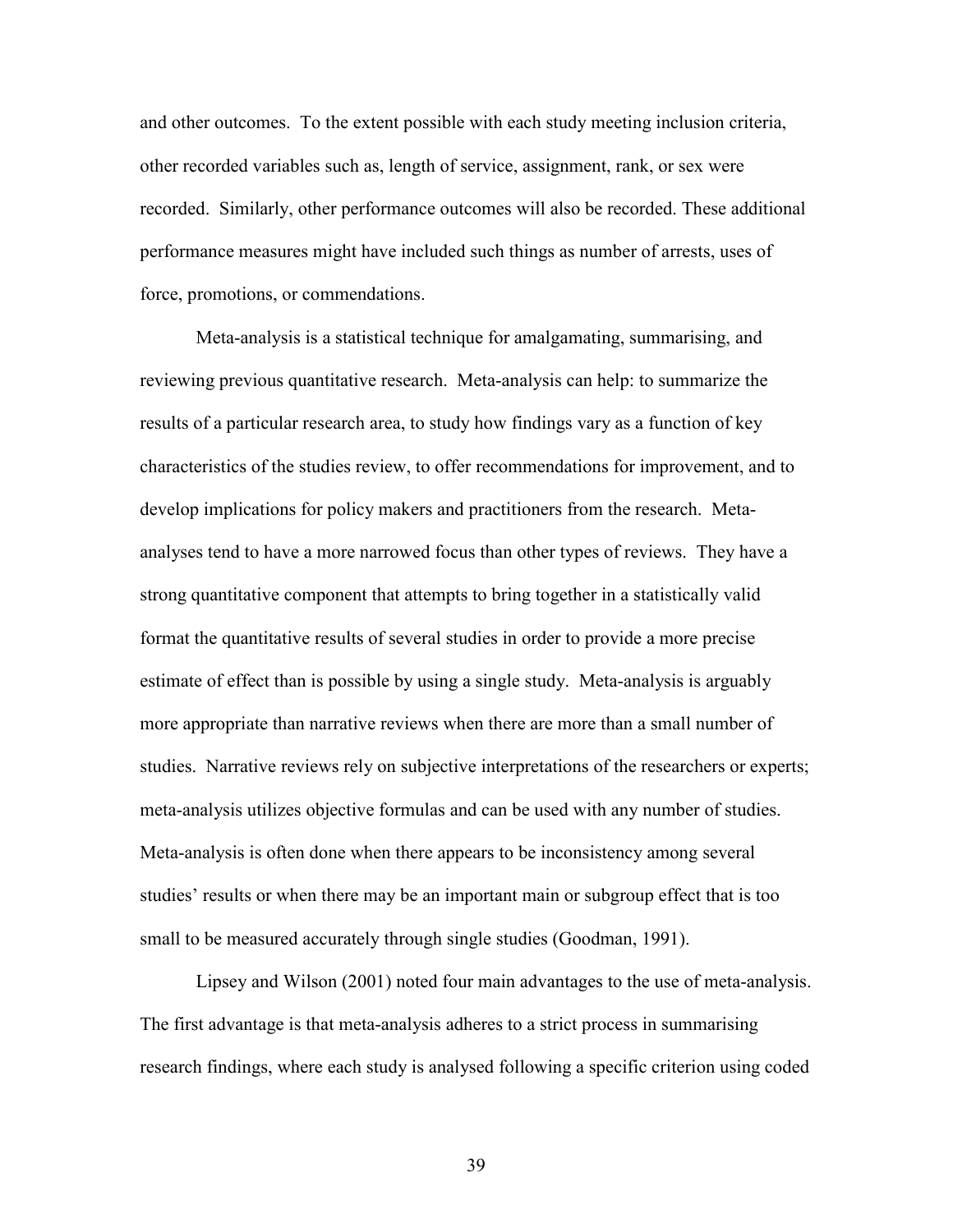variables. Secondly, meta-analysis relies on quantitative summaries rather than qualitative summaries of statistical difference. The effect size and the standard error are the two main variables that characterize meta-analysis. Effect size is essentially the strength across the studies and the standard error is a function of sample size, where small size samples do not have enough statistical power. Third, meta-analysis is able to provide relationships that are obscure in conventional reviews due to the systematic coding. Lastly, meta-analysis provides an organized way of handling information from a large number of studies.

## **3.3: Outcome Measurement**

The unit of analysis for included studies was the number of citizen complaints received by an officer. Studies included in this review had to have addressed this outcome measure. Outcome results were presented in quantitative form that permitted computation and reasonable estimation of an effect size statistic representing the difference in police officers with varying levels of higher education. The purpose of this thesis is to examine the differences between groupings of officers by education level therefore the effect size that appears to be most appropriate for the meta-analysis was the standardized mean difference. The standardized mean difference is the difference between the mean scores expressed in standard deviation units. This method is used with research findings that contrast two groups on their respective mean scores on a variable. The variable in this review, citizen complaints, was similarly operationalized across the included studies.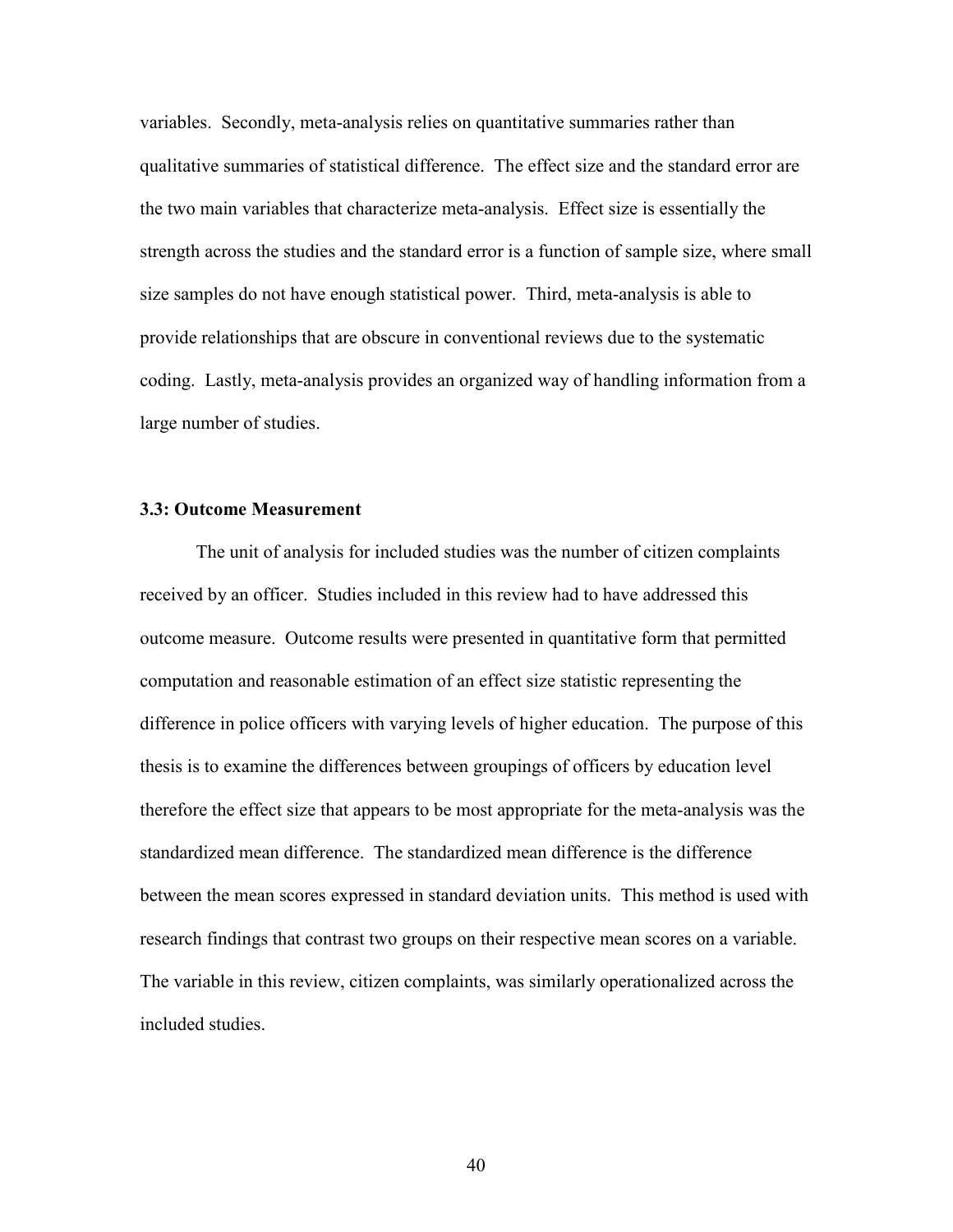### **3.4: Inclusion and Exclusion Criteria for Studies**

 There was no restriction as to the type or nature of the citizen complaint. All forms of complaints were included whether it was for excessive use of force, unprofessionalism, unethical behaviour, or any other type of compliant. Studies must have specified the educational level of the police officers examined. The educational level data of included studies consisted of conditions as broad as those with any level of completed college education to as specific as the number of completed units, degrees, and/or when the units were completed. The studies included in this review must have minimally provided comparison information between two conditions: education and no college experience. For the purposes of this review, police academy training was not considered college experience although most academies in the United States have affiliation with a college and award college credit for completion of police academy courses. Since police academy training is an occupational requirement of all police officers, this experience is a shared condition for both groups and will not be considered part of the condition of a college education.

 This review included both published and unpublished studies. There was no limit to how long ago the study was completed or when the work published. Studies could have come from reports, book chapters, conference abstracts, thesis or they may be informally reported and/or unpublished. Studies could have been conducted in any country. Due to limited time, resources, and facilities, studies published in a language other than English were excluded from this review.

 Studies examining this research topic typically used correlational analysis where the condition of college education was examined against the number of citizen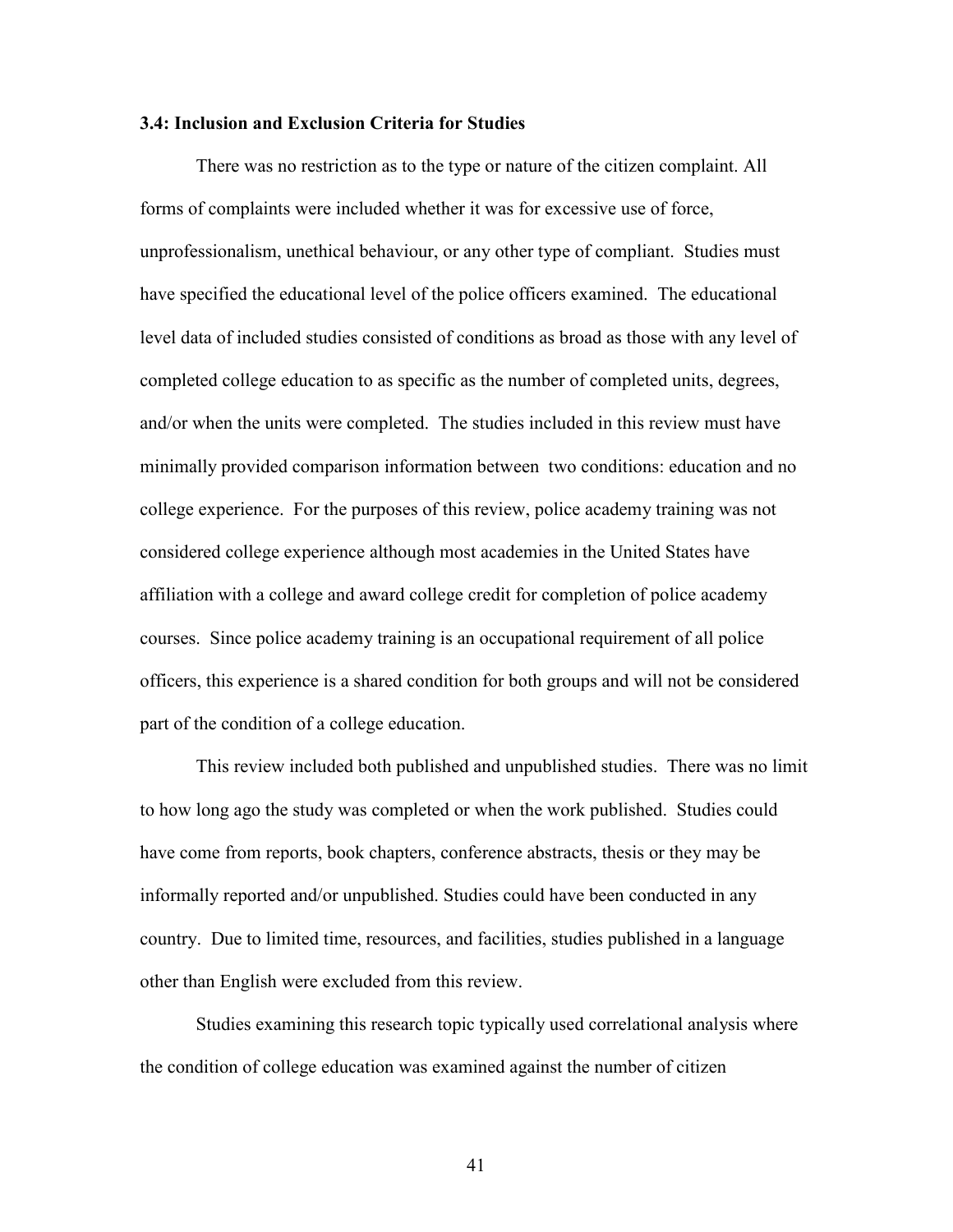complaints. The treatment condition of a college education is not suitable for randomization, since it would be far reaching to imagine a study where individuals were randomly assigned to groups that would experience different levels of college educations. Therefore, in order to address a minimal amount of methodological rigor, this review only included those studies that utilize a multi-variate regression analysis and not simply a bi-variate analysis. There are many variables that could affect the internal validity of this research question and therefore only those studies that look at various conditions simultaneously were included.

## **3.5: Search Strategies**

 Several search strategies were used to complete a thorough search for studies meeting the inclusion and exclusion criteria discussed above. Searching began with a key word search of several online abstract databases and search engines. The key word search included (Police or Law Enforcement) AND (Police Performance) AND (study). These search terms were left broad because the data sought, citizen complaints and higher education, are often not the focus of a particular study but instead additional co-variates within a range of recorded information.

The databases and search engines included Criminal Justice Periodical Index, Criminal Justice Abstracts, National Criminal Justice Reference Services Abstract, Sociological Abstracts, Social Science Citation Index, Dissertation Abstracts, Government Publications Office, Police Executive Research Forum, Centrex, ERIC, as well as Web of Knowledge, SCOPUS, Ministry of Justice Statistical Publications, Home Office Statistical Bulletins, Intute: Social Sciences, and Google Scholar.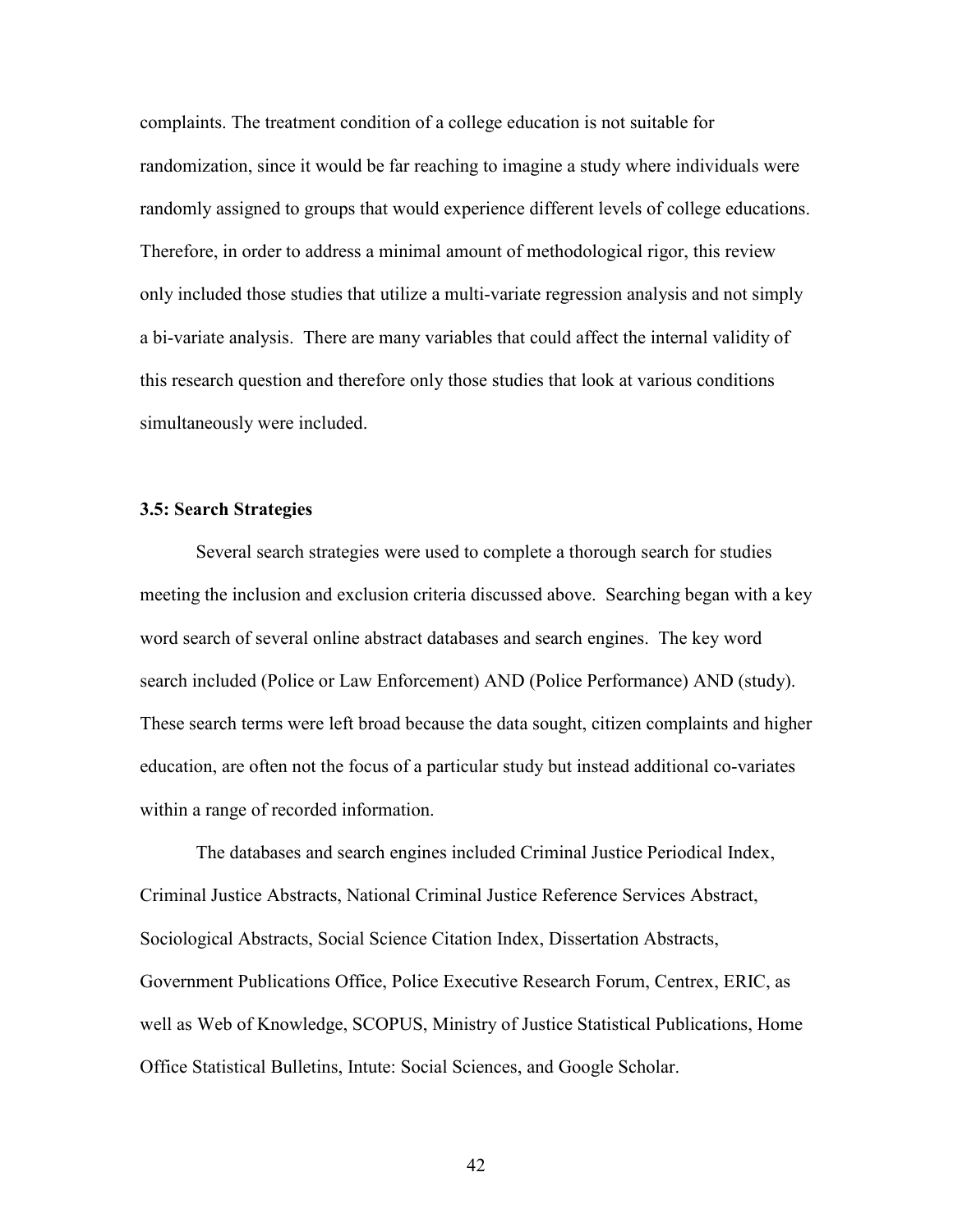Secondly, I reviewed the bibliographies of works completed on the topic of police officer performance and the relationship to higher education. I also performed forward searches, where databases allowed, of foundational works relating to issues surrounding police officers and higher education.

 Thirdly, I performed hand searches of leading journals surrounding this topic. These journals included the Journal of Criminal Justice Education, Journal of Police Science and Administration, Policing: An International Journal of Police Strategies & Management, and Police Quarterly.

 Lastly, I made contact, via email, with Professor Lawrence Sherman who has published several works in the past relating to police officer performance and higher education. Professor Sherman was provided with the final list of included studies to review. This was done to identify studies that could have been missed during the preliminary search strategies and also to potentially identify unpublished works that Professor Sherman might have knowledge of.

## **3.6: Assessment of Methodological Quality of Studies**

Included studies used multi-variate regression analysis where education level was but one of many variables that were observed in relation to police performance and citizen complaints specifically. These data could have been drawn from very small populations, like small town police departments with relatively small numbers of officers to larger populations made up of several different large law enforcement organisations. Because higher education is not conducive to random assignment, studies were causal comparative. It was possible for studies to be quasi-experimental when the focus of the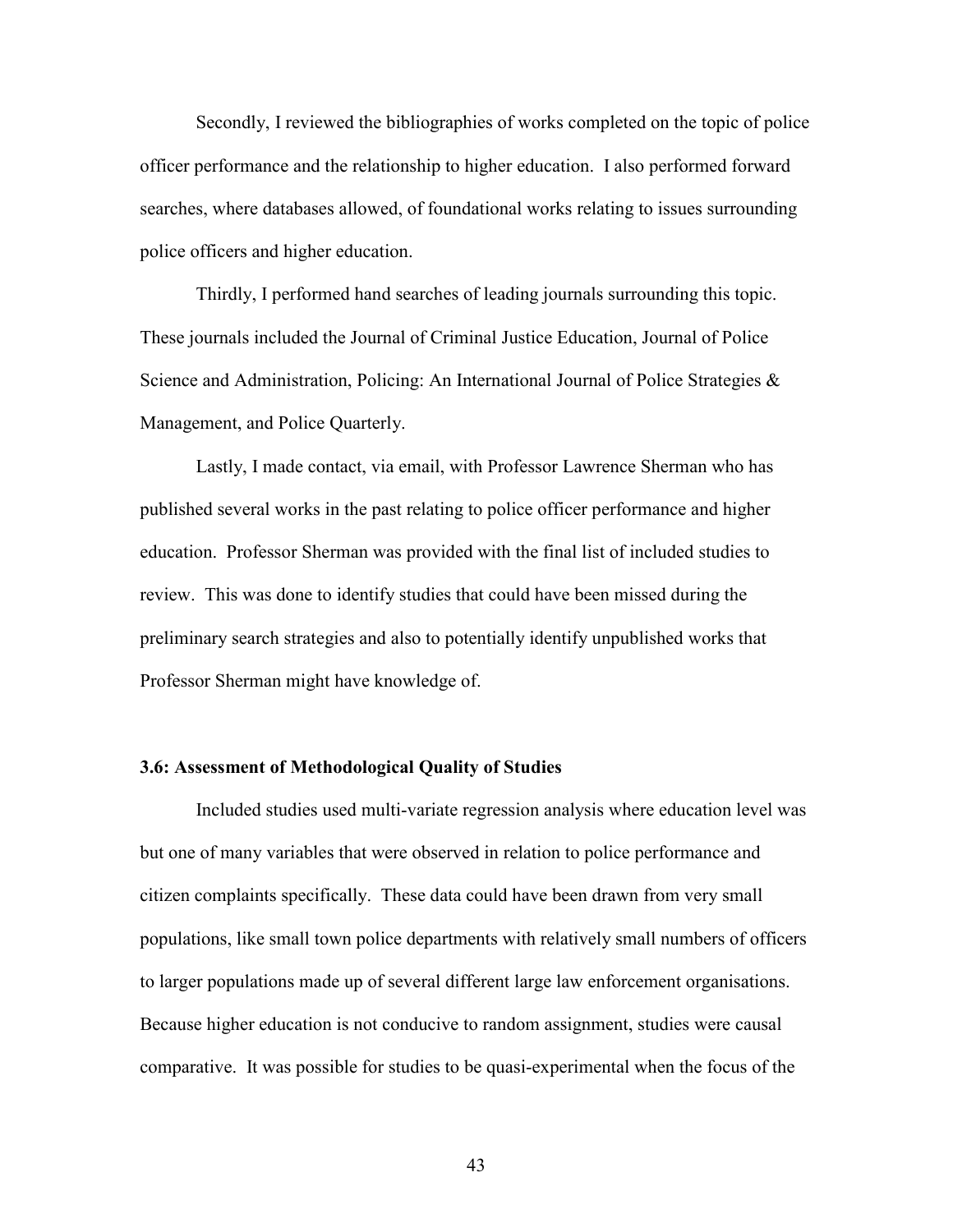study was on a factor that could have been manipulated and/or randomly assigned and education level was simply an included variable that was recorded.

 It was also likely that included studies had primary outcomes measures other than citizen complaints. Since citizen complaints were only one aspect of police performance measurement, studies looking at police performance probably measured several different performance areas simultaneously.

### **3.7: Criteria for the Determination of Independent Findings**

Although not anticipated, there was a potential that studies could have had overlapping data. This review did not include any meta-analysis or secondary analysis of findings that could have risked influencing or biasing effect size. The purpose of this review was to identify those studies that contain comparable data with regard to education level and number of citizen complaints.

### **3.8: Data Management and Data Extraction Strategy/Coding**

 All eligible studies were coded on a variety of criteria using the same coding form (Appendix A). The coding included details such as: a reference number, title of article, authors, publication type (book, journal article, chapter, dissertation, thesis, unpublished report, conference paper, or other), the nature and description of comparison groups (different levels of higher education such as some college, associate's degree, bachelor's degree, master's degree etc), unit of analysis, variables tested, sample size, length of study, methodological type (Maryland scale), statistical test or tests used, reports of statistical significance if available, effect size and/or power if available, and conclusions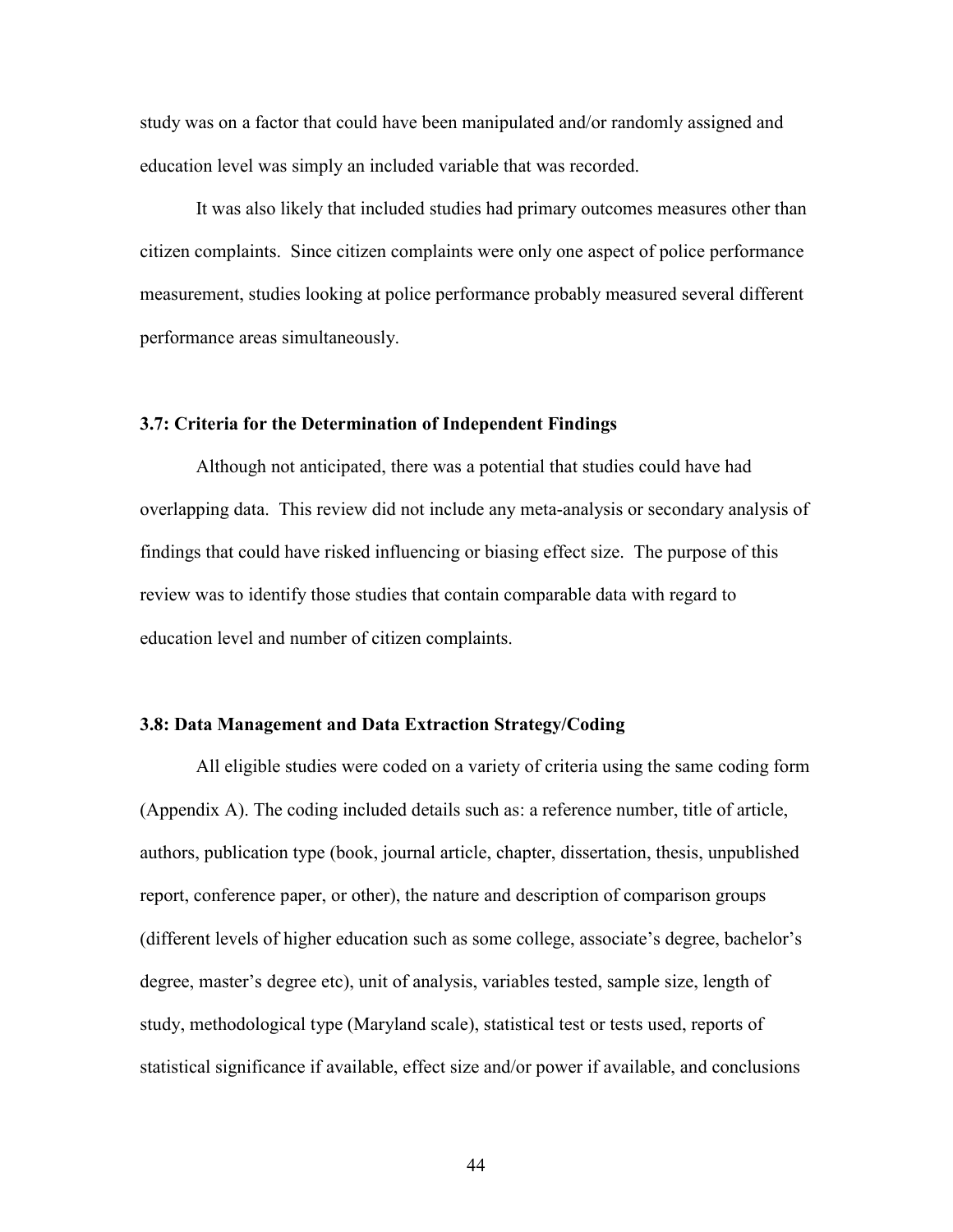drawn by the author or authors. I conducted all coding for this review since it was to be completed as a requirement for a Master's degree program at the University of Cambridge.

### **3.9: Data Synthesis**

 This review resulted in meta-analysis of the results of the studies meeting inclusion and exclusion criteria. The primary data sources, the included studies, reported correlations between level of higher education and citizen complaints. The included studies presented correlational data, which were based on educational conditions ranging from a minimum of two subgroups, to differentiating between those with a college degree and those without, to seven subgroups differentiating between various levels of college education, and degrees. These correlations were then converted into standardized mean differences in order to compute average effect sizes. As a guide for the interpretation of effect sizes, Cohen (1988) considered effect sizes of .2 standard deviations to be small, effect sizes of .5 standard deviations to be medium and effect sizes of .8 standard deviations or higher to be large. This was completed using the software program called Comprehensive Meta-analysis version 2.0. This program was used to calculate Hedge's g which is an effect size measurement similar to Cohen's *d* (1988), but is considered more sensitive to unequal or small sample sizes. The included studies varied with regard to sample sizes, ranging from 23 (Gardner et al. 1998) to 1608 (Cohen and Chaiken 1977) with half of the studies reporting a sample size of less than 200.

The meta-analysis was initially conducted on all studies meeting the inclusion criteria. Subsequent meta-analysis were conducted where studies were separated by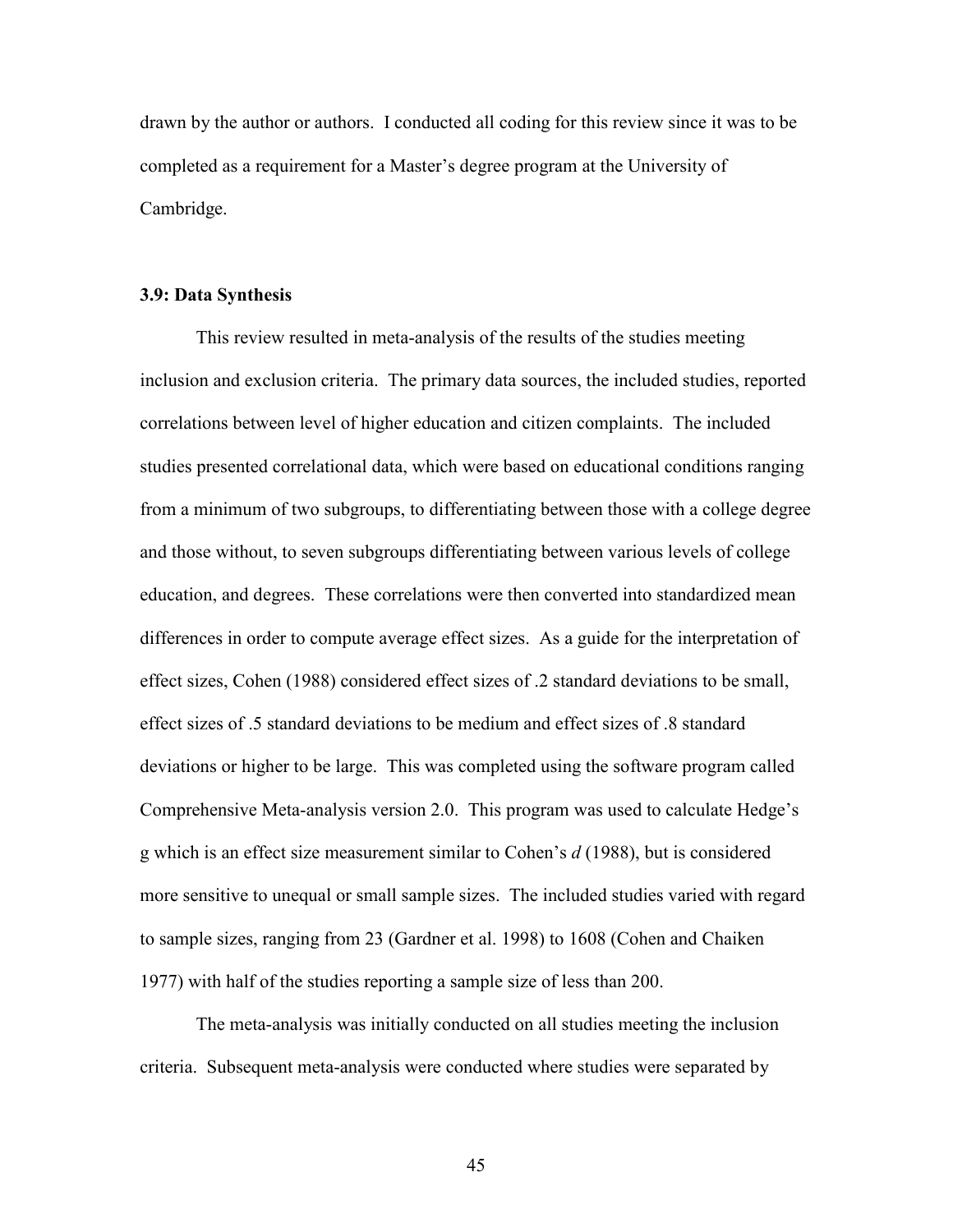organisational size and then by publication status, either published or unpublished. In the second meta-analysis, the studies were separated by organisational size. Included studies were placed into either a large organisation category or small to medium organisation category. For the purposes of this review, a large organisation was considered to be one that employs a minimum of 1,000 sworn officers, examples of which included the New York Police Department, the Los Angeles Police Department, New York Transit Police, Dade County Sheriff's Department, and the Michigan State Troopers.

A narrative review of the studies included in this meta-analysis might have unnecessarily furthered the debate on the relationship between higher education and citizen complaints by ignoring non-statistically significant findings and reporting negative or zero findings which may be strictly the result of measurement and sampling errors. Therefore, in order to avoid simple vote counting, meta-analysis allowed for a more accurate examination of the relationship between higher education and citizen complaints.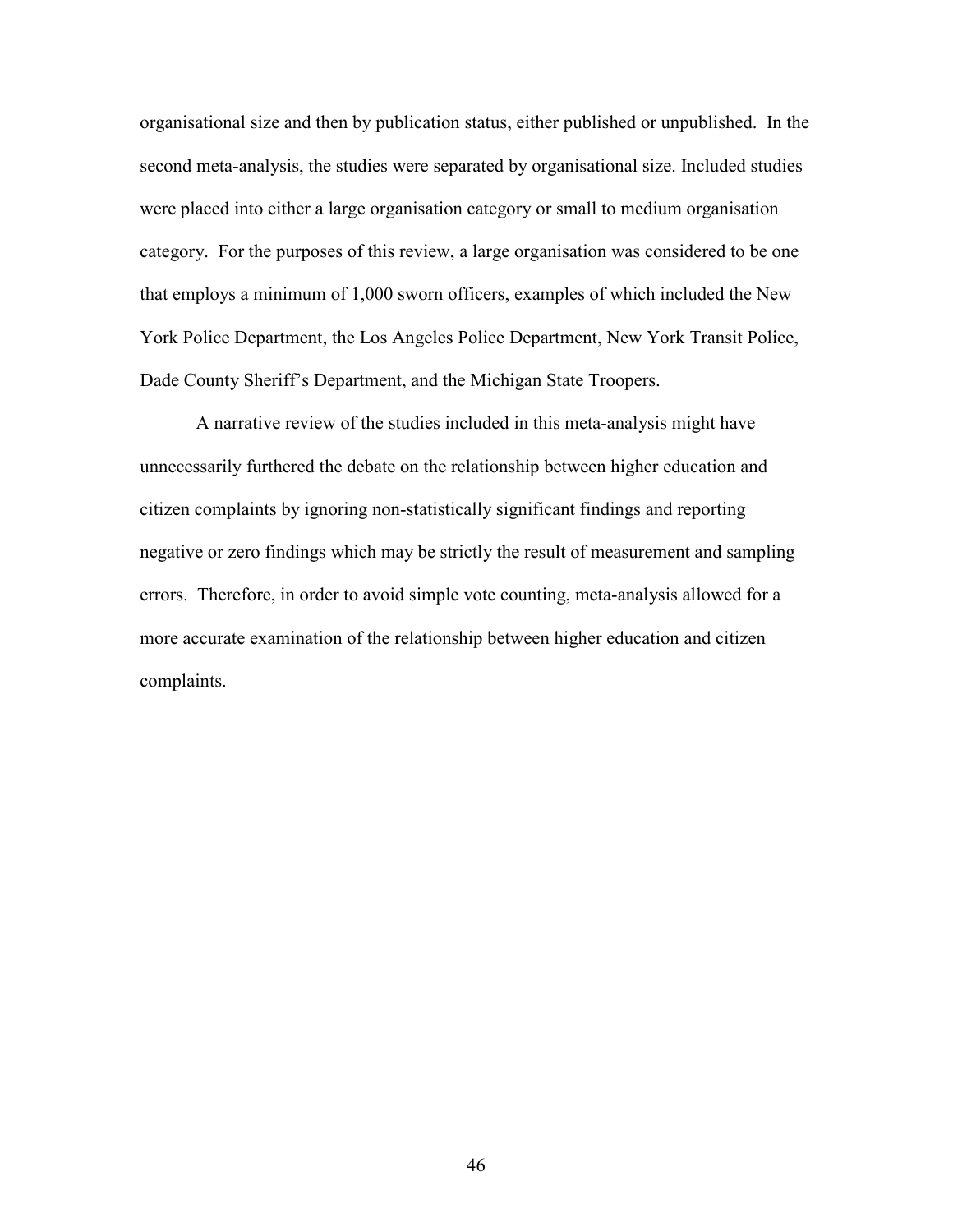## **Chapter 4: Results**

## **4.1 Description of Eligible Studies**

Fourteen studies were identified that met all inclusion and exclusion criteria. These studies yielded a total of 5359 participant officers, which were included in this meta-analysis. Table 1 presents a summary of the studies' characteristics included in this meta-analysis. Most of the studies were conducted in the 1980's and 1990's, with three conducted during the 1970's and one done in the 2000's. All fourteen studies were conducted in the United States. Eight of the studies were unpublished works, five were journal articles and one was published as a chapter in a book. Eight of the studies had a sample size of less than 200 officers, three had a sample size of more than 200 but less than 500 officers and three had sample sizes of more than 500 officers. Seven of the studies examined of large organisations, for example Los Angeles Police Department and New York Police Department, the remaining seven studies were coded as either medium or small agencies.

 The study conducted by Murrell (1982) was broken down into two studies. The decision to do this was made because the study made a distinction and recorded data between two types of organisations, an urban police force and a rural police. The two types of organisations produced dissimilar results and had a major difference in sample size. Therefore studies were treated as individual studies although they were completed by the same researcher at the same time.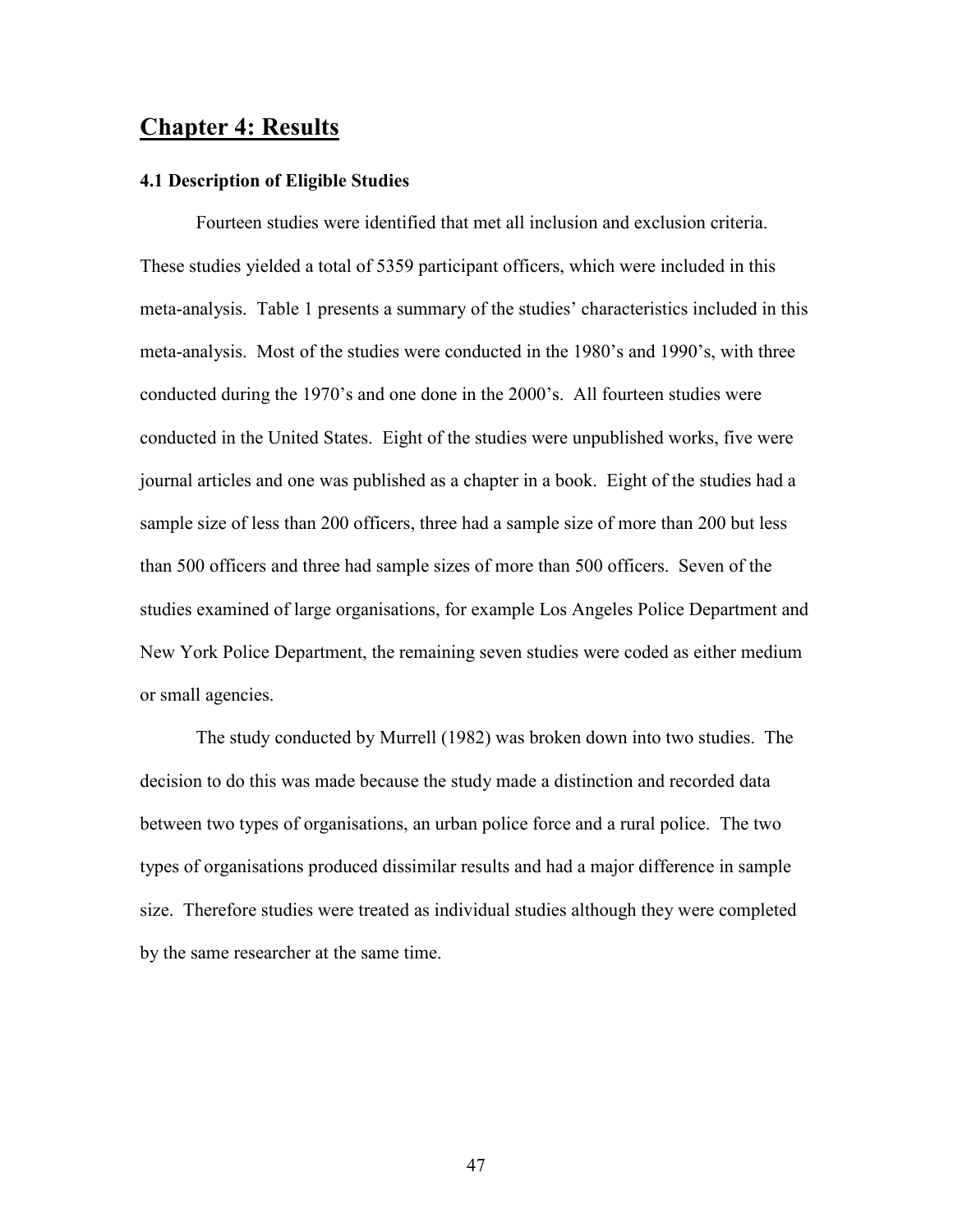| Author(s),                                                                                | <b>SAMPLE</b>                                                                                                                                                                                                                                                                                                                                           | <b>REGION</b>                                                                | <b>COVARIATES</b>                                                                                                                                                                                                                                                                                                                                                                                                                                                                | <b>FINDINGS</b> |
|-------------------------------------------------------------------------------------------|---------------------------------------------------------------------------------------------------------------------------------------------------------------------------------------------------------------------------------------------------------------------------------------------------------------------------------------------------------|------------------------------------------------------------------------------|----------------------------------------------------------------------------------------------------------------------------------------------------------------------------------------------------------------------------------------------------------------------------------------------------------------------------------------------------------------------------------------------------------------------------------------------------------------------------------|-----------------|
| Year                                                                                      |                                                                                                                                                                                                                                                                                                                                                         |                                                                              |                                                                                                                                                                                                                                                                                                                                                                                                                                                                                  | (Correlations,  |
| Published?                                                                                |                                                                                                                                                                                                                                                                                                                                                         |                                                                              |                                                                                                                                                                                                                                                                                                                                                                                                                                                                                  | Effect Size)    |
| Buttolph, S.E.<br>(1999)<br>Unpublished                                                   | -Harmonic N=116 officers<br>-2 subgroups<br>-36 officers with BA remainder<br>without<br>-mean age 36.4 with range of 21-65<br>-mean experience 10.7 years with<br>range of 1-32<br>-106 subjects were male<br>-96.4% were Caucasian                                                                                                                    | Southeast<br>Police<br>Department<br>serving a<br>population<br>of 40,000.   | Department complaints, total<br>complaints, citizen<br>commendations, department<br>commendations                                                                                                                                                                                                                                                                                                                                                                                | $-0.01, -0.020$ |
| Cascio, W.F.<br>(1977)<br>Published                                                       | -Harmonic N=940 officers<br>-3 subgroups<br>-451 with no degree, 339 with<br>some college, 150 with Bachelors<br>Degree<br>-825 were White, 60 African-<br>American, 55 Hispanic,                                                                                                                                                                       | Dade<br>County<br>Florida                                                    | Use of force, injuries,<br>accidents, disciplinary<br>actions, sick days,<br>commendations                                                                                                                                                                                                                                                                                                                                                                                       | $-11, -0.221$   |
| Cohen, B. and<br>Chaiken, J.M.<br>(1973)<br>Published                                     | -Harmonic N 1608 Officers<br>-3 Subgroups<br>-1537 officers without Bachelors<br>Degree, 21 officers with at least<br>one year of college, 50 officers<br>with Bachelors Degree<br>-All officer were from a police<br>academy in 1957<br>-all subjects were male<br>-1482 officers were white, 100<br>officers were black, 25 officers<br>were Hispanic | New York<br>Police<br>Department                                             | career advancement,<br>commendations, complaints<br>(brought to civilian review,<br>departmental, criminal<br>misconduct, total complaints,<br>complaints brought to trial,<br>complaints sustained), time<br>spent sick, # times sick, false<br>claim of injury, # times gun<br>taken away, # of arrests,<br>police academy score, field<br>training score, IQ, age, traffic<br>summons, military discipline,<br>arrest history, court<br>appearances, and background<br>rating | $-0.08, -0.160$ |
| Del Castillo,<br>V.D. (1984)<br>Unpublished                                               | -Harmonic N 160 Officers<br>-59 officers without college, 101<br>officers with college<br>-mean age 24.46 with a range of<br>$21 - 33$<br>-all from cohort class of 1981                                                                                                                                                                                | New York<br>Transit<br>Police                                                | Police academy performance,<br>class ranking,<br>commendations, class<br>evaluations, derogatory<br>reports, sustained disciplinary<br>charges, suspension days,<br>probation evaluation,<br>absenteeism, arrests                                                                                                                                                                                                                                                                | 0.015, 0.040    |
| Gardner, J.F.<br>Scogin, F.,<br>Vipperman, R.,<br>and Varela, J.G.<br>(1998)<br>Published | -Harmonic N of 23 officers<br>-Mean Age 30.8<br>-Mean number of years of<br>education 13.7<br>-16 officers were male<br>-16 officers were white, 7 were<br>African-American<br>-all officers were from a police<br>academy class in 1989                                                                                                                | Alabama, 12<br>different<br>agencies<br>ranging<br>from 4 to<br>500 officers | supervisor ratings, sick leave,<br>commendations, reprimands                                                                                                                                                                                                                                                                                                                                                                                                                     | $-0.08, -0.155$ |
| Hooper, M.K.<br>(1988)<br>Unpublished                                                     | -Harmonic N 129 Officers<br>-3 subgroups<br>-48 officers without AA or BA, 29<br>officers with AA, 52 officers with<br>BA<br>-Mean age 28.88 with a range of<br>22-42<br>-110 were male<br>-77 were white, 13 were African-                                                                                                                             | Los Angeles<br>Police<br>Department                                          | Police academy performance,<br>overall performance rating,<br>commendations, sick time,<br>report writing, probationary<br>evaluations                                                                                                                                                                                                                                                                                                                                           | $-0.05, -0.100$ |

# **Table 1: Characteristics of the Studies Included in the Meta-analysis**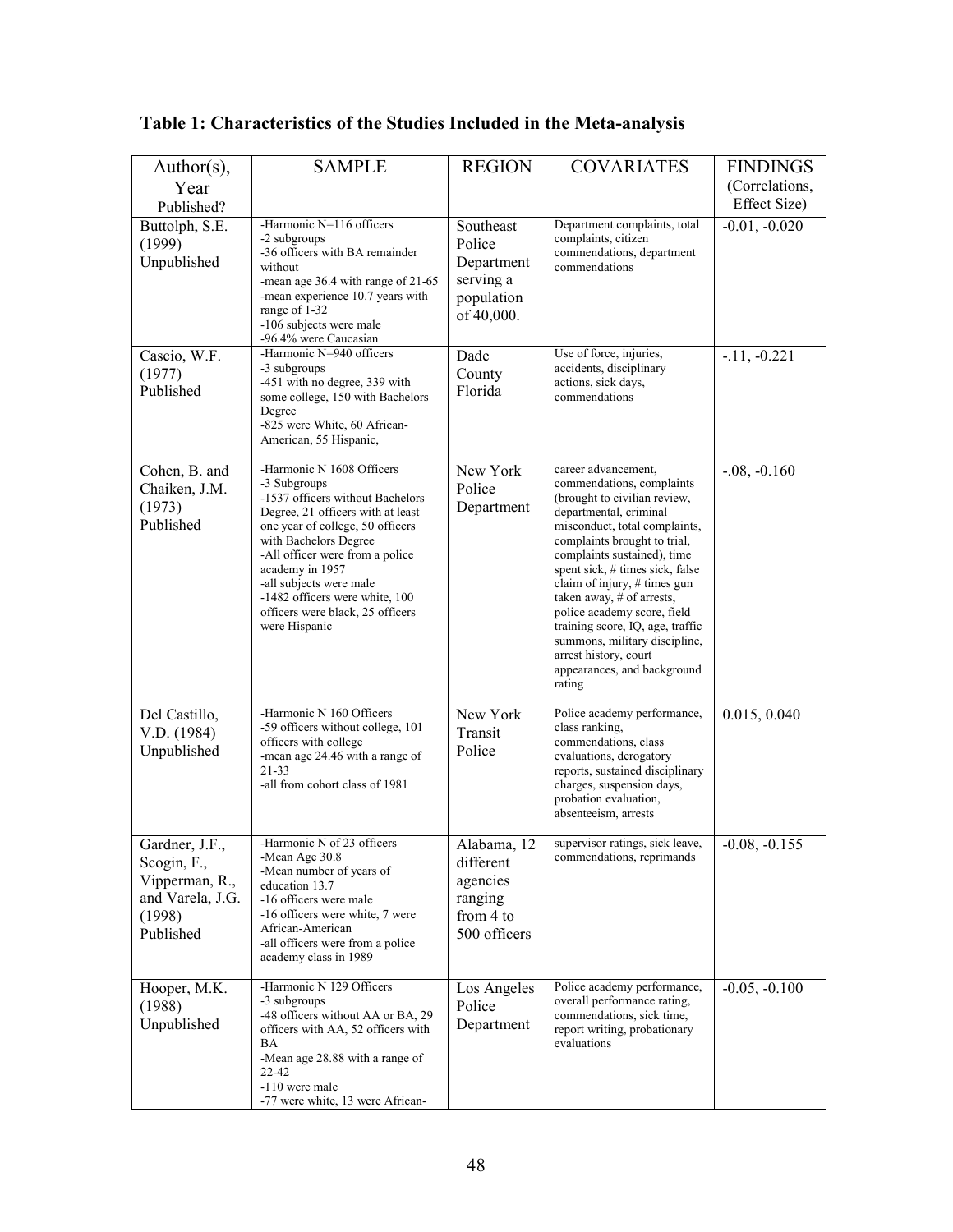|                 | American, 6 were Asian American,<br>and 32 were Hispanic American       |             |                                                               |                  |
|-----------------|-------------------------------------------------------------------------|-------------|---------------------------------------------------------------|------------------|
| Kappler, V.E.,  | -Harmonic N 120 officers                                                | Midwest     | Rule violations                                               | $-0.275, -0.568$ |
|                 | -2 subgroups                                                            |             |                                                               |                  |
| Sapp, A.D., and | -35 officers without degree, and 85                                     | Police      |                                                               |                  |
| Carter, D.L.    | officers with BA                                                        | Department  |                                                               |                  |
| (1992)          | -mean age 37.5 with a range of 22-                                      | serving a   |                                                               |                  |
| Published       | 66                                                                      | population  |                                                               |                  |
|                 | -mean experience 10.3 years with a                                      | of          |                                                               |                  |
|                 | range of 1-30<br>-95 line level officers and 25                         | approximate |                                                               |                  |
|                 | administrative                                                          | ly 60,000   |                                                               |                  |
|                 | -101 male officers and 19 female                                        | with 98     |                                                               |                  |
|                 | -106 officers were white                                                | sworn       |                                                               |                  |
|                 |                                                                         | officers    |                                                               |                  |
|                 | -Harmonic N 150                                                         |             | Commendations, injuries,                                      |                  |
| Kedia, P.R.     | -6 subgroups                                                            | Louisiana,  | absenteeism, performance                                      | 0.07, 0.140      |
| (1985)          | -25 officers with only high school                                      | Medium      | ratings, improper use of                                      |                  |
| Unpublished     | diploma, 30 officers with 1-60                                          | sized city  | firearms, military experience.                                |                  |
|                 | hours college, 24 officers with 61-                                     |             |                                                               |                  |
|                 | 100 hours of college, 6 officers                                        |             |                                                               |                  |
|                 | with 101-130 hours of college, 50                                       |             |                                                               |                  |
|                 | officers with BA, and 9 officers                                        |             |                                                               |                  |
|                 | with MA<br>-mean age 33.44 with range of 22-                            |             |                                                               |                  |
|                 | 53                                                                      |             |                                                               |                  |
|                 | -85 officers were non-supervisory                                       |             |                                                               |                  |
|                 | and 65 were supervisory                                                 |             |                                                               |                  |
|                 | -138 officers male and 12 female                                        |             |                                                               |                  |
|                 | -130 officers were white, 18 were                                       |             |                                                               |                  |
|                 | African-American, and 2 were<br>other race                              |             |                                                               |                  |
| Murrell, D.B.   | -Harmonic N 603                                                         | Southwest,  | commendations, suspensions,                                   | $-0.07, -0.140$  |
| $(1982)$ A      | -4 Subgroups                                                            | Urban city  | reprimands, performance                                       |                  |
|                 | -175 officers have only high school                                     |             | ratings, sick leave,                                          |                  |
| Unpublished     | diploma, 150 officers had some                                          |             | promotional test scores, peer                                 |                  |
|                 | college, 150 officers had an                                            |             | ratings, firearm discharges,                                  |                  |
|                 | Associates degree, and 128 officers<br>had a Bachelors degree           |             | felony arrests, misdemeanour<br>arrests                       |                  |
|                 | -99% were male                                                          |             |                                                               |                  |
|                 |                                                                         |             |                                                               |                  |
| Murrell, D.B.   | -Harmonic N 137                                                         | Southeast,  | commendations, suspensions,                                   | .04, 0.080       |
| (1982) B        | -4 Subgroups                                                            | Rural city  | reprimands, performance                                       |                  |
| Unpublished     | -52 officers have only high school                                      |             | ratings, sick leave,                                          |                  |
|                 | diploma, 17 officers had some<br>college, 34 officers had an            |             | promotional test scores, peer<br>ratings, firearm discharges, |                  |
|                 | Associates degree, and 34 officers                                      |             | felony arrests, misdemeanour                                  |                  |
|                 | had a Bachelors degree                                                  |             | arrests                                                       |                  |
|                 | -99% were male                                                          |             |                                                               |                  |
|                 |                                                                         |             |                                                               |                  |
| Palombo, B.J.   | -Harmonic N 397<br>-5 subgroups                                         | Los Angeles | commendations and<br>professional attitude                    | $-0.23, -0.472$  |
| (1995)          | -148 officers had high school                                           | Police      |                                                               |                  |
| Published       | diploma and not college, 219                                            | Department  |                                                               |                  |
|                 | officers had some college or a                                          |             |                                                               |                  |
|                 | degree                                                                  |             |                                                               |                  |
|                 | -353 officers were male and 44                                          |             |                                                               |                  |
|                 | female<br>-Harmonic N 370 officers                                      |             | use of force, arrests, job                                    |                  |
| Peterson, D.    | -7 subgroups                                                            | Midwest     | satisfaction                                                  | $-0.04, -0.080$  |
| (2001)          | - 40 officer had high school                                            | midsized    |                                                               |                  |
| Unpublished     | diploma with no college, 100                                            | police      |                                                               |                  |
|                 | officers had some college, 43                                           | department  |                                                               |                  |
|                 | officers had an Associate's degree,                                     |             |                                                               |                  |
|                 | 37 officers had 3-4 years of                                            |             |                                                               |                  |
|                 | college, 112 officers had a                                             |             |                                                               |                  |
|                 | Bachelor's degree, 31 officers had<br>more than a Bachelor's degree and |             |                                                               |                  |
|                 | 7 officers had a graduate or law                                        |             |                                                               |                  |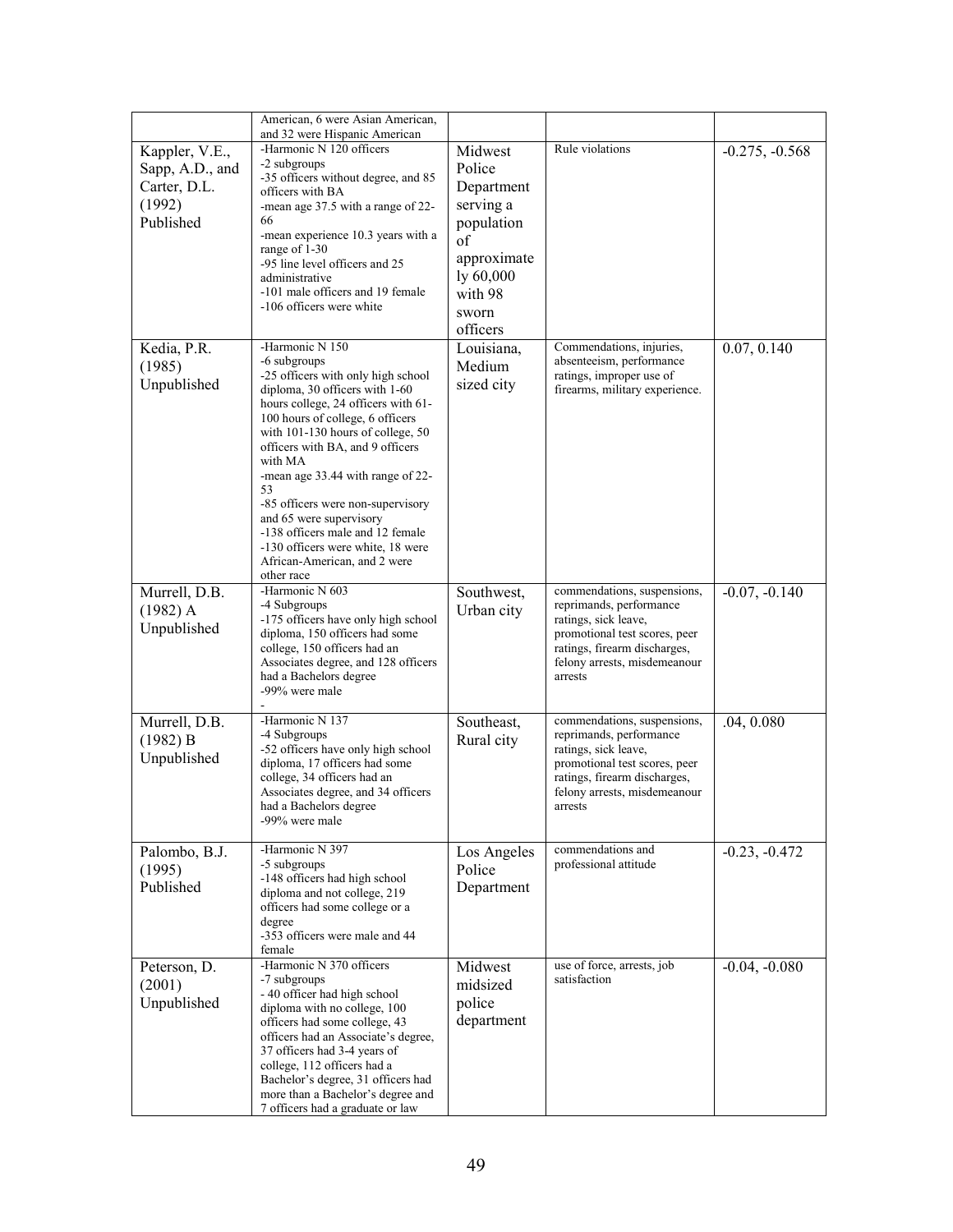|                                       | degree<br>-mean age 34.8 with standard<br>deviation of 8.37<br>-mean experience was 9.62 years<br>with standard deviation of 7.74<br>years<br>-326 officers were male and 44<br>female<br>-321 officer were white, 28 were<br>African American, 8 were<br>Hispanic, 6 were Asian                                                                                                                                                                                                      |                                      |                                                                                                                  |                 |
|---------------------------------------|---------------------------------------------------------------------------------------------------------------------------------------------------------------------------------------------------------------------------------------------------------------------------------------------------------------------------------------------------------------------------------------------------------------------------------------------------------------------------------------|--------------------------------------|------------------------------------------------------------------------------------------------------------------|-----------------|
| Poland, J.M.<br>(1976)<br>Unpublished | -Harmonic N 106<br>-3 Subgroups<br>-52 Officers had only a high school<br>diploma, 45 officers had some<br>college, and 9 officers had a<br>Bachelors degree<br>-data was taken in 1975 from two<br>cohorts, graduates of class of 1964<br>and 1969                                                                                                                                                                                                                                   | Michigan<br><b>State</b><br>Troopers | awards, auto accidents, times<br>assaulted, times weapon used,<br>sick days, reprimands, police<br>academy score | $-0.11, -0.220$ |
| Wilson, H.T.<br>(1994)<br>Published   | -Harmonic N 500 officers<br>-4 subgroups<br>-305 officers had only high school<br>diploma, 65 officers had Associates<br>degrees, 45 officers had Bachelors<br>degrees, and 85 officers were<br>unknown educational level<br>-mean age was 35.25 with range of<br>26-46<br>-mean experience was 9.5 years<br>with a range of 5-15 years<br>-410 officers were male and 90<br>female<br>-350 officers were white, 45<br>African American, 70 Hispanic, 25<br>Asian, and 10 other races | California,<br>Large<br>Department   | allegations                                                                                                      | $-0.11, -0.221$ |

# **Table 2: Descriptive Characteristics of Included Studies: Coding Variables**

| Coding Variable and Categories   | Frequency | Percentage |
|----------------------------------|-----------|------------|
| <b>Bibliographic Information</b> |           |            |
| Publication Year                 |           |            |
| Before 1980                      | 3         | 21.4       |
| 1980's                           | 5         | 35.7       |
| 1990's                           | 5         | 35.7       |
| Since 2000                       | 1         | 7.1        |
| Country                          |           |            |
| <b>USA</b>                       | 14        | 100        |
| Publication type                 |           |            |
| Journal article                  | 5         | 35.7       |
| Book, Chapter                    | 1         | 7.1        |
| Unpublished                      | 8         | 57.1       |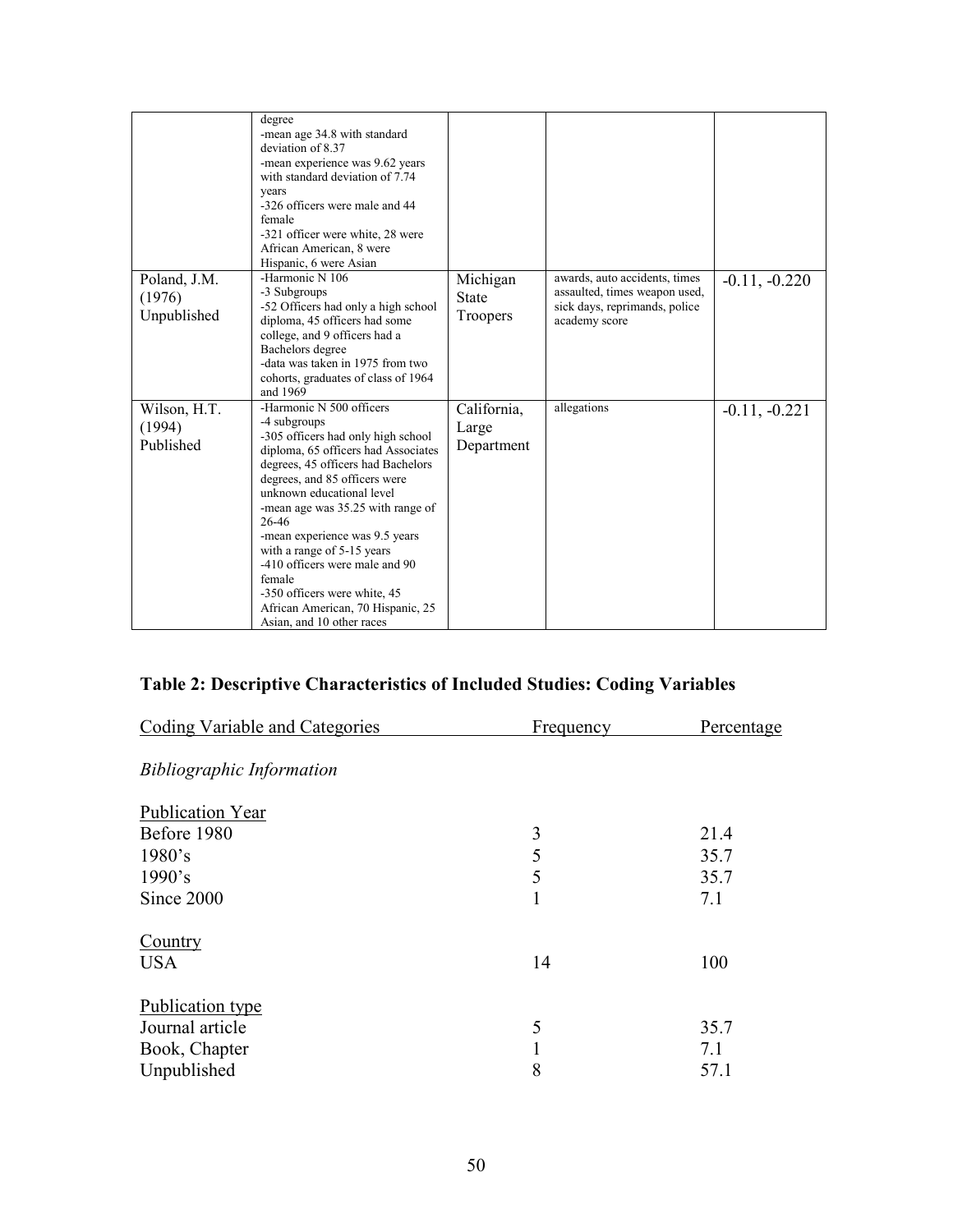### *Sample Characteristics*

| Sample size         |   |      |
|---------------------|---|------|
| Less than 200       | 8 | 57.1 |
| 201-500             | 3 | 21.4 |
| Greater than 500    | 3 | 21.4 |
| Organisational size |   |      |
| Small to Medium     | 7 | 50   |
| Large               |   | 50   |

### **4.2 Descriptions of Individual Studies**

 The Buttolph (1999) study included 116 officers from a small to medium sized law enforcement organisation. This study resulted in data that produced an effect size of -0.020 (standard error of 0.187) with a lower confidence interval of -0.386 and an upper confidence interval of -0.346, based on a 95% confidence interval. The effects size found for this study was found to be not statistically significant at  $p < 0.915$ . This study coded two levels of education: having a bachelor's degree or not.

 The Cascio (1977) study included 940 officers from a large sized law enforcement organisation and resulted in data that produced an effect size of -0.221 (standard error of 0.066) with a lower confidence interval of -0.350 and an upper confidence interval of - 0.092, based on a 95% confidence interval. The effects size found for this study was found to be statistically significant at  $p \le 0.001$ . This study coded three levels of education: no degree, some college, and bachelor's degree.

 The Cohen and Chaiken (1973) study, which included 1608 officers from a large sized law enforcement organisation, resulted in data that produced an effect size of -0.160 (standard error of 0.050) with a lower confidence interval of -0.259 and an upper confidence interval of -0.062, based on a 95% confidence interval. The effects size found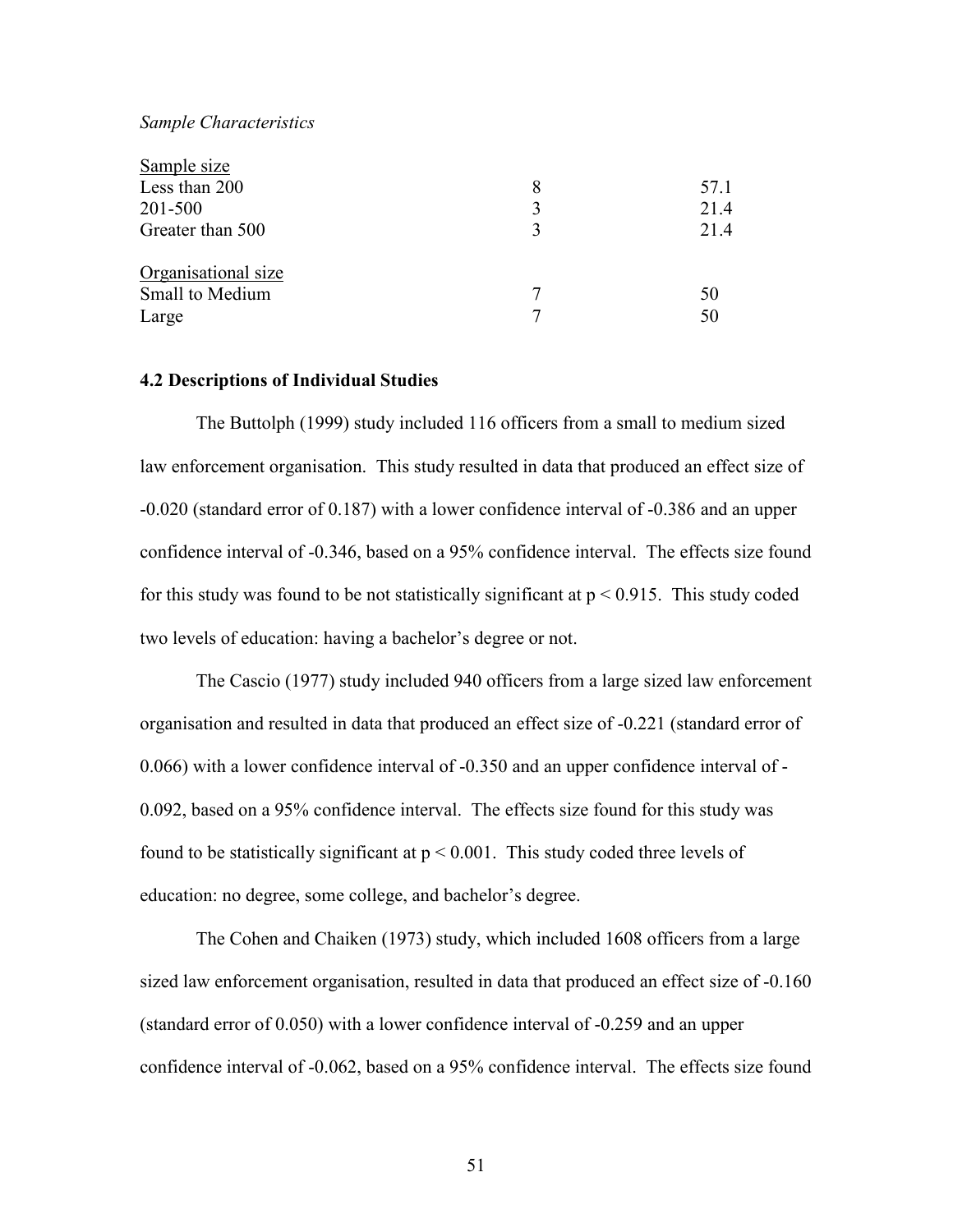for this study was found to be statistically significant at  $p \le 0.001$ . This study coded three levels of education: no college degree, at least one year of college, and bachelor's degree.

 The Del Castillo (1984) study included 160 officers from a large sized law enforcement organisation and resulted in data that produced an effect size of 0.040 (standard error of 0.159) with a lower confidence interval of -0.272 and an upper confidence interval of 0.351, based on a 95% confidence interval. The effects size found for this study was found to be not statistically significant at  $p < 0.802$ . This study coded two levels of education: college and no college.

 The Gardner et al. (1998) study included 23 officers from a small to medium sized law enforcement organisation. This study resulted in data that produced an effect size of -0.155 (standard error of 0.187) with a lower confidence interval of -01.002 and an upper confidence interval of 0.693, based on a 95% confidence interval. The effects size found for this study was found to be not statistically significant at  $p < 0.721$ . This study coded for levels of education in terms of years of education.

 The Hooper (1988) study included 129 officers from a large sized law enforcement organisation and resulted in data that produced an effect size of -0.100 (standard error of 0.177) with a lower confidence interval of -0.447 and an upper confidence interval of 0.248, based on a 95% confidence interval. The effects size found for this study was found to be not statistically significant at  $p < 0.575$ . This study coded three levels of education: no degree, associate's degree, and bachelor's degree.

 The Kappler et al. (1992) study included 120 officers from a small to medium sized law enforcement organisation and resulted in data that produced an effect size of - 0.568 (standard error of 0.191) with a lower confidence interval of -0.943 and an upper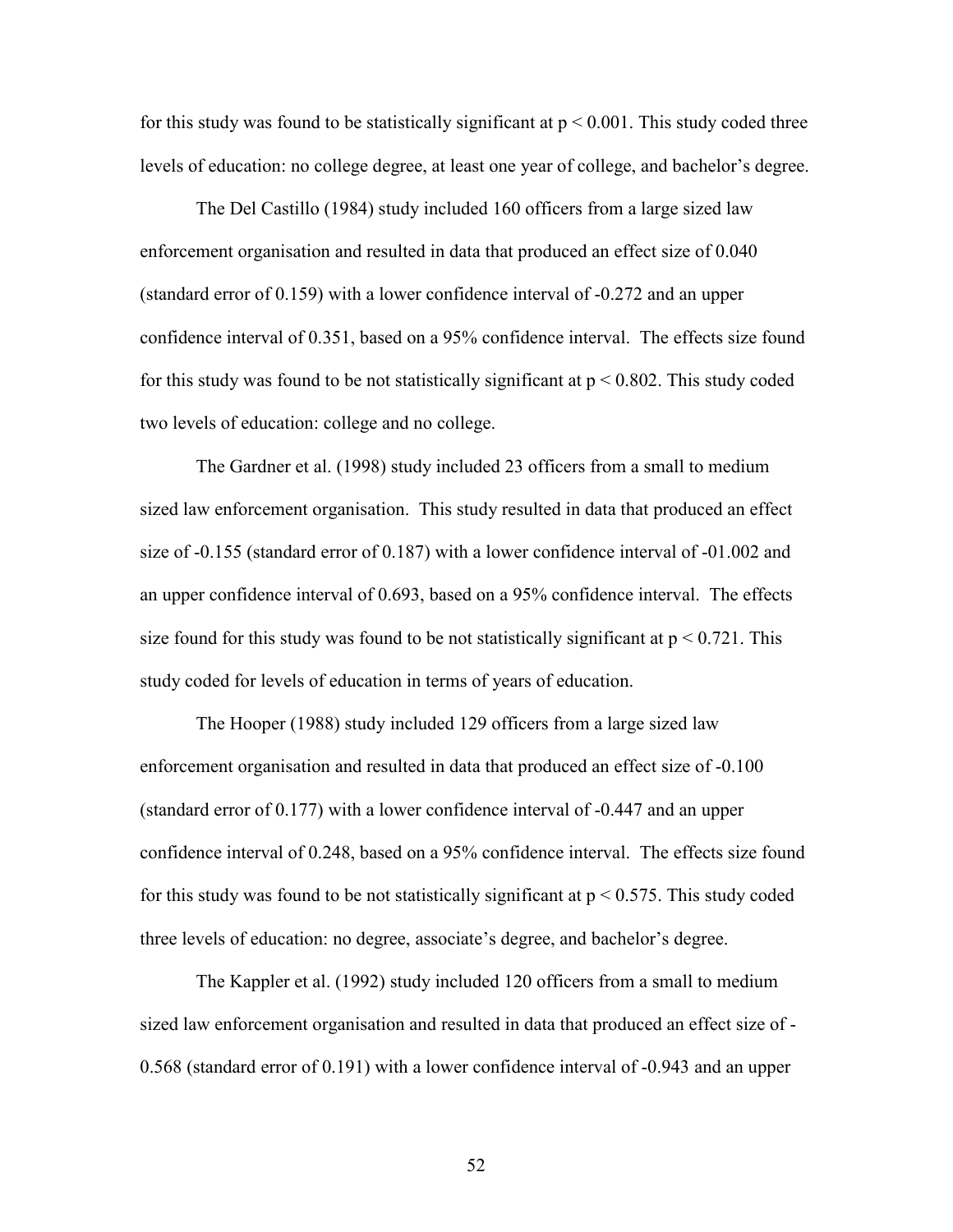confidence interval of -0.194, based on a 95% confidence interval. The effects size found for this study was found to be statistically significant at  $p < 0.003$ . This study coded two levels of education: no degree and bachelor's degree.

 The Kedia (1985) study, which included 150 officers from a small to medium sized law enforcement organisation, resulted in data that produced an effect size of 0.140 (standard error of 0.165) with a lower confidence interval of -0.183 and an upper confidence interval of 0.462, based on a 95% confidence interval. The effects size found for this study was found to be not statistically significant at  $p < 0.396$ . This study coded six levels of education: high school diploma, 1-60 college units, 61-100 college units, 101-130 college units, bachelor's degree, and master's degree.

 The Murrell (1982 A) study included 603 officers from a small to medium sized law enforcement organisation and resulted in data that produced an effect size of -0.140 (standard error of 0.082) with a lower confidence interval of -0.300 and an upper confidence interval of 0.020, based on a 95% confidence interval. The effects size found for this study was found to be not statistically significant at  $p \le 0.086$ . This study as well as Murrell (1982 B) coded four levels of education: high school diploma, some college, associate's degree, and bachelor's degree.

 The Murrell (1982 B) study included 137 officers from a small to medium sized law enforcement organisation, which resulted in data that produced an effect size of 0.080 (standard error of 0.172) with a lower confidence interval of -0.257 and an upper confidence interval of 0.417, based on a 95% confidence interval. The effects size found for this study was found to be not statistically significant at  $p < 0.643$ .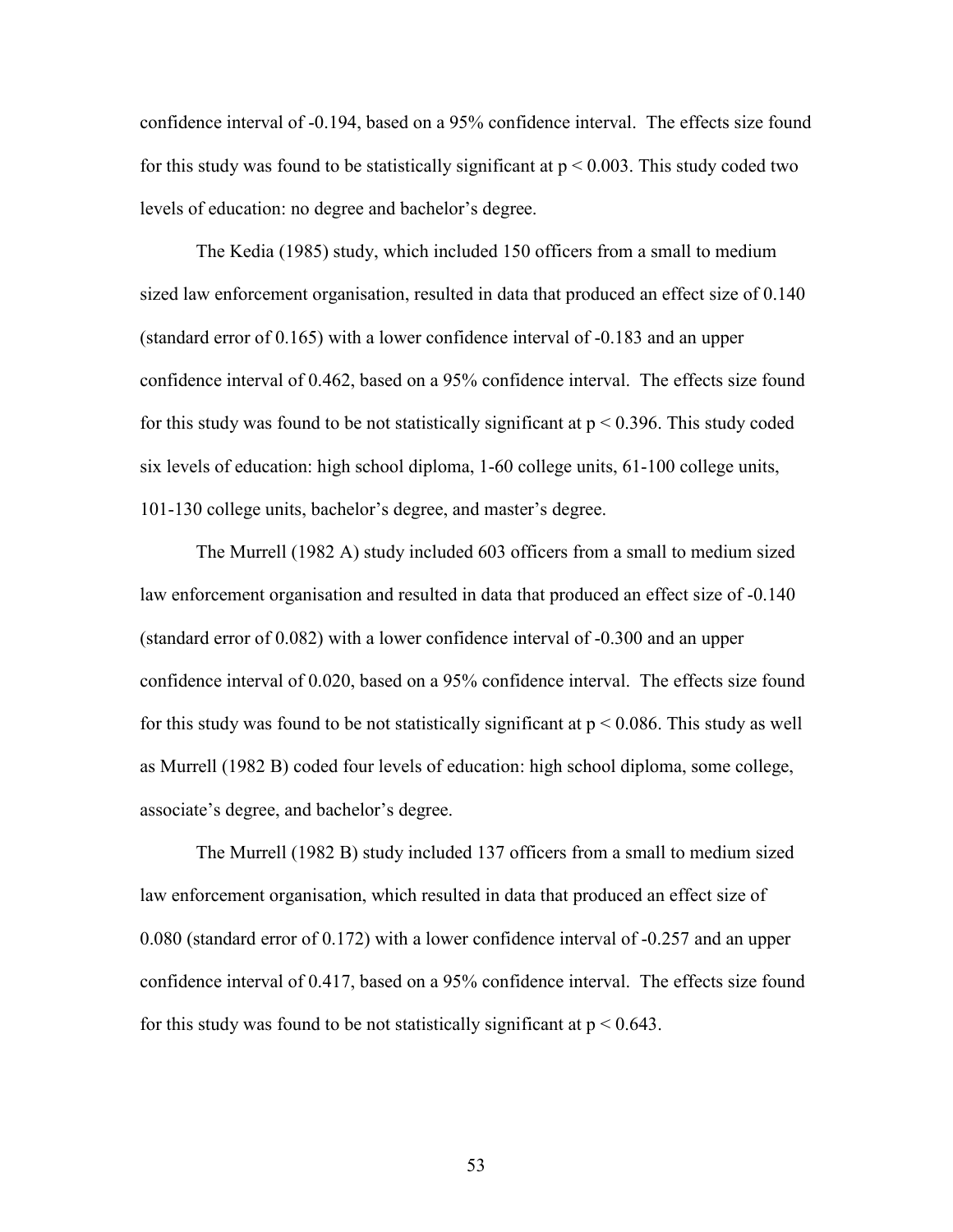The Palombo (1995) study included 397 officers from a large sized law enforcement organisation and resulted in data that produced an effect size of -0.472 (standard error of 0.103) with a lower confidence interval of -0.674 and an upper confidence interval of -0.269, based on a 95% confidence interval. The effects size found for this study was found to be statistically significant at  $p < 0.001$ . This study coded five levels of education: high school diploma, some college, associate's degree, bachelor's degree, and master's degree.

 The Peterson (2001) study, which included 370 officers from a small to medium sized law enforcement organisation, resulted in data that produced an effect size of -0.080 (standard error of 0.104) with a lower confidence interval of -0.284 and an upper confidence interval of 0.124, based on a 95% confidence interval. The effects size found for this study was found to be not statistically significant at  $p < 0.444$ . This study coded seven levels of education: high school diploma, some college, associate's degree, 3-4 years of college, bachelor's degree, more than a bachelor's degree, and graduate or law degree.

 The Poland (1976) study included 106 officers from a large sized law enforcement organisation and resulted in data that produced an effect size of -0.220 (standard error of 0.143) with a lower confidence interval of -0.501 and an upper confidence interval of 0.060, based on a 95% confidence interval. The effects size found for this study was found to be not statistically significant at  $p < 0.124$ . This study coded three levels of education: high school diploma, some college, and bachelor's degree.

 The Wilson (1999) study included 500 officers from a large sized law enforcement organisation, resulting in data that produced an effect size of -0.221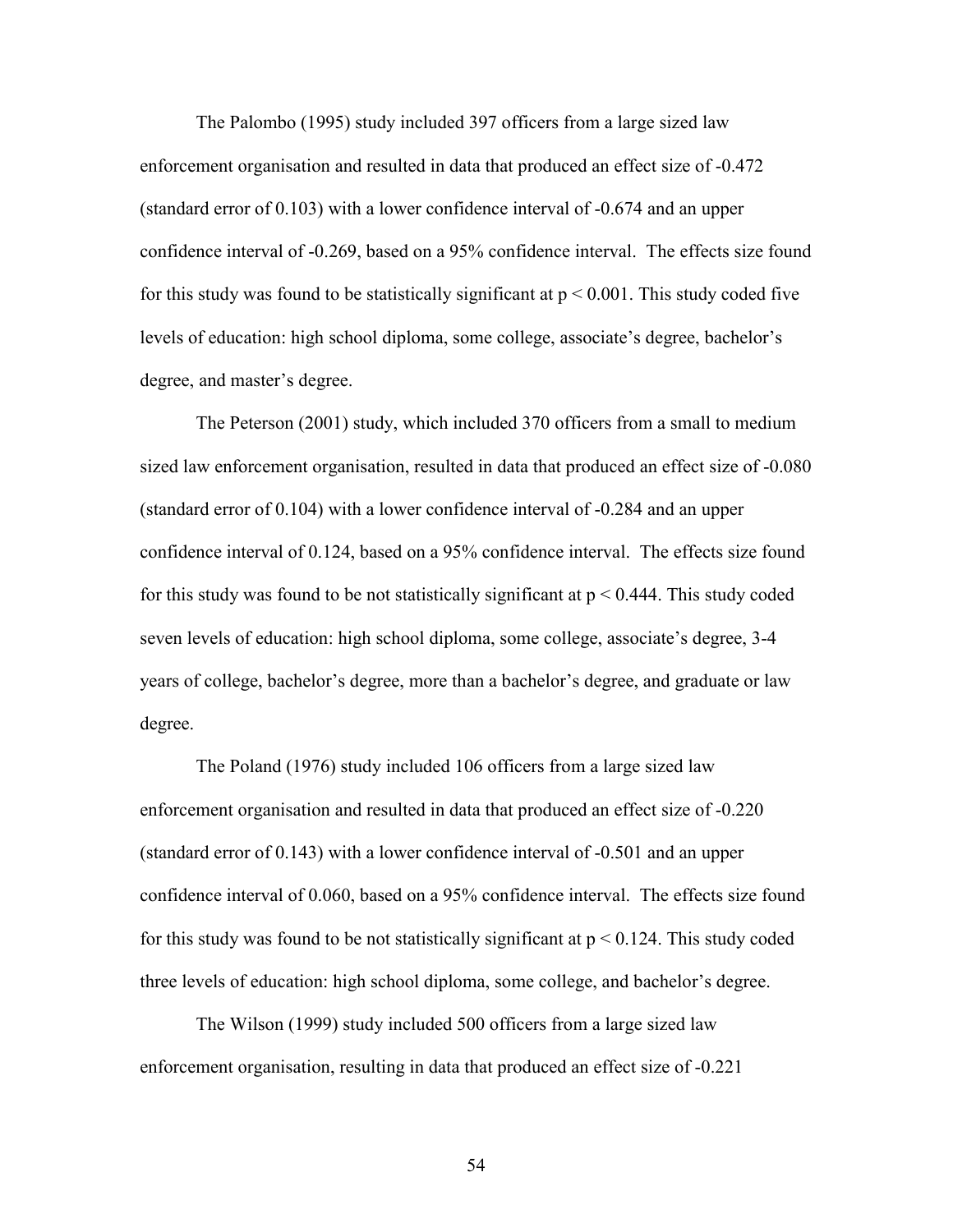(standard error of 0.090) with a lower confidence interval of -0.398 and an upper confidence interval of -0.044, based on a 95% confidence interval. The effects size found for this study is statistically significant at  $p < 0.014$ . This study coded levels of education as: high school diploma, associate's degree, bachelor's degree.

### **4.3 Meta-Analysis**

The first round of analysis (illustrated in Figure 1) was a meta-analysis of all fourteen included studies. This meta-analysis resulted in an average effect size of -0.176 (standard error of 0.027) showing a small relationship between education and citizen complaints. The 95% confidence interval had a lower limit of -0.230 and an upper limit of -0.123. This average effect size was found to be statistically significant p<0.001 level.

**Figure 1. Meta-analysis of all Studies** 



The second round of analysis was made based upon the distinction between organisations that were classified as large organisation (illustrated in Figure 2) as opposed to those that were classified as small to medium sized (illustrated in Figure 3).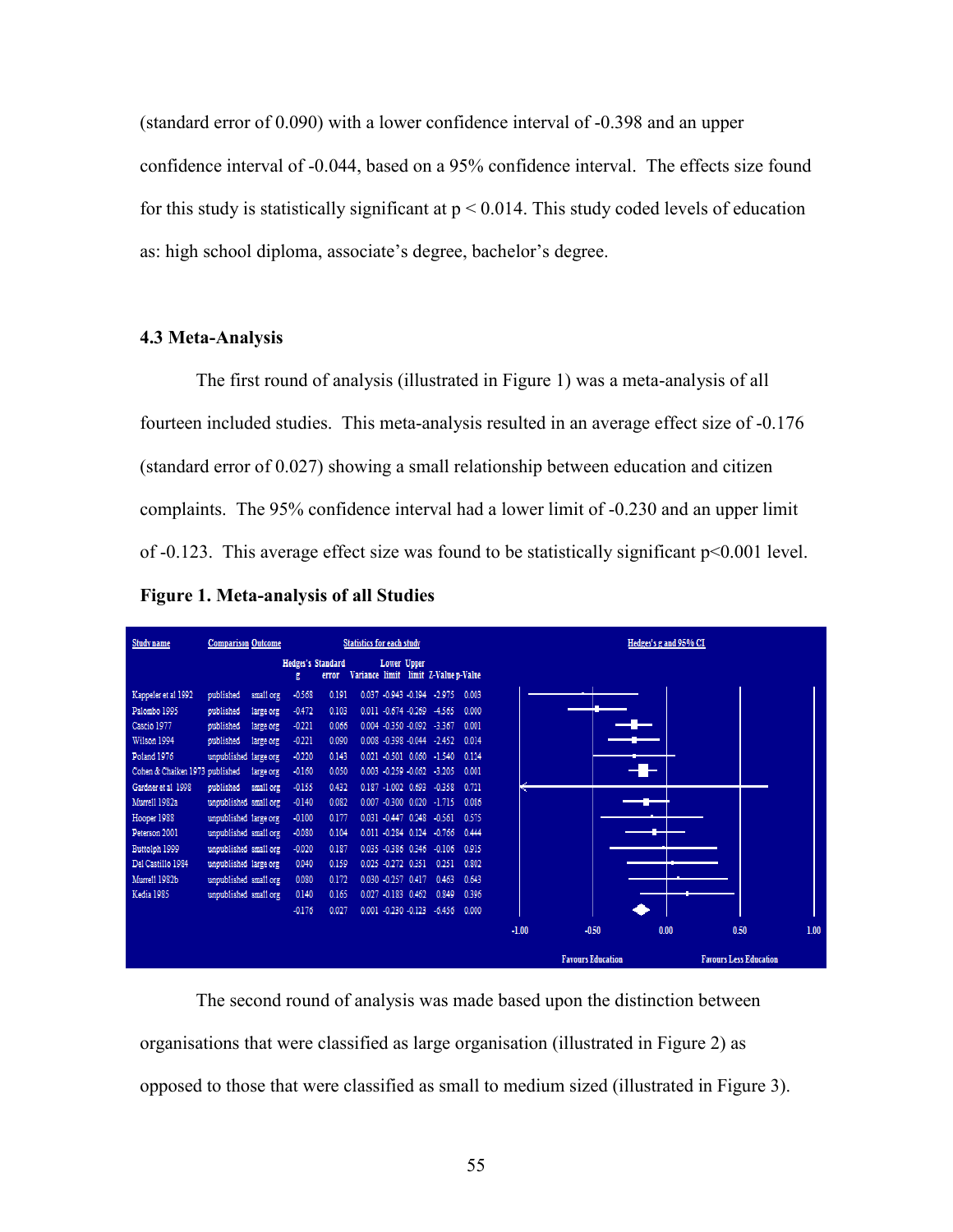Figure 2 included those studies that were classified as large organisations. The metaanalysis of studies involving large organisations resulted in an average effect size of - 0.206 (standard error of 0.032). The 95% confidence interval had a lower limit of -0.269 and an upper limit of -0.143. This average effect size was also found to be statistically significant p<0.001 level. Figure 3 included those studies classified as small to medium sized organisations. The meta-analysis of studies involving small to medium organisations resulted in an average effect size of -0.100 (standard error of 0.052). The 95% confidence interval had a lower limit of -0.202 and an upper limit of 0.001. This average effect size was found to be not statistically significant p<0.053 level.

| <b>Figure 2. Meta-analysis: Large Sized Organisations</b> |
|-----------------------------------------------------------|
|-----------------------------------------------------------|

| Study name                     | <b>Comparison Outcome</b> |           |          |                                   | <b>Statistics for each study</b> |                    |                                          |       | Hedges's g and 95% CI |                          |      |                               |
|--------------------------------|---------------------------|-----------|----------|-----------------------------------|----------------------------------|--------------------|------------------------------------------|-------|-----------------------|--------------------------|------|-------------------------------|
|                                |                           |           | g        | <b>Hedges's Standard</b><br>error |                                  | Lower Upper        | Variance limit limit Z-Value p-Value     |       |                       |                          |      |                               |
| Palombo 1995                   | published                 | large org | $-0.472$ | 0.103                             |                                  |                    | $0.011 - 0.674 - 0.269 - 4.565 0.000$    |       |                       |                          |      |                               |
| Cascio 1977                    | published                 | large org | $-0.221$ | 0.066                             |                                  |                    | $0.004 - 0.350 - 0.092 - 3.367$          | 0.001 |                       |                          |      |                               |
| Wilson 1994                    | published                 | large org | $-0.221$ | 0.090                             |                                  |                    | 0.008 -0.398 -0.044 -2.452 0.014         |       |                       |                          |      |                               |
| Poland 1976                    | unpublished large org     |           | $-0.220$ | 0.143                             |                                  |                    | $0.021 - 0.501$ $0.060$ $-1.540$         | 0.124 |                       |                          |      |                               |
| Cohen & Chaiken 1973 published |                           | large org | $-0.160$ | 0.050                             |                                  |                    | $0.003 -0.259 -0.062 -3.205$ 0.001       |       |                       |                          |      |                               |
| Hooper 1988                    | unpublished large org     |           | $-0.100$ | 0.177                             |                                  |                    | $0.031 - 0.447$ $0.248$ $-0.561$ $0.575$ |       |                       |                          |      |                               |
| Del Castillo 1984              | unpublished large org     |           | 0.040    | 0.159                             |                                  | 0.025 -0.272 0.351 | 0.251                                    | 0.802 |                       |                          |      |                               |
|                                |                           |           | $-0.206$ | 0.032                             |                                  |                    | $0.001 - 0.269 - 0.143 - 6.397$          | 0.000 |                       |                          |      |                               |
|                                |                           |           |          |                                   |                                  |                    |                                          |       | $-1.00$               | $-0.50$                  | 0.00 | 0.50                          |
|                                |                           |           |          |                                   |                                  |                    |                                          |       |                       | <b>Favours Education</b> |      | <b>Favours Less Education</b> |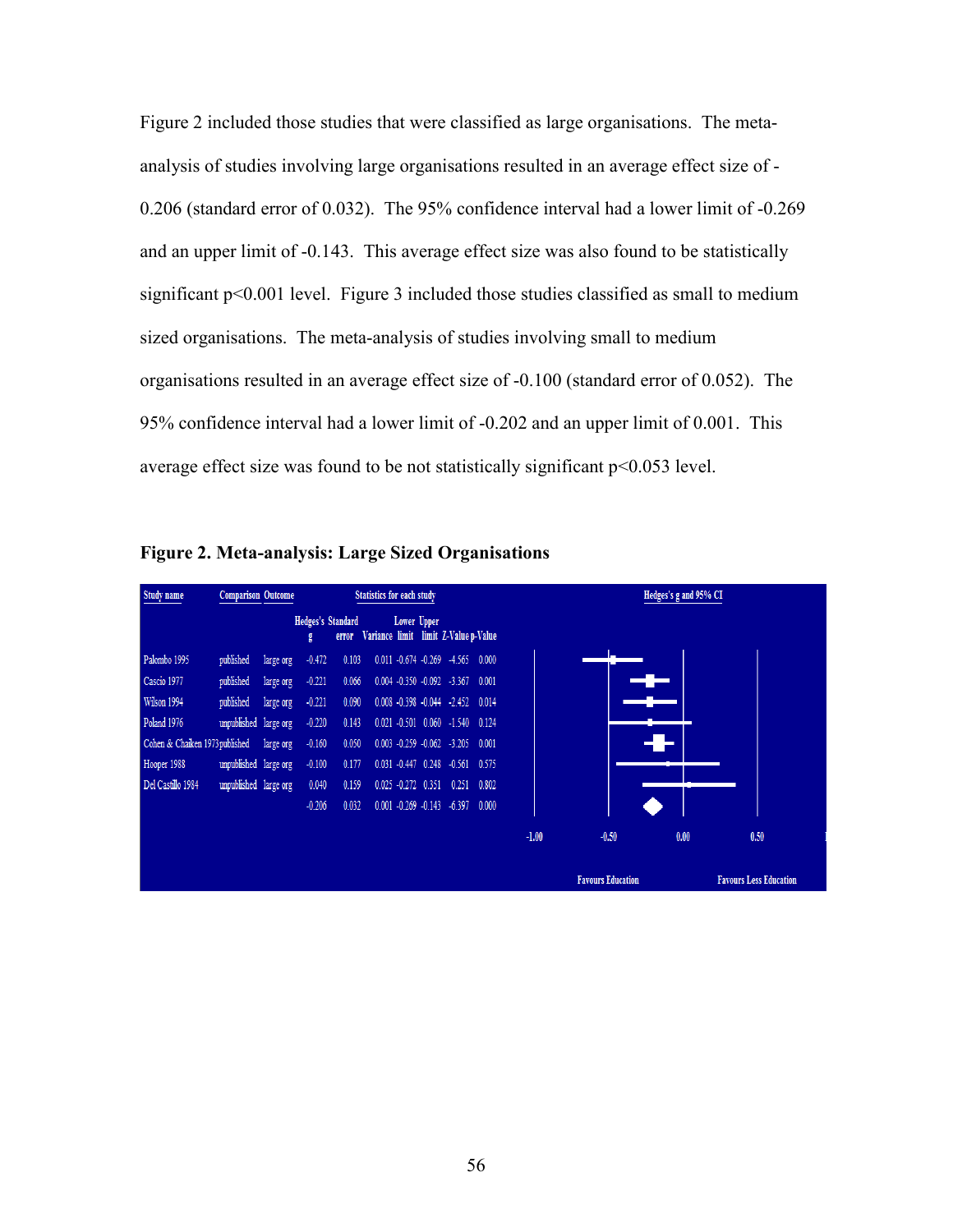

**Figure 3. Meta-analysis: Small to Medium Sized Organisations** 

The final round of analysis was made based upon the distinction between published studies (illustrated in Figure 4) and unpublished studies (illustrated in Figure 5). The meta-analysis of published studies resulted in an average effect size of -0.231 (standard error of 0.034). The 95% confidence interval had a lower limit of -0.297 and an upper limit of -0.165. This average effect size was found to be statistically significant  $p<0.000$ level. The meta-analysis of unpublished studies resulted in an average effect size of - 0.072 (standard error of 0.047). The 95% confidence interval had a lower limit of -0.164 and an upper limit of 0.019. This average effect size was found to be statistically significant p<0.120 level.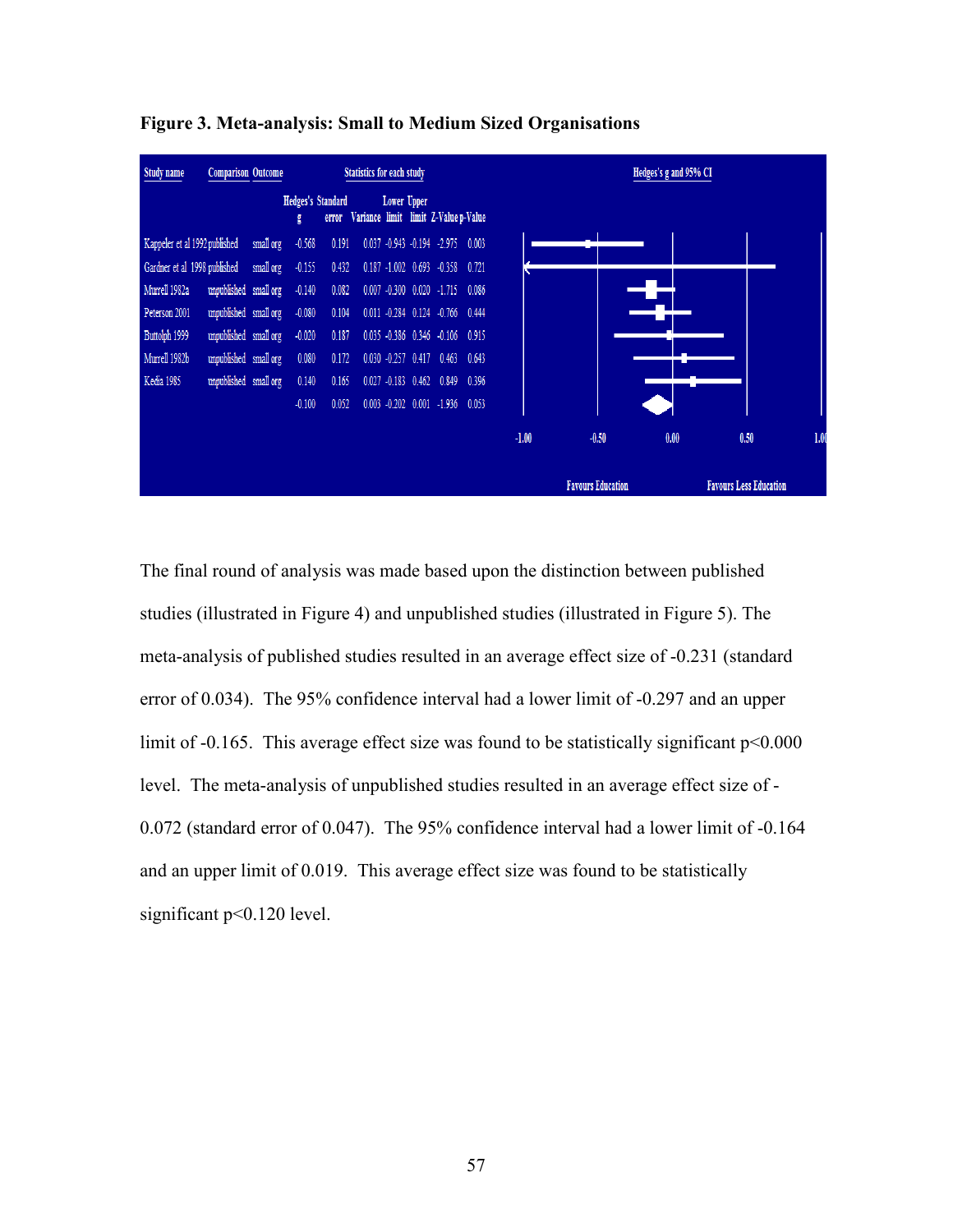| <b>Study name</b>              | <b>Comparison Outcome</b> |           |                               |       | <b>Statistics for each study</b> |             |                                       | Hedges's g and 95% CI |                          |      |                               |  |
|--------------------------------|---------------------------|-----------|-------------------------------|-------|----------------------------------|-------------|---------------------------------------|-----------------------|--------------------------|------|-------------------------------|--|
|                                |                           |           | <b>Hedges's Standard</b><br>g | error |                                  | Lower Upper | Variance limit limit Z-Value p-Value  |                       |                          |      |                               |  |
| Kappeler et al 1992            | published                 | small org | $-0.568$                      | 0.191 |                                  |             | $0.037 - 0.943 - 0.194 - 2.975$ 0.003 |                       |                          |      |                               |  |
| Palombo 1995                   | published                 | large org | $-0.472$                      | 0.103 |                                  |             | $0.011 - 0.674 - 0.269 - 4.565 0.000$ |                       |                          |      |                               |  |
| Cascio 1977                    | published                 | large org | $-0.221$                      | 0.066 |                                  |             | $0.004 -0.350 -0.092 -3.367 0.001$    |                       |                          |      |                               |  |
| Wilson 1994                    | published                 | large org | $-0.221$                      | 0.090 |                                  |             | $0.008 - 0.398 - 0.044 - 2.452$ 0.014 |                       |                          |      |                               |  |
| Cohen & Chaiken 1973 published |                           | large org | $-0.160$                      | 0.050 |                                  |             | $0.003 -0.259 -0.062 -3.205 0.001$    |                       |                          | W    |                               |  |
| Gardner et al 1998             | published                 | small org | $-0.155$                      | 0.432 |                                  |             | 0.187 -1.002 0.693 -0.358 0.721       |                       |                          |      |                               |  |
|                                |                           |           | $-0.231$                      | 0.034 |                                  |             | $0.001 - 0.297 - 0.165 - 6.844 0.000$ |                       |                          |      |                               |  |
|                                |                           |           |                               |       |                                  |             |                                       | $-1.00$               | $-0.50$                  | 0.00 | 0.50                          |  |
|                                |                           |           |                               |       |                                  |             |                                       |                       | <b>Favours Education</b> |      | <b>Favours Less Education</b> |  |

**Figure 4. Meta-analysis of Published Studies** 

**Figure 5. Meta-analysis of Unpublished Studies** 

| Study name                              | <b>Comparison Outcome</b> |                               |       | Statistics for each study           |             |                       |                                         | Hedges's g and 95% CI |         |                          |      |                               |  |  |  |
|-----------------------------------------|---------------------------|-------------------------------|-------|-------------------------------------|-------------|-----------------------|-----------------------------------------|-----------------------|---------|--------------------------|------|-------------------------------|--|--|--|
|                                         |                           | <b>Hedges's Standard</b><br>g | error | Variance limit limit Z-Valuep-Value | Lower Upper |                       |                                         |                       |         |                          |      |                               |  |  |  |
| Poland 1976                             | unpublished large org     | $-0.220$                      | 0.143 |                                     |             |                       | $0.021 - 0.501$ $0.060 - 1.540$ $0.124$ |                       |         |                          |      |                               |  |  |  |
| Murrell 1982a                           | unpublished small org     | $-0.140$                      | 0.082 |                                     |             |                       | $0.007 -0.300$ $0.020 -1.715$ 0.086     |                       |         |                          |      |                               |  |  |  |
| Hooper 1988                             | unpublished large org     | $-0.100$                      | 0.177 |                                     |             |                       | 0.031 -0.447 0.248 -0.561 0.575         |                       |         |                          |      |                               |  |  |  |
| Peterson 2001                           | unpublished small org     | $-0.080$                      | 0.104 |                                     |             |                       | $0.011 - 0.284$ $0.124 - 0.766$         | 0.444                 |         |                          |      |                               |  |  |  |
| Buttolph 1999                           | unpublished small org     | $-0.020$                      | 0.187 |                                     |             |                       | 0.035 -0.386 0.346 -0.106 0.915         |                       |         |                          |      |                               |  |  |  |
| Del Castillo 1984 unpublished large org |                           | 0.040                         | 0.159 |                                     |             |                       | 0.025 -0.272 0.351 0.251 0.802          |                       |         |                          |      |                               |  |  |  |
| Murrell 1982b                           | unpublished small org     | 0.080                         | 0.172 |                                     |             | $0.030 -0.257 0.417$  | 0.463                                   | 0.643                 |         |                          |      |                               |  |  |  |
| Kedia 1985                              | unpublished small org     | 0.140                         | 0.165 |                                     |             | $0.027 - 0.183$ 0.462 | 0.849                                   | 0.396                 |         |                          |      |                               |  |  |  |
|                                         |                           | $-0.072$                      | 0.047 |                                     |             |                       | $0.002 -0.164$ $0.019 -1.555$ 0.120     |                       |         |                          |      |                               |  |  |  |
|                                         |                           |                               |       |                                     |             |                       |                                         |                       | $-1.00$ | $-0.50$                  | 0.00 | 0.50                          |  |  |  |
|                                         |                           |                               |       |                                     |             |                       |                                         |                       |         | <b>Favours Education</b> |      | <b>Favours Less Education</b> |  |  |  |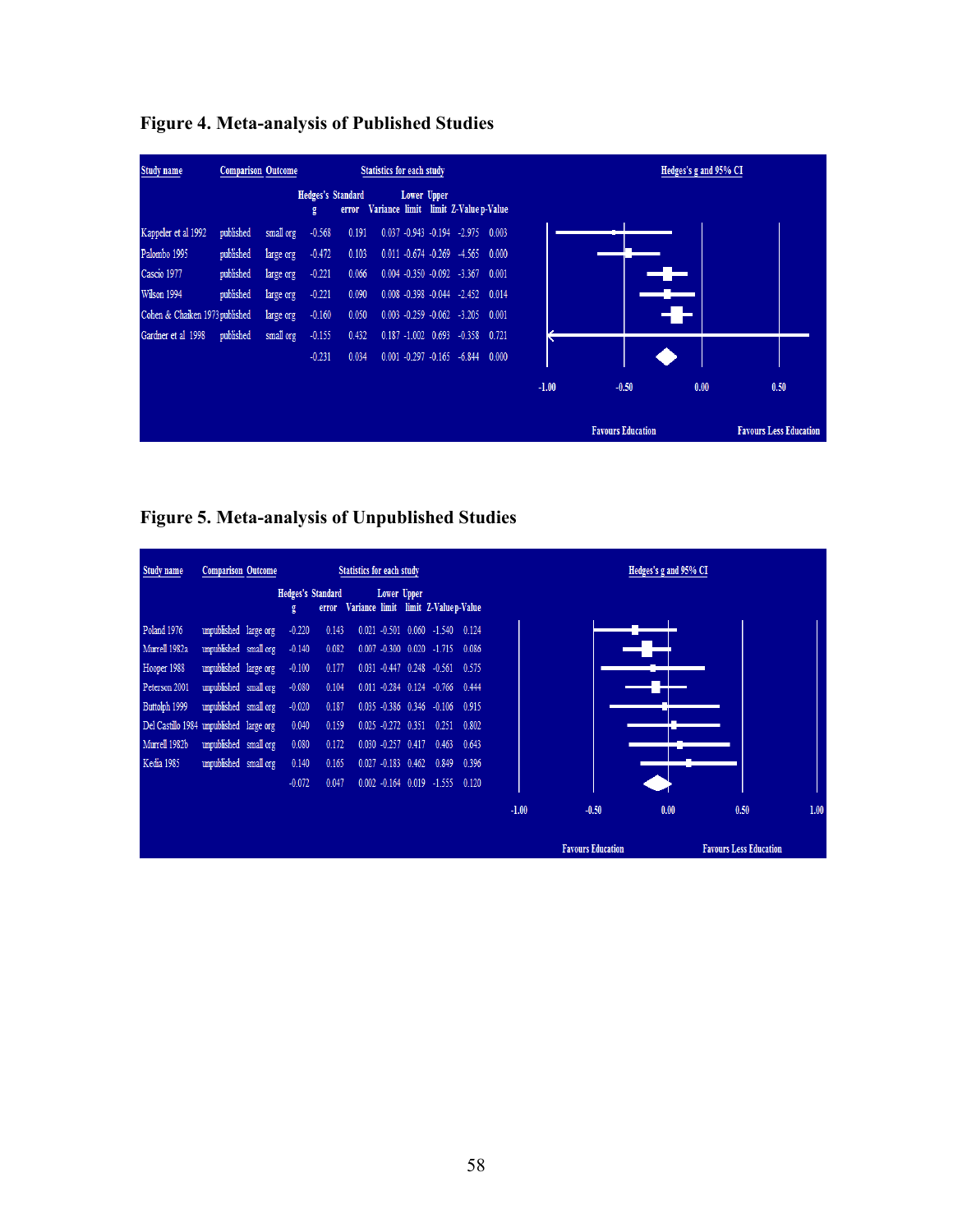#### **CHAPTER 5: DISCUSSION**

### **5.1: General Discussion**

This systematic review sought to assess available empirical evidence on the impact of a college education of an officer with regard to the outcome of citizen complaints. The method used was a systematic review culminating with a meta-analysis of the data generated by relevant studies. The cumulative results of this meta-analysis supported the hypothesis that education and citizen complaints are negatively correlated, meaning that increased education was associated with fewer citizen complaints received by an officer. The overall effect size was relatively small by Cohen's (1988) previously discussed standards but they were statistically significant. Ultimately, this meta-analysis has provided a general understanding of the cumulative results of research gathered through the documented search strategies regarding relationship between education and citizen complaints. Therefore, the results of this systematic review and meta-analysis support the fact that we can expect small reductions in the number of citizen complaints based upon an increase in police officer education.

Although these studies offer correlational support about higher education and citizen complaints, actual causation cannot be determined. Authors of some of the published studies did offer theories of how education might influence citizen complaints. Cohen and Chaiken (1973) in speaking about police officer performance in general, noted that when observing police performance and education there is likely a combination of motivation, stamina, and intelligence in officers that attended college. Cascio (1977) echoed the idea that motivation and education were closely related and both had positive effects on police performance. Kappler et al. (1992) suggested that officers with a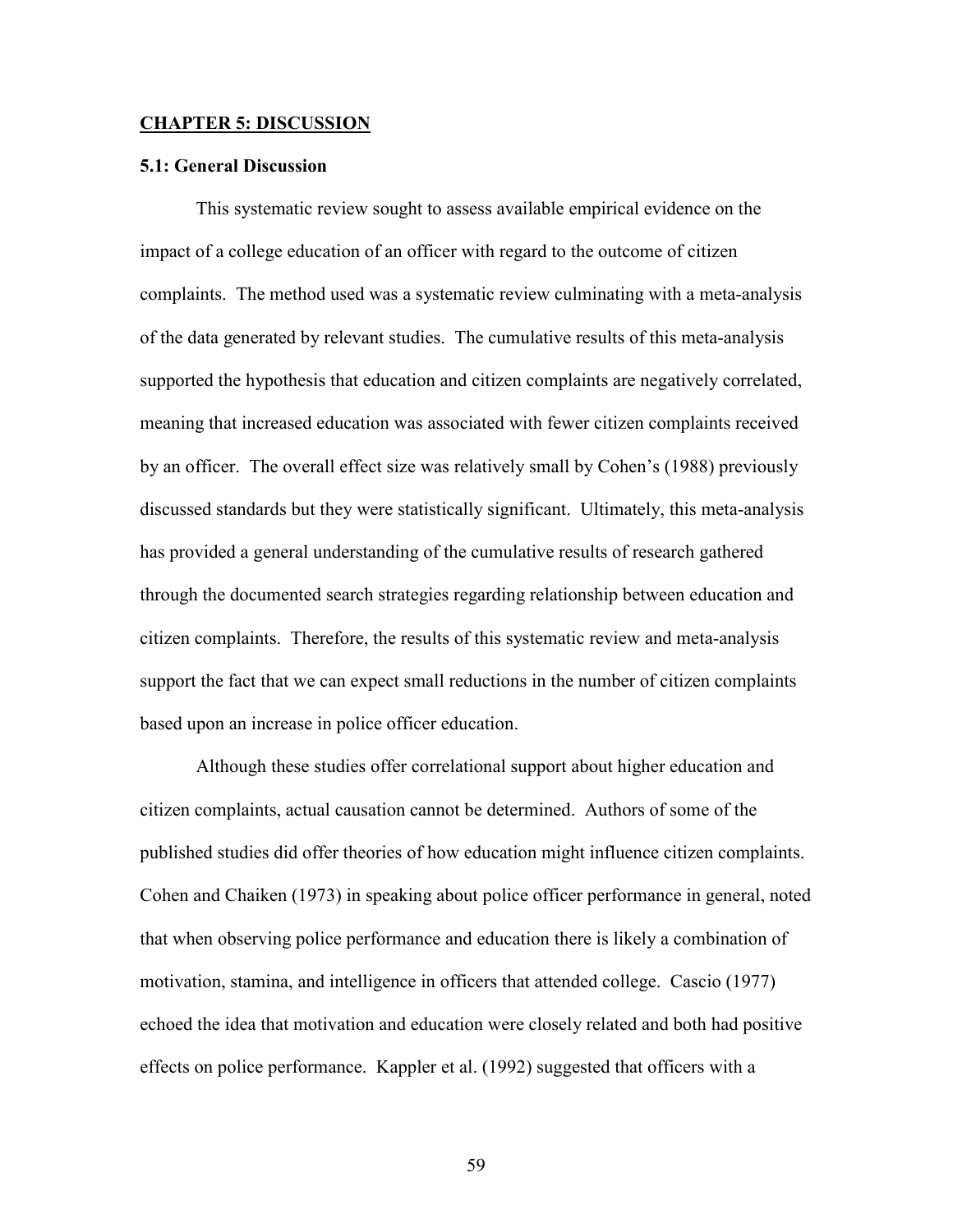college education might understand rules and regulations better and also possess more self-discipline to follow those rules than officers with less education. Wilson (1999) argued that in addition to several qualities that are associated with a college education that also relate to better police officer performance like discipline, intelligence, communication and interpersonal skills, officers with a higher education might be influenced by the thought of upward mobility. Wilson (1999) went on to say that officers with degrees might focus more on promotional goals, therefore accounting for a work profile that decreases the likelihood of citizen complaints.

Subsequent meta-analyses were conducted that differentiated between the sizes of the organisations studied and whether or not the study was published. The results of these meta-analyses warrant further discussion. When meta-analysis was conducted separately for those studies using a sample from an operationally defined large organisation, the overall effect size was greater than the overall effect size of all included studies. Conversely, when meta-analysis was conducted separately for studies that were coded as having samples from small to medium sized organisations, the effect size was smaller than the overall effect size of all included results as well as being non-significant. Since there were only 14 studies included in this systematic review, it would be inappropriate to conclusively state that the studies conducted using a sample from a large organisation were systematically different. This appears to be the case but with so few studies, such differences are simply educated guesses. It very well could be the case that these studies of larger organisations are revealing an actual difference in police performance by their college educated officers. It may also be the case that with the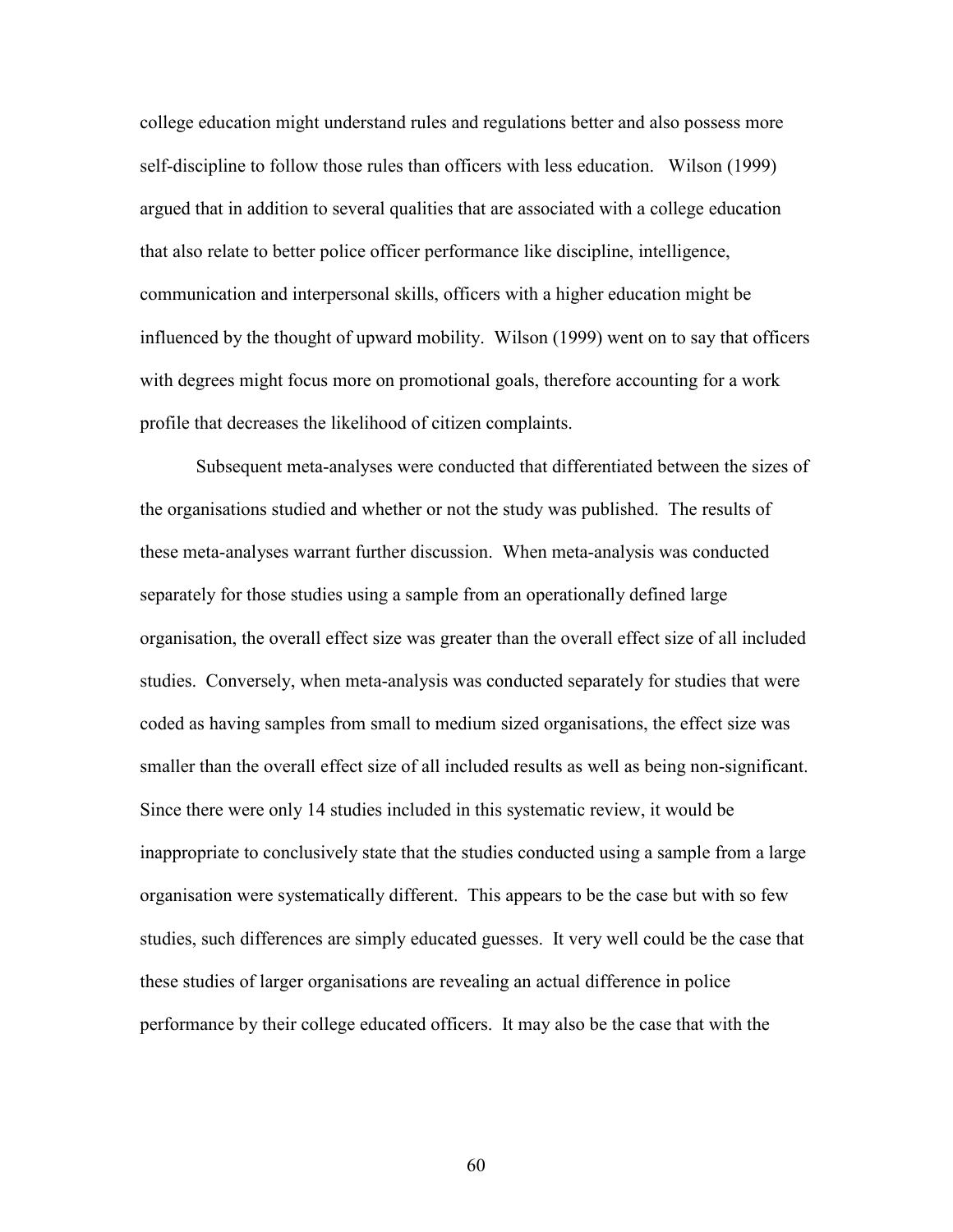small amount of studies included in this review, that published studies happened to generally be conducted using larger organisations as a sample.

The final differentiation of studies was made by separating the meta-analysis of published studies versus unpublished studies. Meta-analysis of the published studies resulted in the largest effect size of all five meta-analyses that were conducted. The meta-analysis of the unpublished studies resulted in a non significant effect size smaller than all other meta-analyses. Again, with fewer studies included in this systematic review, a conclusion of publication bias seems to be evident but not conclusive. Publication bias is the bias resulting from the tendency for studies that result in higher effect sizes and statistical findings to make their way into published journals (Dickersin 2005). Evidence of publication bias was discovered by Mallet et al. (2002) when they reviewed the first 1000 Cochrane systematic reviews and discovered that nearly 50% of the reviews did not include data from unpublished or grey works. Based on the comparison of the meta-analysis of included studies of this review between published and unpublished studies, there is some evidence of publication bias. Undoubtedly though, there are probably studies that escaped the search criteria set forth in this systematic review. The result of the meta-analyses of these two groups suggests that there could be either systematic heterogeneity between studies with different sample sizes or that there is a publication bias present. These findings highlight the fact that policy makers and academics should be cautious about overemphasizing the negative relationship between education and citizen complaints. Future works in this area would likely benefit from the production of a funnel plot. Funnel plots are often useful as a supplementary analysis to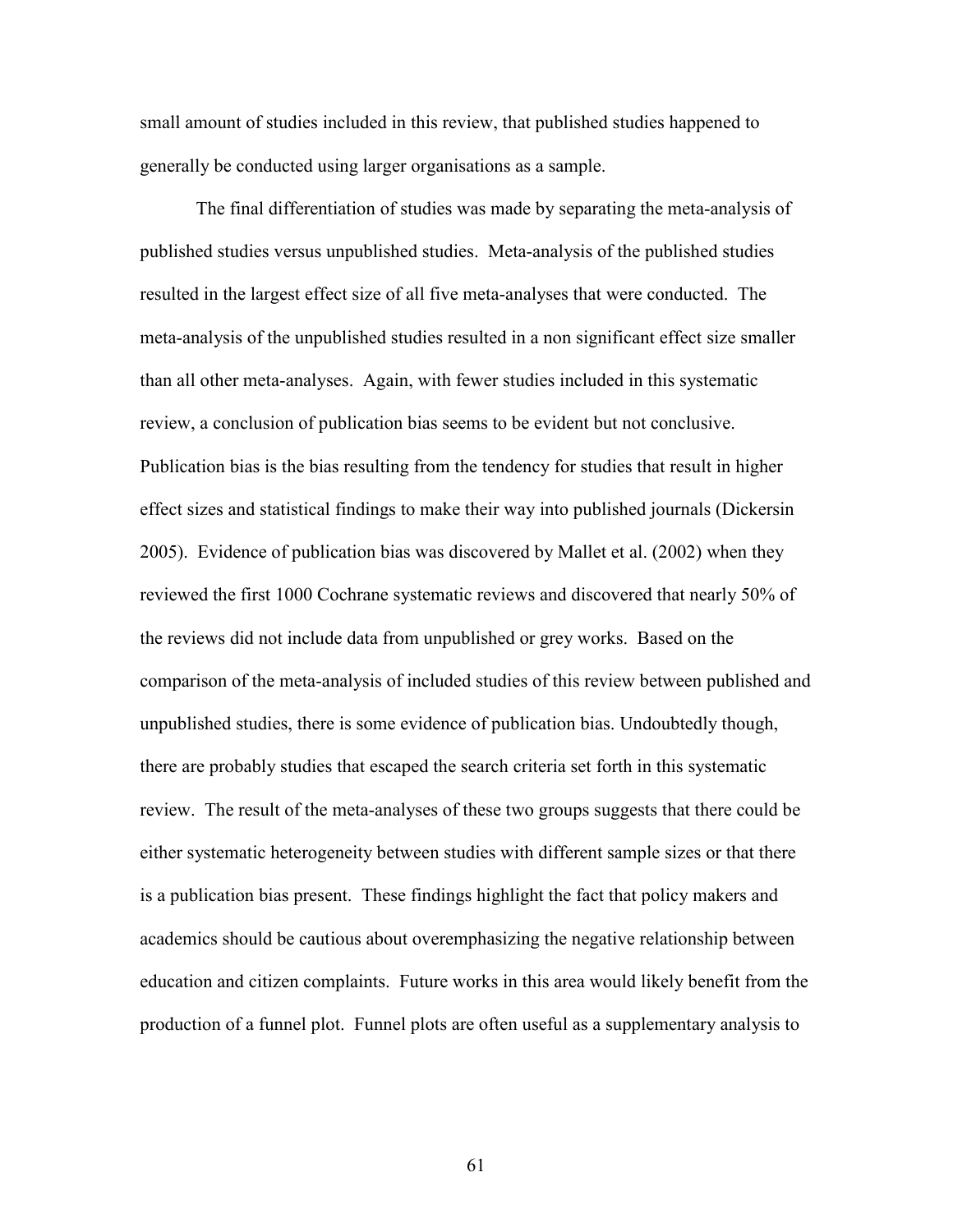meta-analysis and are primarily a visual aid to detect bias by examining the treatment effect against a measure of study size (Egger et al. 1997).

### **5.2: Limitations**

There are a number of limitations that surround the research of police behaviour. Many of the same limitations of this study were previously brought to light by Sherman in 1980 in his examination of causes for police behaviour. Sherman (1980) noted that many of the previous studies suffered from a number of flaws, mostly pertaining to the failure to control for other factors outside of education that may influence police performance. Sherman (1980) argued that a true cause for both educational achievement and police performance might actually be intelligence and motivation. Sherman (1980) also noted a lack of studies examining the kind of education officers receive which he argued created an erroneous assumption that one year of college was a standard level of measurement without variance in the level of education. Although there was a fair bit of confidence that education was at least a correlate of police behaviour, there was less confidence in determining whether education was a cause of police performance and if it were a cause, to what extent it was so. Hudzik (1978) also suggests that research into this area should more carefully control for the effects of a variety of extraneous and component variables before coming to conclusions about the effects of higher education on the police. The existing literature provides little insight into the full spectrum of other variables which may affect the relationship of higher education and citizen complaints. Therefore, we know little about the actual causal interactions and how education may affect citizen complaints, and under what condition.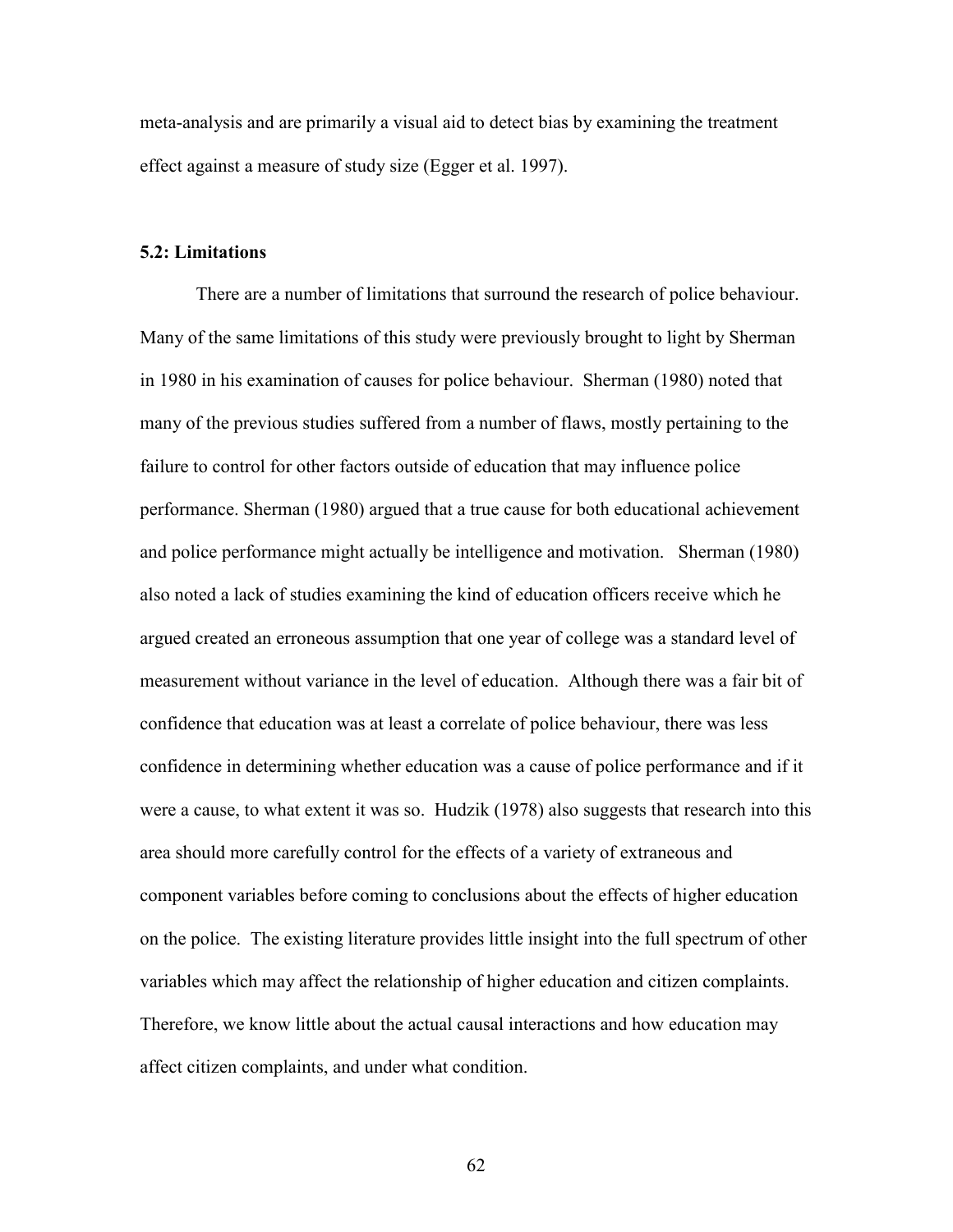There are also several specific limitations to this systematic review. First, there were a relatively small number of studies that were included in the review. This was probably due in large part to the accessibility of data from previous studies. Because this study looked at higher education and citizen complaints, there was a tendency for this data to be embedded in studies as opposed to being a primary finding. Many studies on police performance would list education as one of many background characteristics and citizen complaints as one of many performance outcome measurements. Therefore the lack of studies presenting this data in a readily available format posed an increased potential that studies might be overlooked. Given a greater amount of time and resources, a more thorough search for studies with the necessary embedded data could have been conducted, potentially resulting in additional included studies.

Secondly, this research is not necessarily generalizable to counties with police hiring and training standards different than those of the United States. All 14 studies that were identified were conducted in the United States. The results could be due in part to differences in police selection in different countries, particularly with regard to age of new recruits. For instance, Germany allows police recruits to begin the 3-year process of becoming a police officer at the age of 16 years of age. Similarly, Australia had a system much like Germany's where officers decided very young to become police officers and typically only those officers that were able to attend college as supported by their police department would receive a higher education. Additionally, some countries like Hong Kong and India have law enforcement rank structures similar to the military that allows college educated police officers to begin their career at a higher rank. In these situations, officers with college degrees would logically have a different level of exposure to the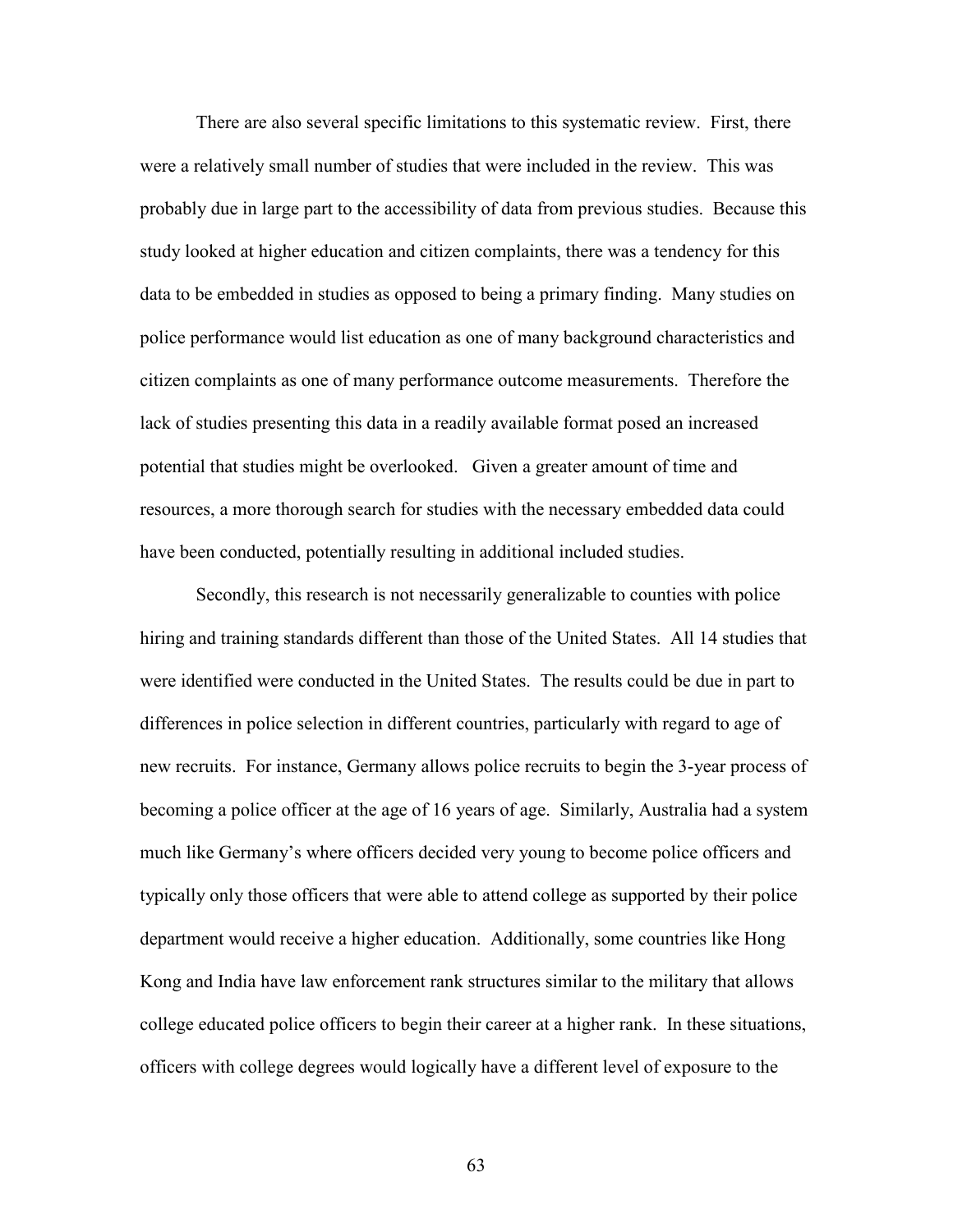public than the line level officers. These systems are in contrast to the United States were the minimum age for recruits is normally 20  $\frac{1}{2}$  years of age. It is also the case in the United States that most students will not finish high school until age 17 or 18 years of age. This coupled with a higher minimum age requirement for most police departments means that those police hopefuls wishing to enter the profession would have several years between their compulsory schooling in high school and the time when they can apply to be a police officer. This is also supported by a system of higher education that prides itself on a high level of accessibility to the public, which means that people who eventually apply to become police offices will have an opportunity to attend college. This accessibility to education is supported by a large system of community colleges that are smaller schools within communities that offer lower level courses at a minimal price. Students at a community college can earn associate degrees and various certifications. It is this system of education, coupled with slightly different police officer training requirements, that has made the United States a suitable society in which to examine differences between police officers that have college degrees versus those that do not.

 A third limitation has to do with the differences in the included studies. The studies varied with regard to how education was coded. Although the included studies provided correlational information between education and citizen complaints, the studies had varying levels for coding. Some studies recorded only whether an officer had a degree or not. Other studies measured education by the number of units, while other studies made additional distinctions. Although this situation is unfavourable, it is the reality of the state of the existing research. Two additional factors that were not typically included in studies that could affect the influence of a college education are; when the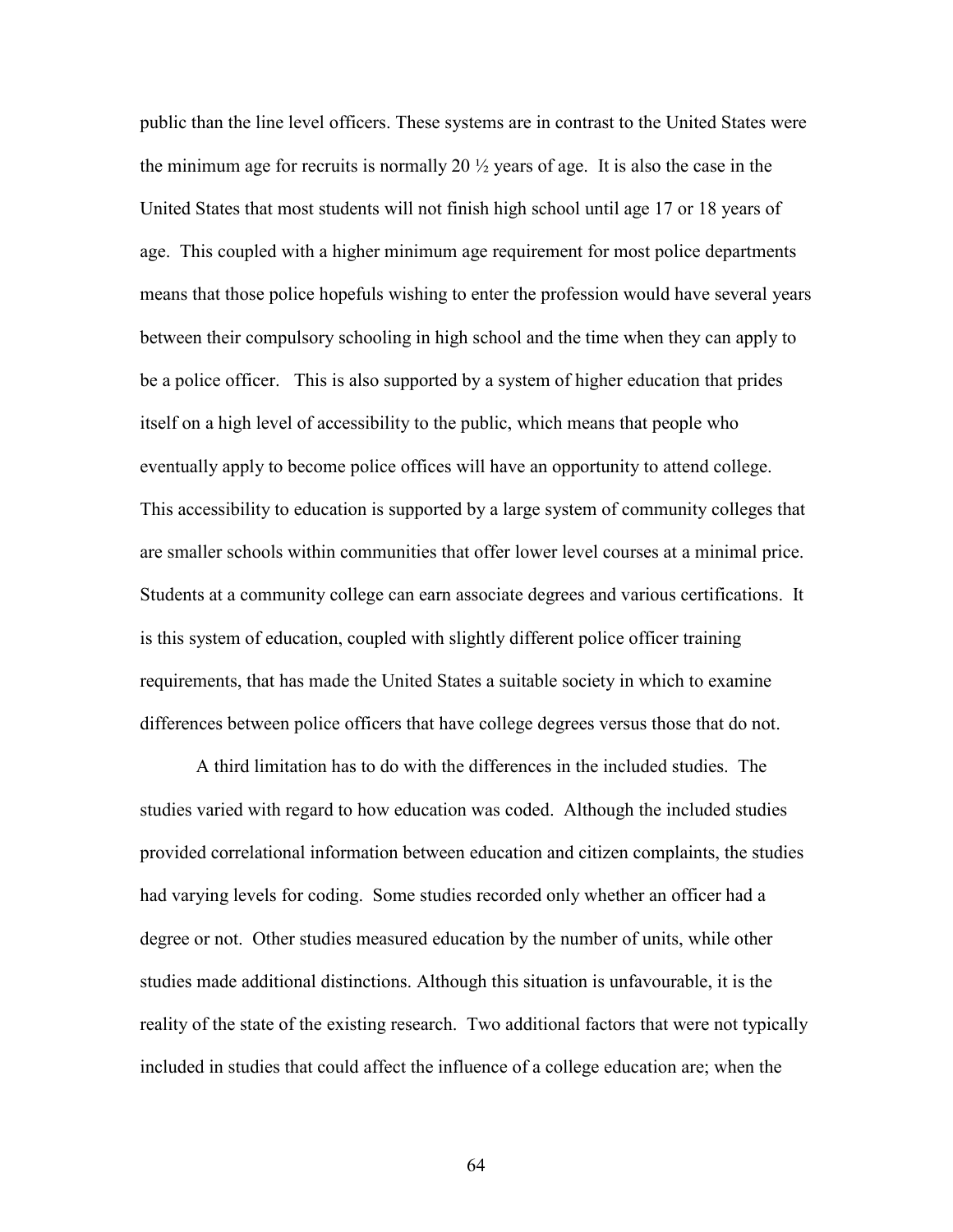degree was attained, either before or after becoming a police officer, and the type of college or university, differentiating between traditional residential or part-time distance learning. One of the suggestions made by Sherman (1978) and the National Advisory Commission on the Higher Education of Police Officers is that law enforcement organisations should spend more effort recruiting the educated as opposed to educating the recruited. Distinctions were not made in the studies between officers that had degrees prior to becoming a police officer and those that attained their degree during their career. Such a distinction could provide valuable insight and will be discussed further in the suggestions for future research. Similarly, no distinctions were made with regard to type of institution an officer received their degree from. This has become more of an issue in current times since the advent of the internet and online educational programs. Adult learners represent a significant market for institutions of higher education that can offer programs that fit into a working adult's schedule. Very little information is known regarding differences in performance between officers who have a degree from a traditional residential university versus a degree completed either entirely or in part by some alternative medium. This is also discussed in the suggestions for future research.

### **5.3: Suggestions for Future Research**

 An important outcome of this systematic review is the assessment of what is known about this topic and how future research could and should address current shortcomings. Firstly, the fact that the information sought after, education levels and relative citizen complaints, is not available on a large scale is frustrating because one would think that this information is kept by law enforcement organisations in various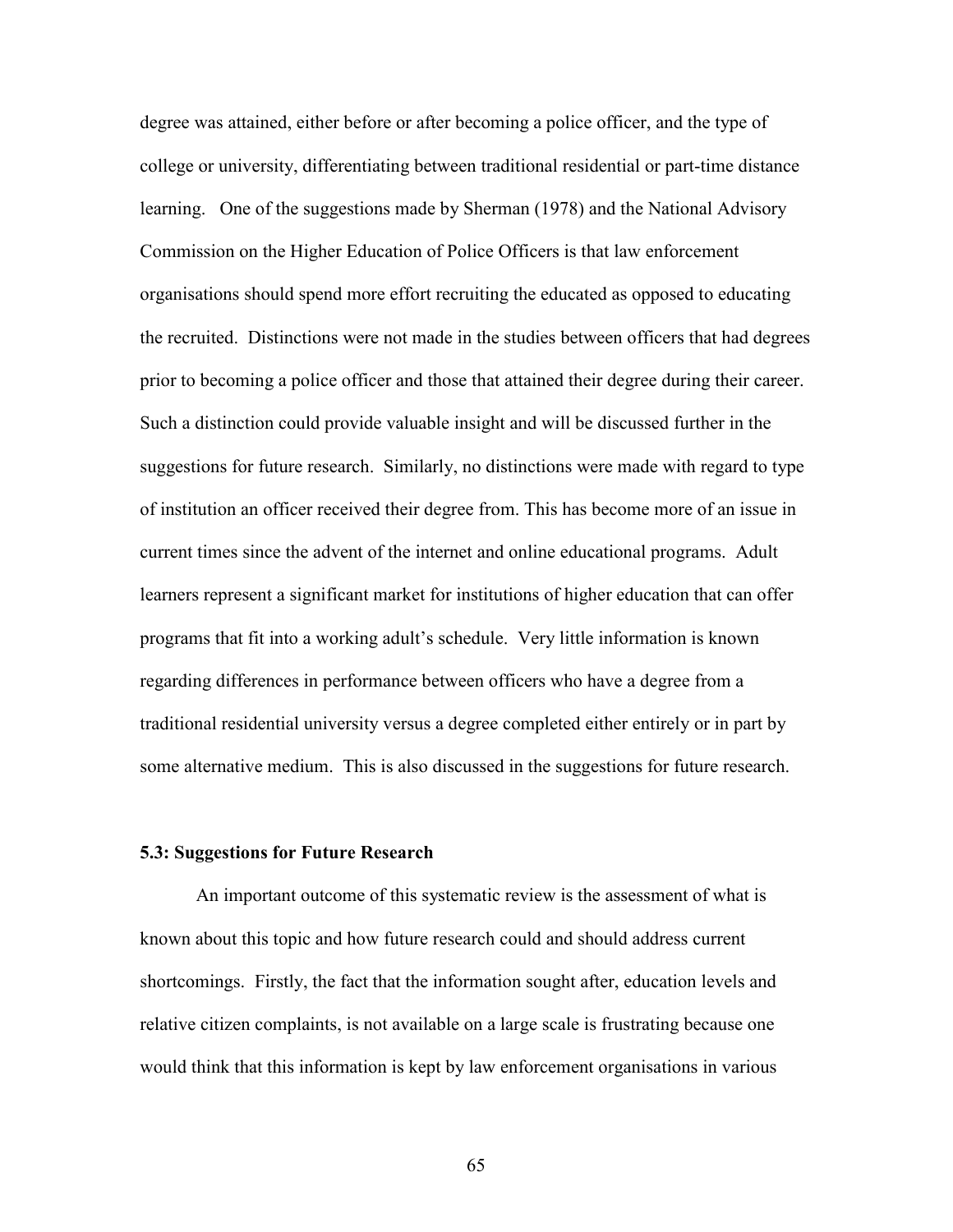forms. Certainly, most law enforcement organisations would have record of the educational level of their officers at the onset of their career as well as updates throughout the remainder of their employment. Police background checks during police pre-employment are some of the most thorough screening processes around.

Citizen complaints are also typically recorded and archived by organisations. These types of complaints will often times begin a type of paper trail and some form of records keeping would be necessary to keep order. So essentially, the information sought after with this systematic review, theoretically exists. The problem is that the information is not necessarily kept in an accessible format which would lend itself to analysis, or at least analysis outside of an organisation. It is possible that some law enforcement organisations maintain these data in a format suitable for analysis but the information is either kept for internal analytic purposes only or it simply has not been analyzed.

Given the limitations of current studies surrounding officer education and citizen complaints, it is important to discuss what future research should do to further our collective knowledge about this relationship. Future research does not need to rely on current information to be useful in this area of research. As discussed above, there exists a tremendous amount of archival data on police characteristics and police performance outcomes. Archival data could be culminated and categorized into as many variables as possible. Some of the background variables related to this research topic are: age, sex, ethnicity, educational level, whether higher education was obtained before, after or during police career, focus of degree, type of college (traditional residential, online, commuter, etc), prior military service, prior work experience, criminal record, personality index's, and intelligence. Some of the outcome variables that could be included in a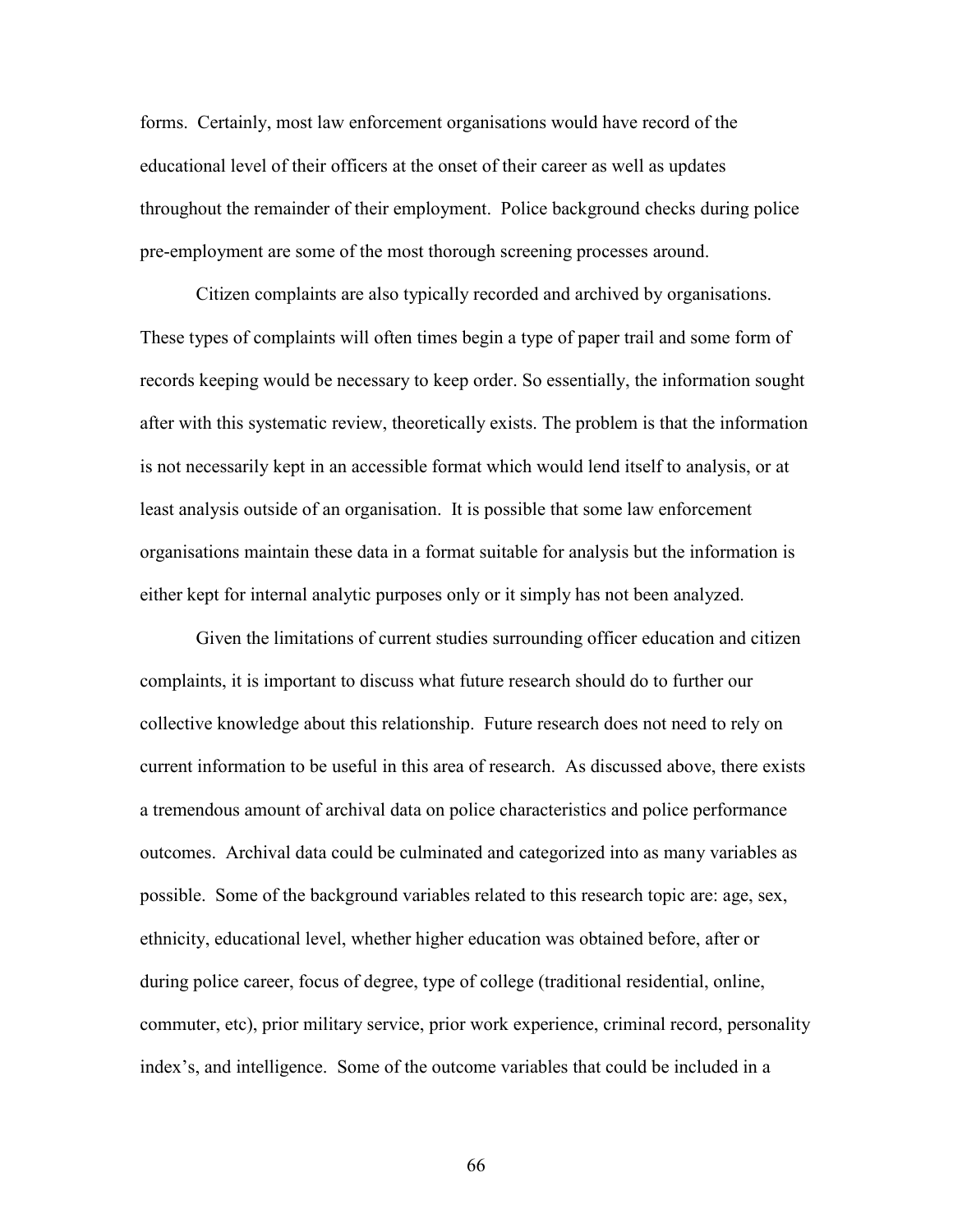multi-variate regression analysis including citizen complaints are: background investigator ratings, police academy performance, arrests, proactive stops, uses of force, sick days, internal discipline action, supervisor ratings, probationary ratings, number of calls responded to, demographic of work assignment, different types of training, shifts worked (dayshift vs. nightshift), single officer vs. two-man units, and organisational size.

 In addition to archival research, new research could add tremendously to the collective understanding of the effects of not only education but other background characteristics on police performance. The key to future research is to record as many co-variates and outcome measurements as possible to allow for determination of relationships among several variables. Another key to future research is control of extraneous variables such as assignment and rank. An ideal study examining the background characteristics of officers and police performance, with a focus on education and citizen complaints would likely use a sample of patrol officers who are off probationary status. To increase the level of control, officers could be matched on variables such as age, military experience, police academy performance, supervisor ratings, arrest rates, intelligence and levels of motivation. The purpose is to control for as many extraneous variables as possible while focusing on the differences in education level. Given large enough sample size, differences in educational level and type could be examined. Differentiation could be made between associate's degree holders, bachelor's degree holders, master's degree holders, and higher degrees as well. Further distinctions could be made between types of schools attended, examining whether they were traditional residential schools, community colleges, online schools, or some form of hybrid school. From there, distinctions could be made by course of studies or major.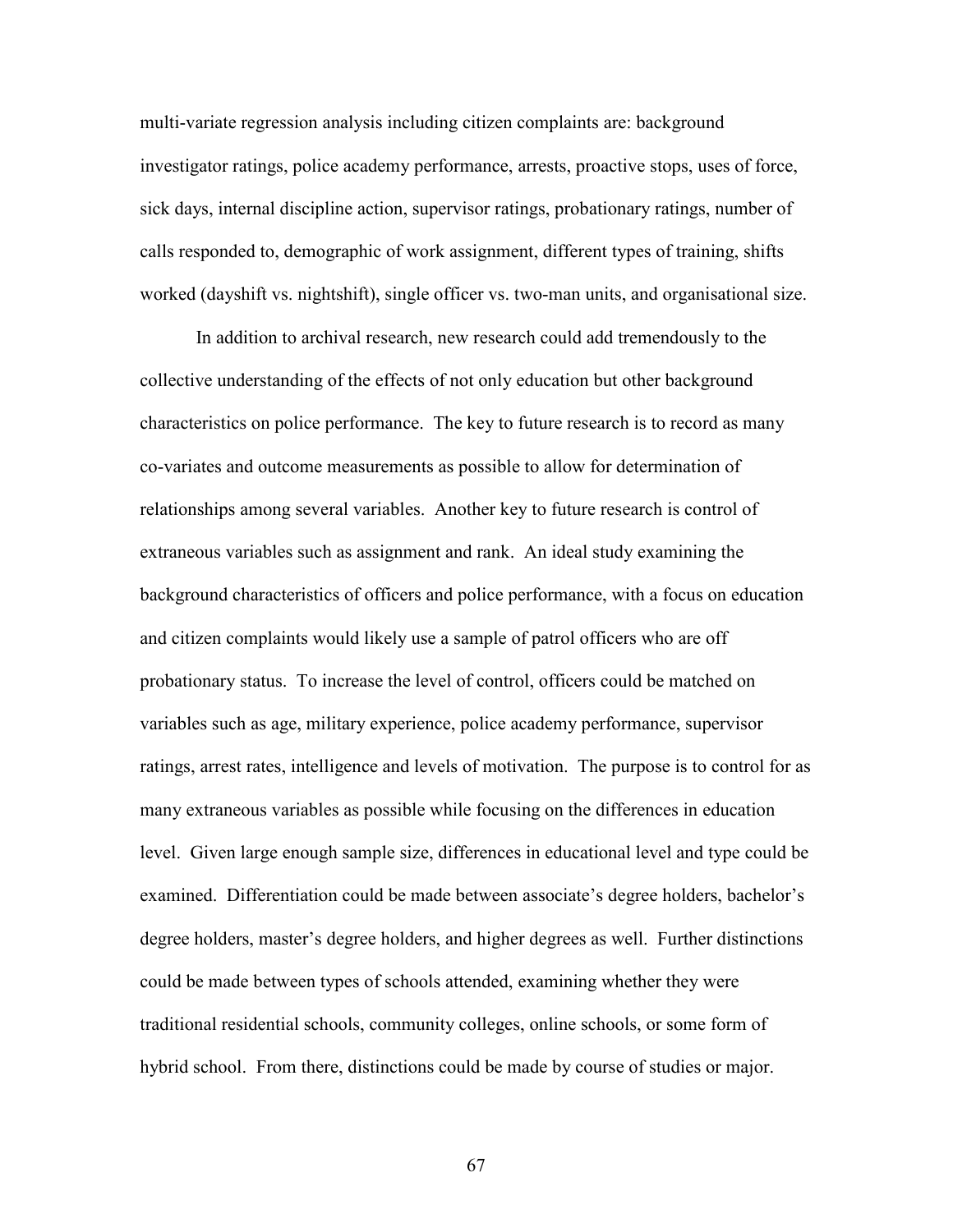Additional controls would apply to the timing of the study. It is my belief as a practitioner that the best initial time for a study looking at education and citizen complaints would be during an officer's patrol assignment following their probationary period. Typically an officer who has completed a police academy will be assigned to a Field Training Program that usually requires new officers to work with a supervising Field Training Officer. This period of time would arguably be marked by an officer being on his or her best behaviour. The officer's priority at this time in their career is simply to successfully complete their training program and make it off probation. Until an officer is off of probation, he or she is at risk of loosing their job, which can typically be done without cause. Therefore, officers on probation tend to be on their best behaviour. It is the period of time after an officer is off probation where they are usually less supervised and given their full range of discretion to deal with the public as they will. Depending on the organisation, officers can spend a few years in a patrol capacity and then move on to another assignment or they can spend their whole career as a patrol officer. Therefore an ideal study would probably look at the first year to two years of post-probationary patrol assignments. In a perfect scenario, there would be a follow-up study conducted looking at the same sample group years later where there could be an additional distinction made between officers that attained a college degree (at various levels) during their employment as a police officer and those that had their degree prior to employment. There could also be a condition of officers that had a degree prior to employment and continued to further their education during employment. Such a study could shed light on several issues that have not received much attention in previous works.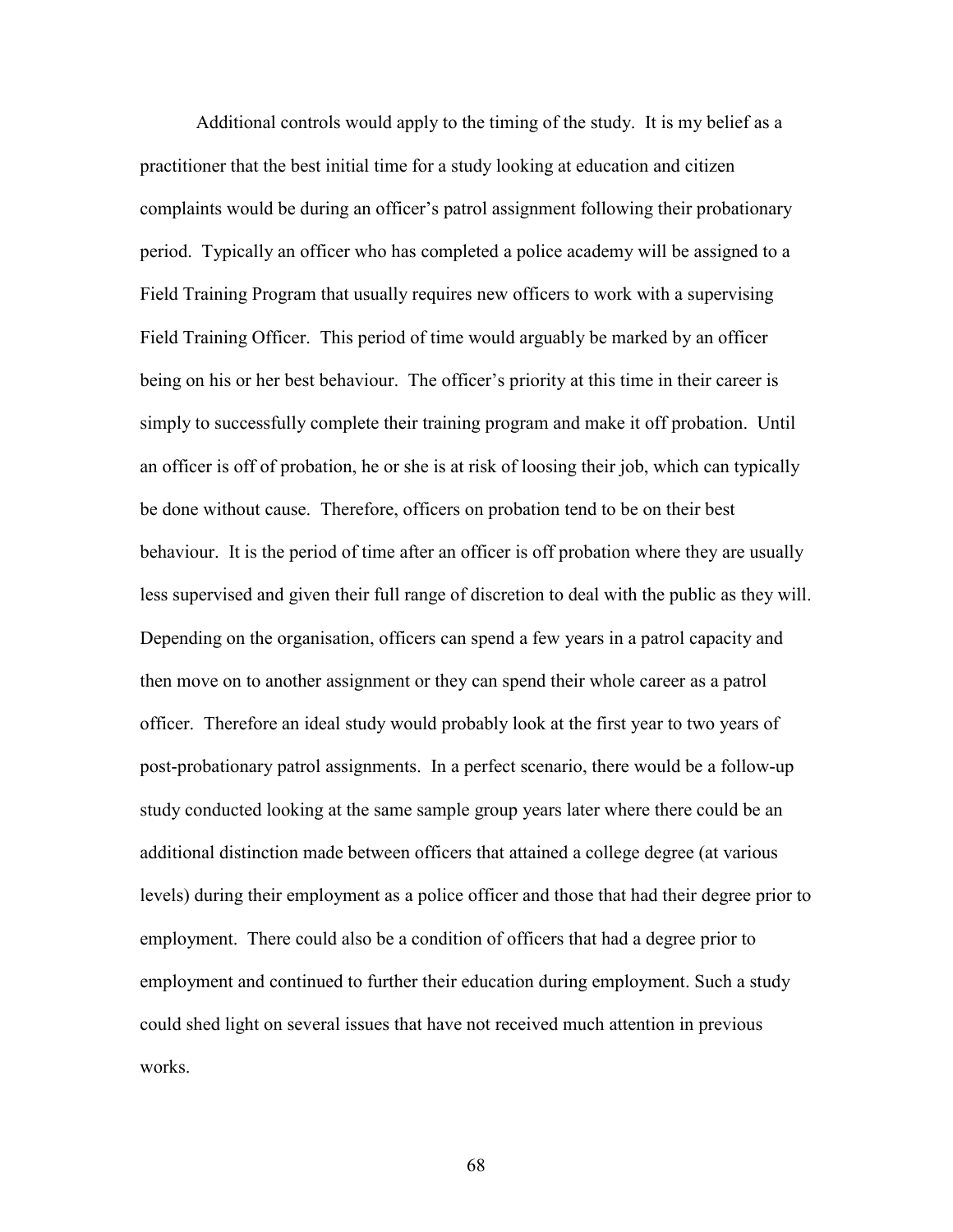### **5.4: Evidence-Based Policy Implications**

 Recent events illustrate the need for evidence based policy decisions regarding police selection preferences. Recently, the Chicago Police Department announced that it will make changes to its hiring standards (Main 2010). The Chicago Police Department is the second largest police department in the United States with a total number of sworn officers near 13,550. The department has been on a two year hiring slowdown which has left the department 2,300 officers short of their authorized strength. The Chicago Police Department has decided to raise its minimum age requirement for police recruits to 25 years of age from the previous 21 years of age, in addition to a previous 60 semester hour college credit requirement. Another change is that the department has also given preference to military service, which not only allows military veterans to apply at 21 years old but also waives the department's college credit requirement. The article does not mention any empirical reasoning for such a change, which does not necessarily mean that it was totally an ad-hoc decision, but one would imagine that if there were some evidence base to the policy changes that information would have been made public. This change would certainly send a strong message about what type of background an officer should have to work for that organisation. One would also have to question how much those veteran officers would be motivated to continue or begin their college education if they were already rewarded through their selection for having something other than a college degree.

 This study is by no means definitive with regard to the benefit of higher education for police officers in general terms. The study does add to policy maker's ability to act with a higher degree of certainty and clarity about what is currently known about this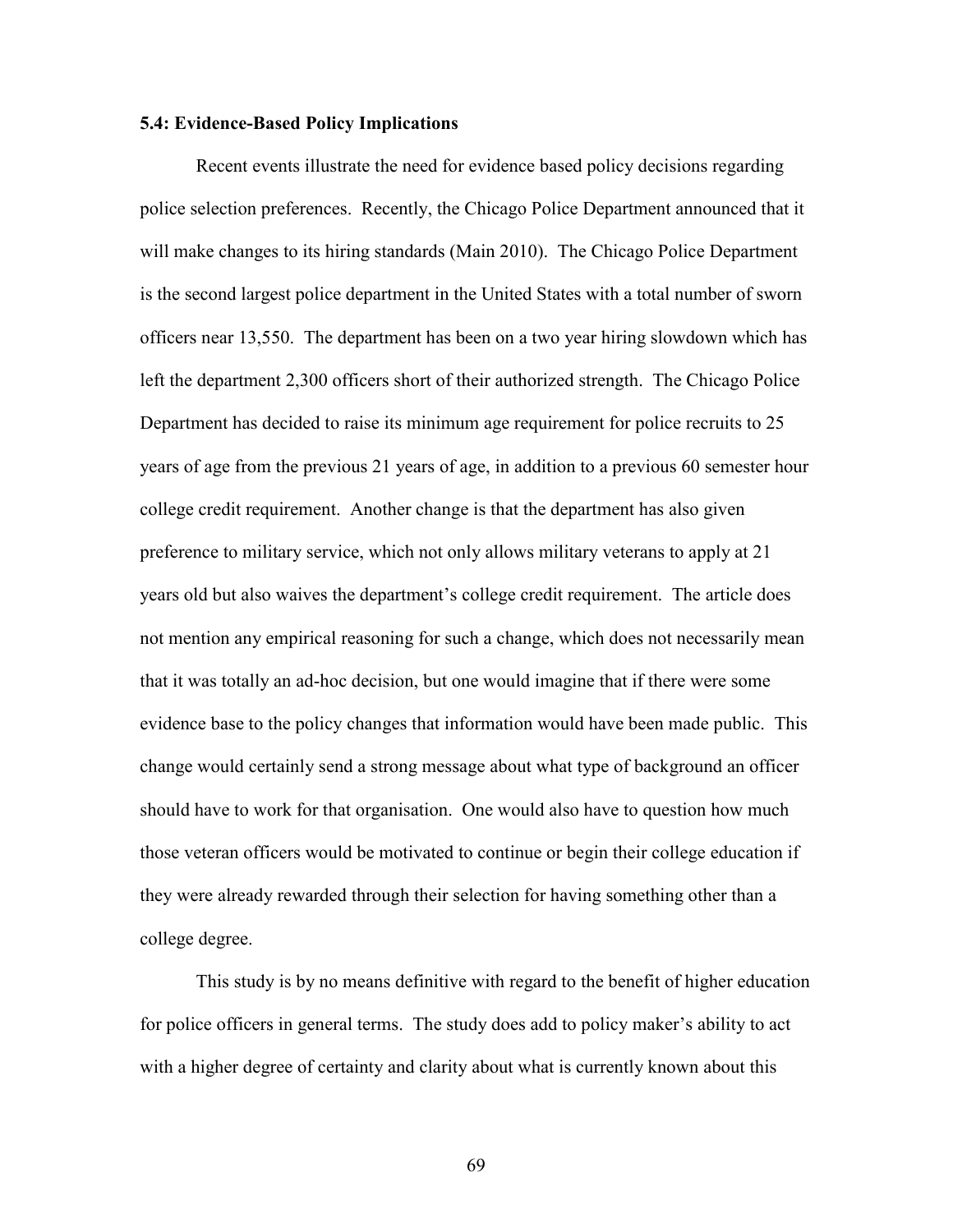specific performance measurement and education. The results of this study show a small effect size in favour of education but the overall effect is probably influenced by publication bias. The value to policy makers is to provide the knowledge that little is known about the topic and a tremendous amount of value can likely be realized from analyzation of existing internal departmental data. Larger law enforcement organisations are in a good position to answer the question of whether higher education of their officers affects the frequency of citizen complaints. Therefore, for policy makers, the priority should be to increase the collective knowledge about police performance with their own department's information. Simultaneously, policy makers should work to utilize research evidence, such as the results of this study, when making decisions about desirable police officer backgrounds.

 Law enforcement leaders are tasked with providing the best possible service for their respective communities. In order to do this, they must hone the potential of their agencies' human capital. Dobby et al. (2004) stated that 'Police leadership is ultimately about ensuring that individuals, the community and the state get the best that is reasonably possible from the human and other resources which are available to pursue the goals of policing'(p.26). This study adds to law enforcement leaders' ability to make evidence-based decisions regarding the value of education in their workforce.

### **5.5: Conclusion**

Police performance is a very general concept. There are numerous definitions and arguments for how police personnel should be evaluated in terms of their performance. Frequency of citizen complaints is but one of the means of evaluating the police,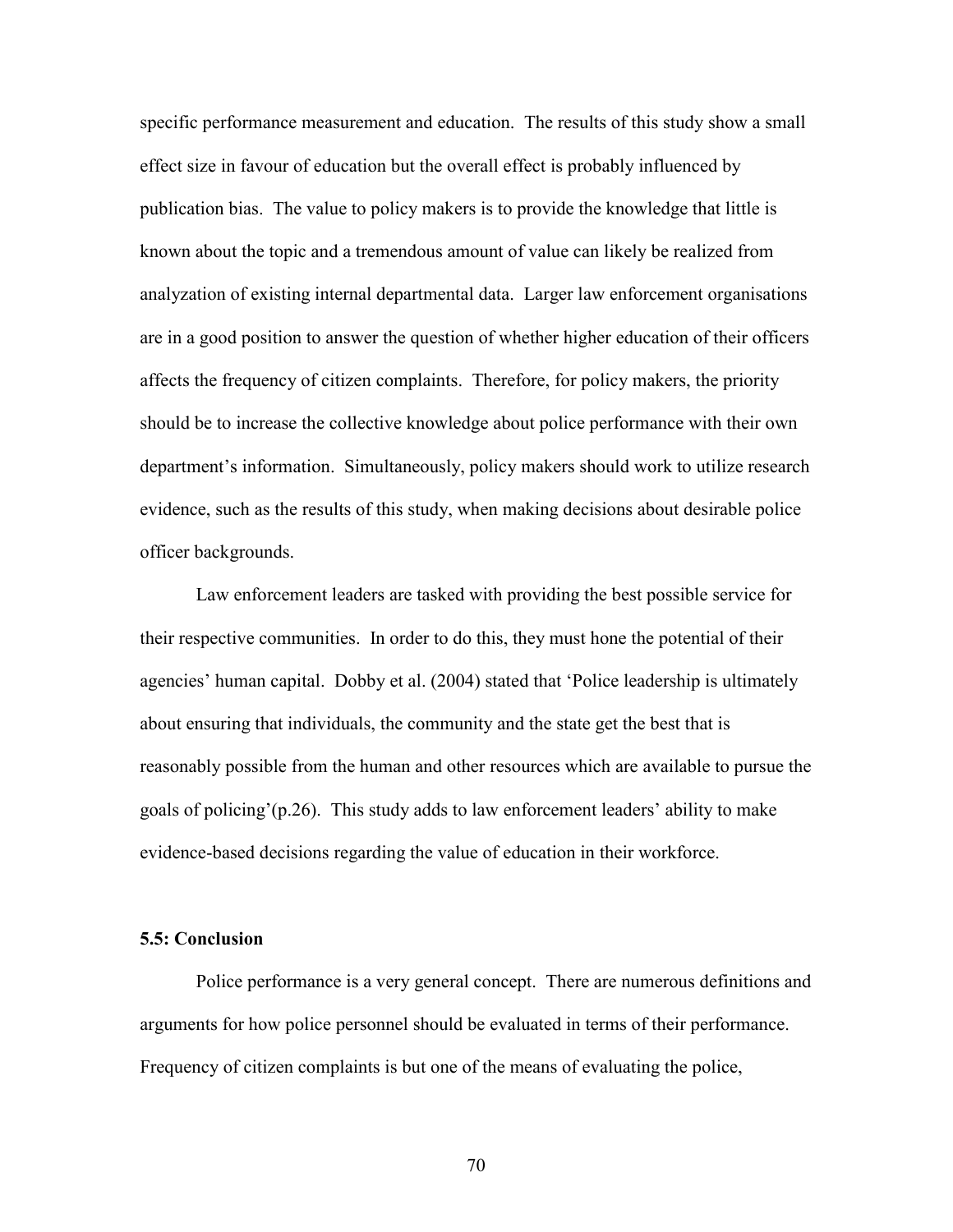although this one might hold more importance than others. The reason for the increased importance associated with citizen complaints is that complaints acts as a gauge for measuring a community's satisfaction with the type of service they receive from their police department. In this way, citizen complaints fill the role of a quality control mechanism for the police, where the customer is the citizens who pay for their law enforcement services through tax dollars. The more that is known about complaints, such as the frequency and type of complaint, the easier it is for law enforcement organisations to identify if a potential problem exists.

Besides the community concerns, law enforcement agencies are also important stakeholders in the concern about citizen complaints. There is a substantial amount of financial and human resources that are involved in the complaint process. The amount of time and money devoted to investigating, adjudicating, and settling cases stemming from citizen complaints is tremendous. Citizen complaints have been and will likely continue to be a part of most police systems. There will always be citizens that will complain illegitimately about officers' actions and conversely some officers will act without legitimate basis from time to time. A police system devoid of citizen complaints is neither possible nor desirable (Wilson 1999).

Since citizen complaints are both necessary and permanent fixtures to the law enforcement environment, the factors that mitigate such a measurement become paramount. It is difficult to assess what specific aspects of higher education would have an impact on citizen complaints. There are several traits that are accepted as general requisites for a successful college experience that are also foundational to successful police performance. Some of these qualities are self discipline, patience, intelligence,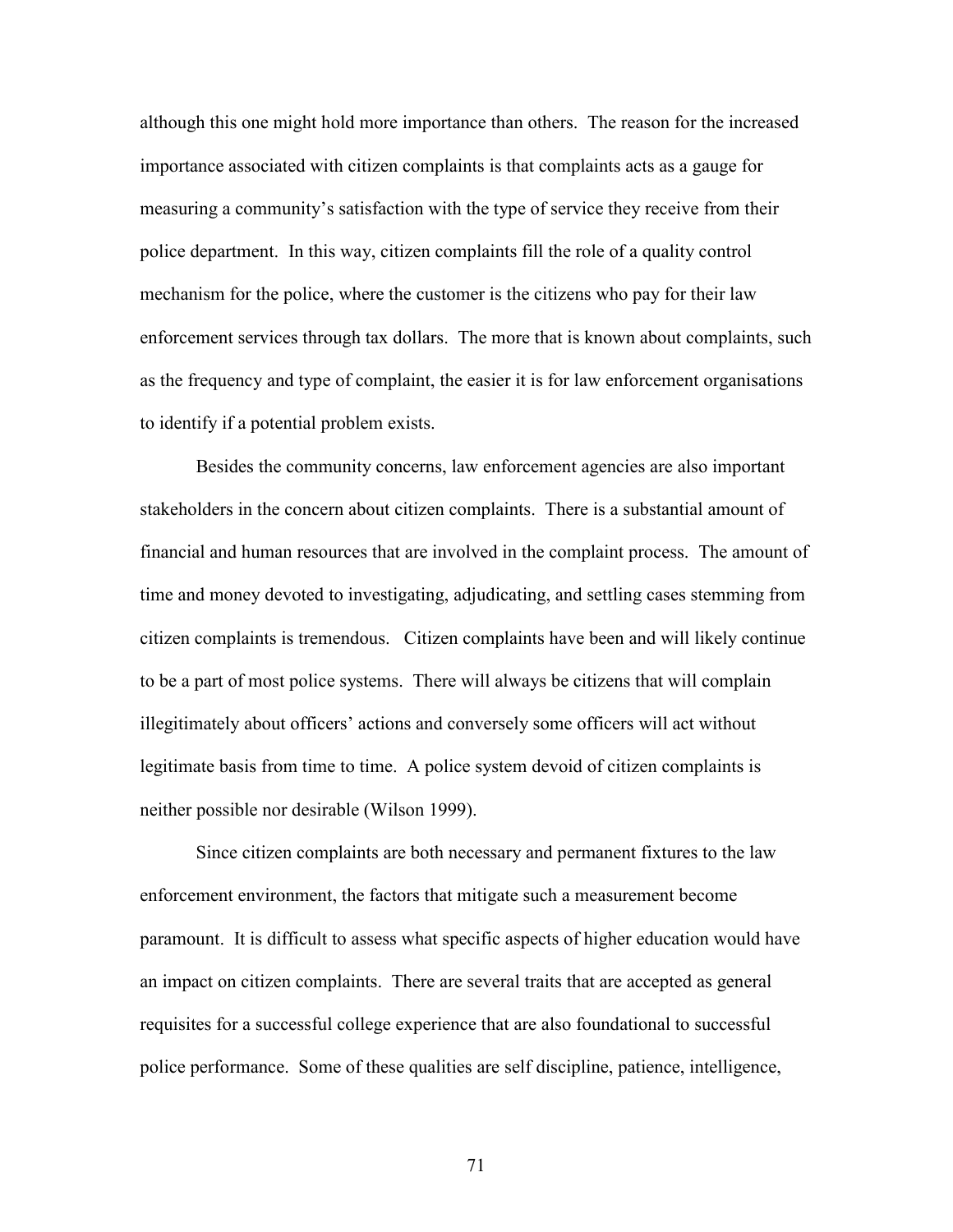communication, determination, interpersonal skills, acceptance of criticism, collaboration, and tolerance for different points of view and cultures. The degree to which these traits existed prior to a college experience remains to be determined. It may also be the case that a propensity for these traits existed and were nurtured during one's college experience. Although there are a number of issues with prior research into the relationship between education and citizen complaints, there remains a need to pursue the answer to the question of whether a college degree is desirable for a police officer. This systematic review helped to identify the relationship between higher education and citizen complaints that exists within the confines of the included studies.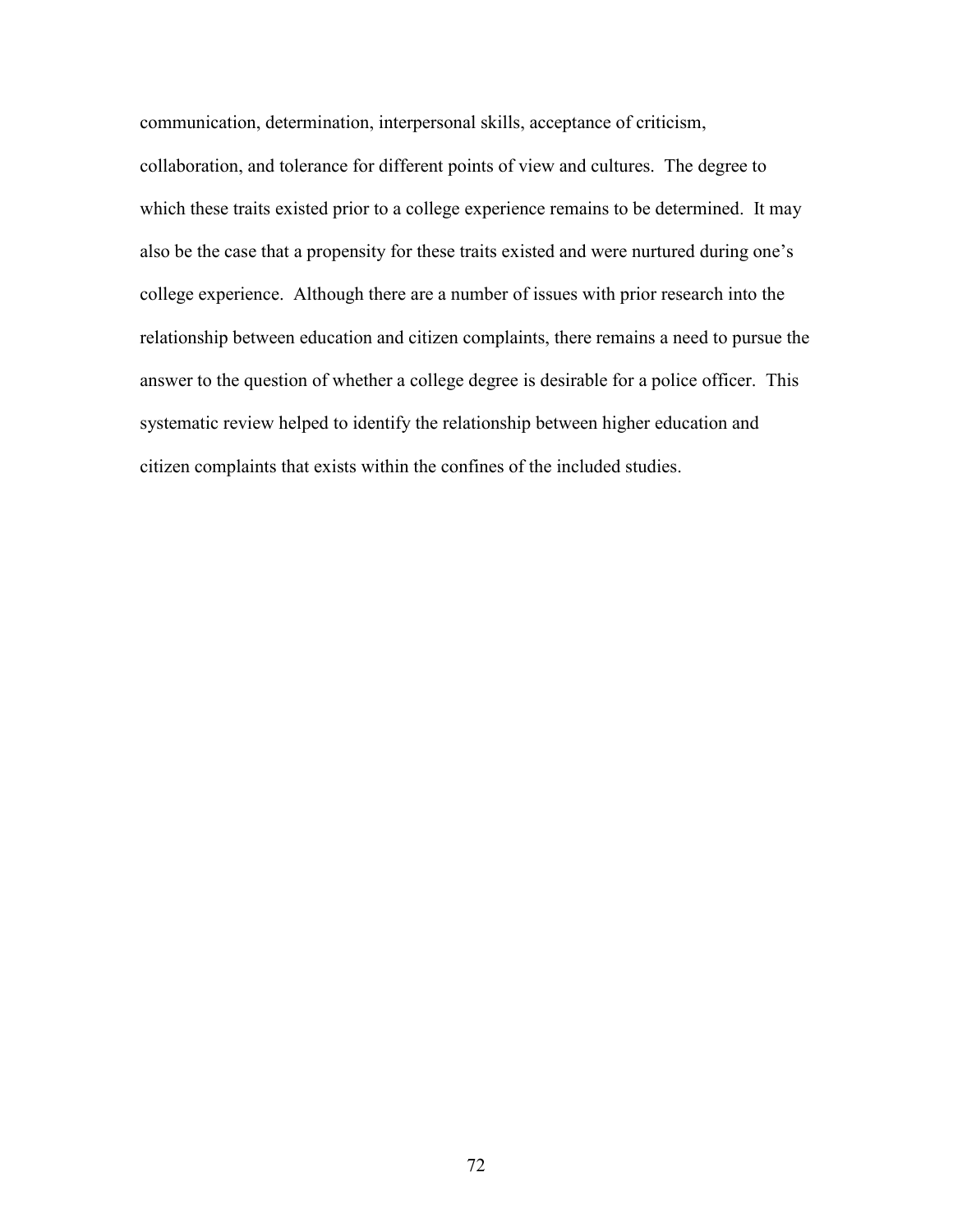## **REFERENCES**

- Aamodt, M.G. (2004) *Research in law enforcement selection*. Boca Raton: Brown Walker.
- Allen, J., Ramaekers, G. and van der Velden, R. (2005) 'Measuring competencies of higher education graduates', New *Directions for Institutional Research*, 126, 49-59.
- American Bar Association (1973), Project on Standards for Criminal justice, Standards Relating to the Urban Police Function

Banton, M. (1964) *Policeman in the community*. Basic Books, New York.

- Banton, M. (1970) 'The Concept of racism', in (Ed.) Zubaida, S., *Race and Racialism*, London: University of Notre Dame Press.
- Baro, A. L., & Burlingame, D. (1999) 'Law enforcement and higher education: Is there an impasse?', *Journal of Criminal Justice Education, 10*, 57-73.
- Bittner, E. (1970) *The Functions of police in modern society*. Rockville: National Institute of Mental Health.
- Bittner, E. (1990) *Aspects of police work*, U.S. Department of Justice Office of Justice Programs NCJ 128655.
- Brandl, S.G., Stroshine, M.S., and Frank, J. (2001) 'Who are complaint-prone officers? An examination of the relationship between police officers' attributes, arrest activity, assignment, and citizen complaints about excessive force', *Journal of Criminal Justice*, 29, 521-29.
- Bruns, D. (2005) 'Patrol officers' opinions on the importance of a college degree', *Law and Order*, 53, 96-99.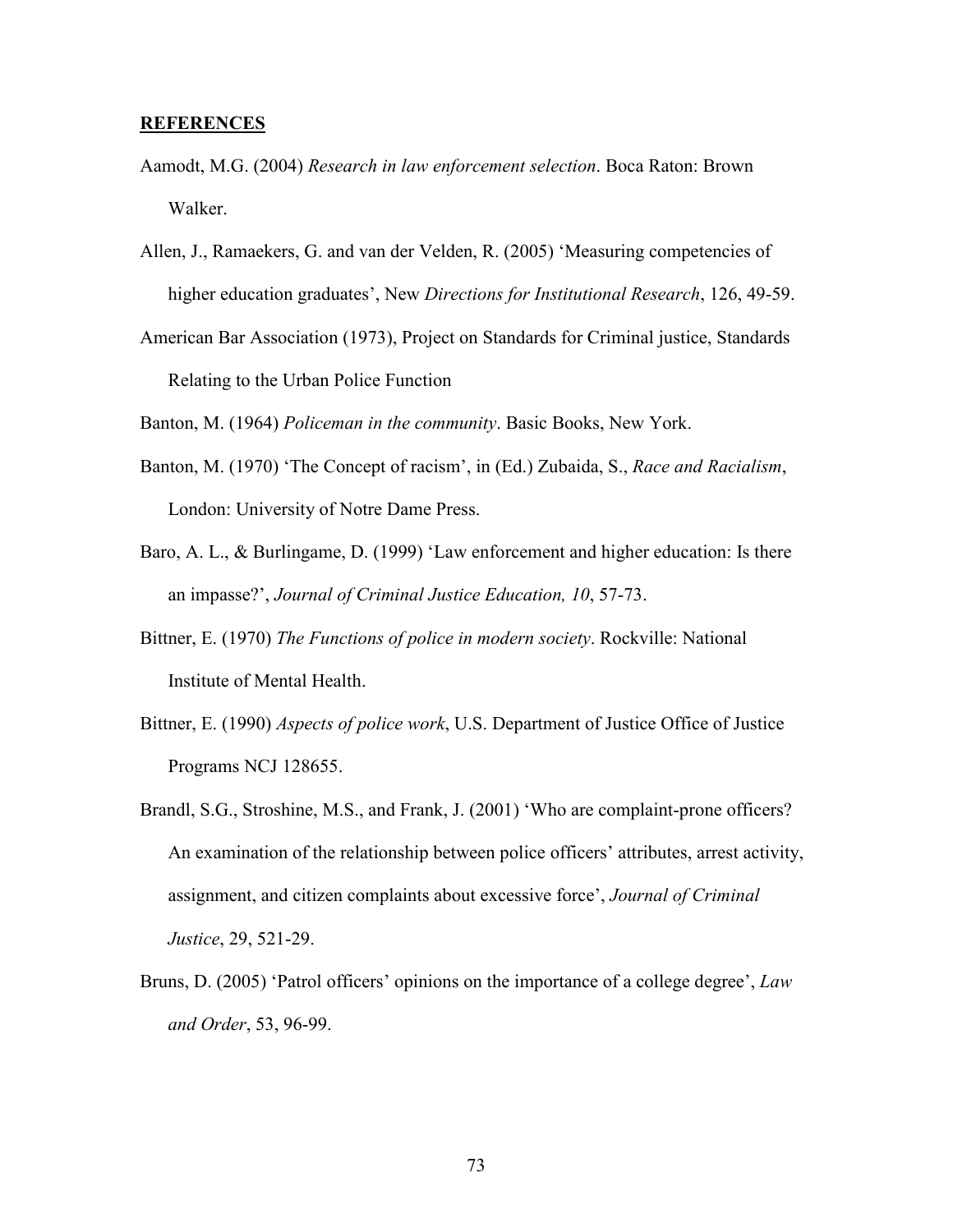- Bueermann, J. (2006) 'Redlands, California', *Police Chief Magazine*, 73, pages were not included, retrieved on 12/04/2010 from http://policechiefmagazine.org/magazine /index.cfm?fuseaction=di splay&article\_id=965&issue\_id=82006.
- Buerger, M. (2004) 'Educating and training the future police officer', *FBI Law Enforcement Bulletin*, *73*, 26-32.
- Buracker, C.D. (1977) The Educated police officer: Asset or liability. *The Police Chief*, August, 90-94.
- Buttolph, S.E. (1999) *'Effect of college education on police behavior: Analysis of complaints and commendations'*, Unpublished Master's Dissertation, East Tennessee State University.
- Carte, G.E. and Carte, E.H. (1975) *Police reform in the United States: The Era of August Vollmer, 1905-1932*., Berkeley: University of California Press.
- Cascio, W.F. (1977) 'Formal education and police officer performance', *Journal of Police Science and Administration*, 5, 89-96.
- Christopher Commission (1991) *'The Report of the independent commission of the Los Angeles Police Department'*. Los Angeles. Christopher Commission.
- Coll, R.K. and Zegwald, K.E. (2006) 'Perceptions of desirable graduate competencies for science and technology new graduates', *Research in Science & Technological Education*, 24, 29-58.
- Cohen, B. and Chaiken, J.M. (1973) *Police background characteristics and performance*, Lexington: Lexington Books.
- Cohen, J. (1988) *Statistical power analysis for the behavioral sciences*, Hillsdale: Erlbaum.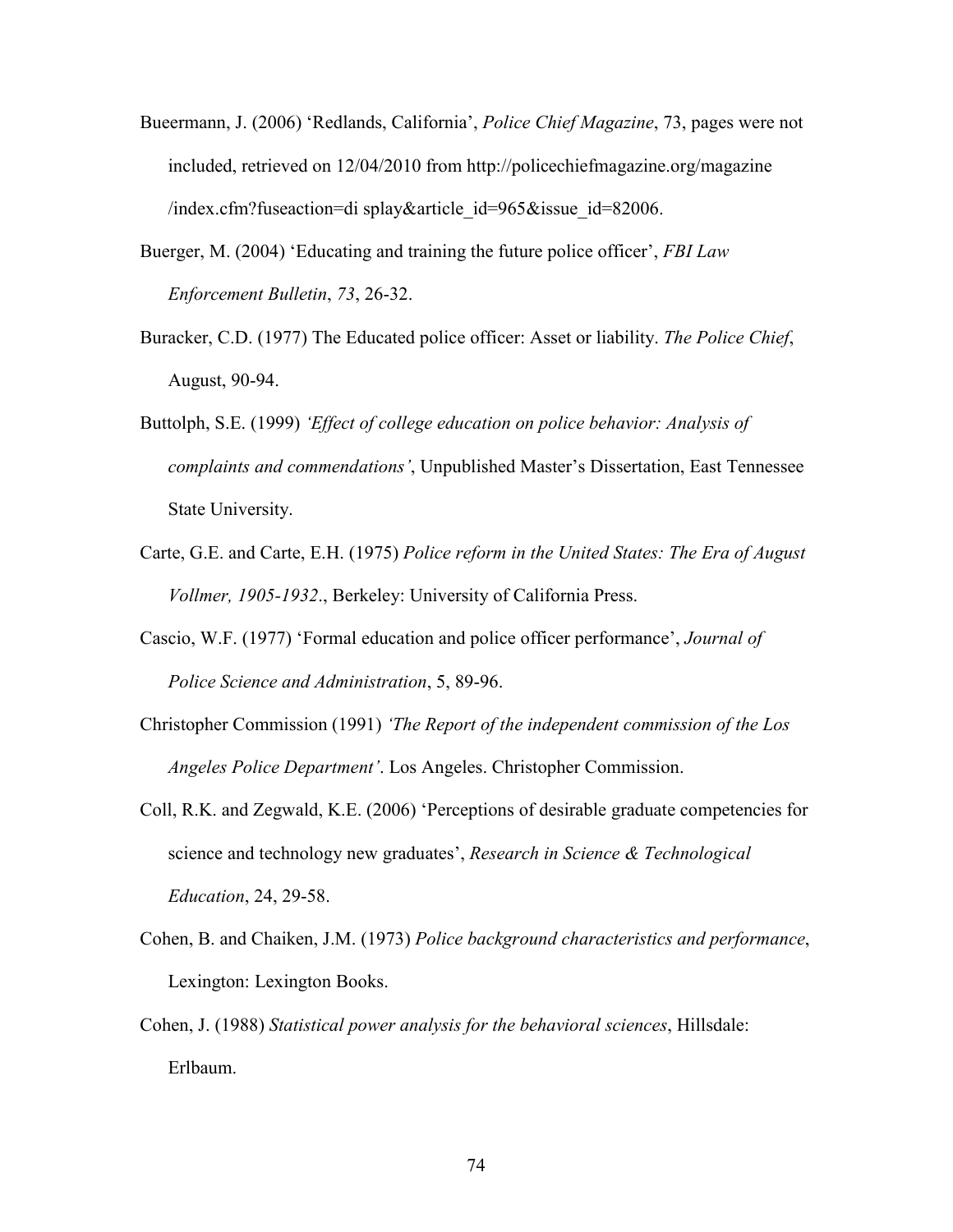Critchley, T.A. (1972) *The History of police in England and Wales*, London, Constable.

- Dalley, A. F. (1975) 'University and non-university graduated policemen: A study of police attitudes', *Journal of Police Science and Administration*, 3, 458-68.
- Daniel, E.D. (1982) 'The Effect of college degree on police absenteeism', *The Police Chief*, 49, 70-71.
- Del Castillo, V.D. (1984) *'Education and the Police: A study of the relationship between higher education and police officer performance'*, Unpublished Master's Dissertation, John Jay College.
- Diamond, R.M. (1997) 'Curriculum reform needed if students are to master core skills', The Chronicle of Higher Education, Aug 1<sup>st</sup>.
- Dickersin, K. (2005) Publication bias: Recognizing the problem, understanding its origin and scope, and preventing harm. In (Eds.) Rothstein, H.R., Sutton, A.J. and Borenstein, M., *Publication bias in meta-analysis: Prevention, Assessment and Adjustments*. Chichester: Wiley.
- Dobby, J., Anscombe, J. and Tuffin, R. (2004) *Police Leadership: Expectations and Impact*, Home Office Research, Development and Statistics Directorate, London: The Stationary Office.
- Dorsey, R.R. (1994) *'Higher education for police officers: An analysis of the relationships among higher education, belief systems, job performance, and cultural awareness'*, Unpublished Doctoral Dissertation, University of Mississippi.
- Durkheim, E. (1956) *Education and sociology*. Glencoe: Free Press.
- Durkheim, E. (1961) *Moral education*. Glencoe: Free Press.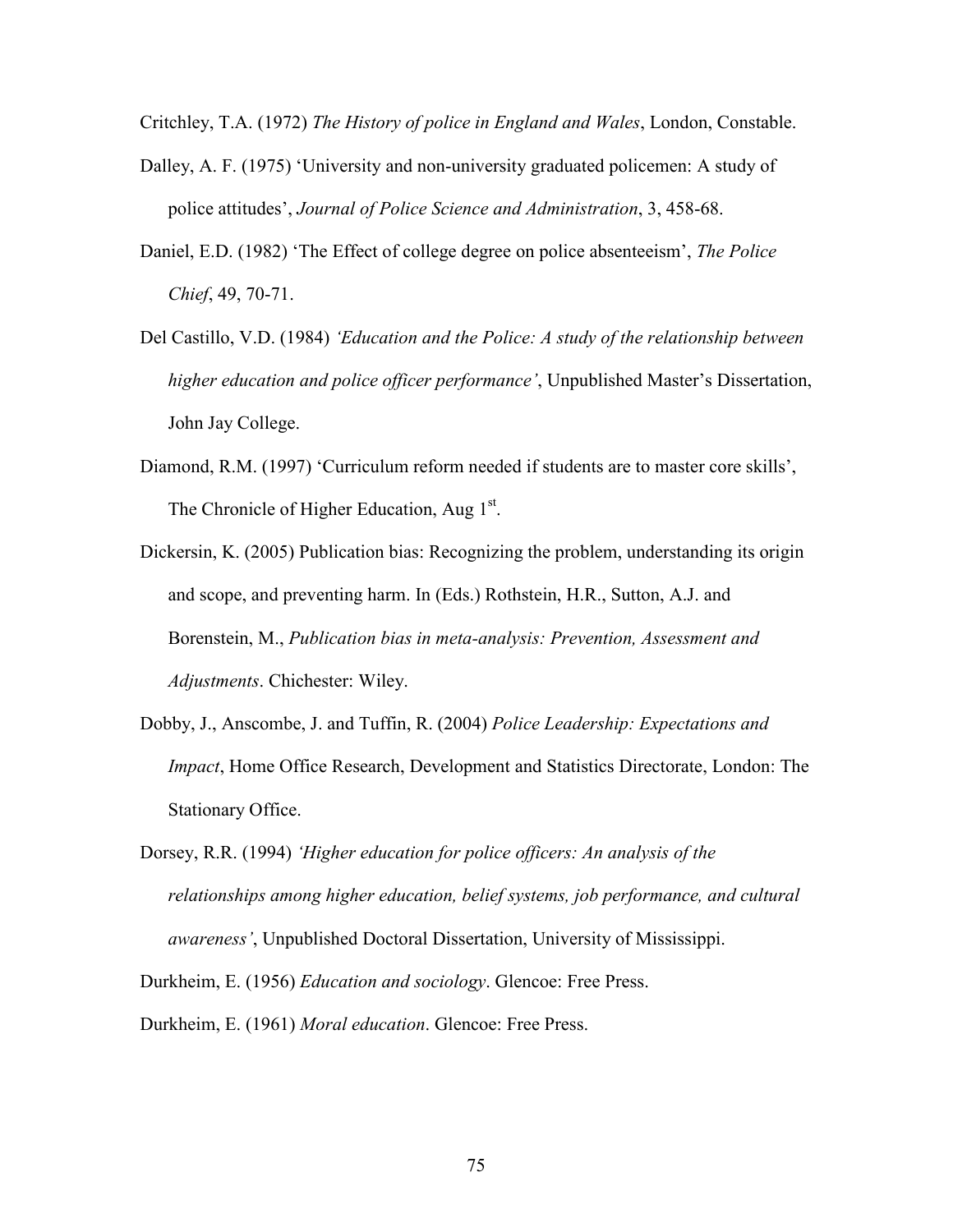- Egger, M., Smith, G.D., Schneider, M. and Minder, C. (1997) 'Bias in meta-analysis detected by a simple, graphical test', *British Medical Journal*, 315, 629-634.
- Feldman, K.A. and Newcomb, T.M. (1969) *The impact of college on students, Vol 1: An Analysis of Four Decades of Research.* San Francisco: Jossey-Bass.
- Feldman, K. A., and Newcomb, T. M. (1994) *The impact of college on students*. New Brunswick: Transaction.
- Ferrel, N.K. (1994) 'Police officers' receptivity to community policing', Unpublished Doctoral Dissertation, East Texas State University.
- Fickenauer, J.O. (1975) 'Higher education and police discretion', *Journal of Police Science and Administration*, 3, 450-57.
- Finckenauer, J.O. (2005) 'The Quest for quality in criminal justice education', *Justice Quarterly*, 22, 413-26.
- Finnigan, J.C. (1976) 'A Study of the relationships between college education and police performance in Baltimore, Maryland.', *The Police Chief*, 43, 60-62.
- Fogelson, R.M. (1977) *Big-City police*, Cambridge: Harvard University Press.
- Fosdick, R.B. (1920) *American police systems*, New York: The Century Co.
- Gardner, J.F., Scogin, F., Vipperman, R. and Varela, J.G. (1998) 'The Predictive validity of psychological testing in law enforcement', *Behavioral Sciences and the Law*, 16. 473-78.
- Geary, D.P. (1970) 'College educated cops-three years later.', *The Police Chief*, 37, 59- 62.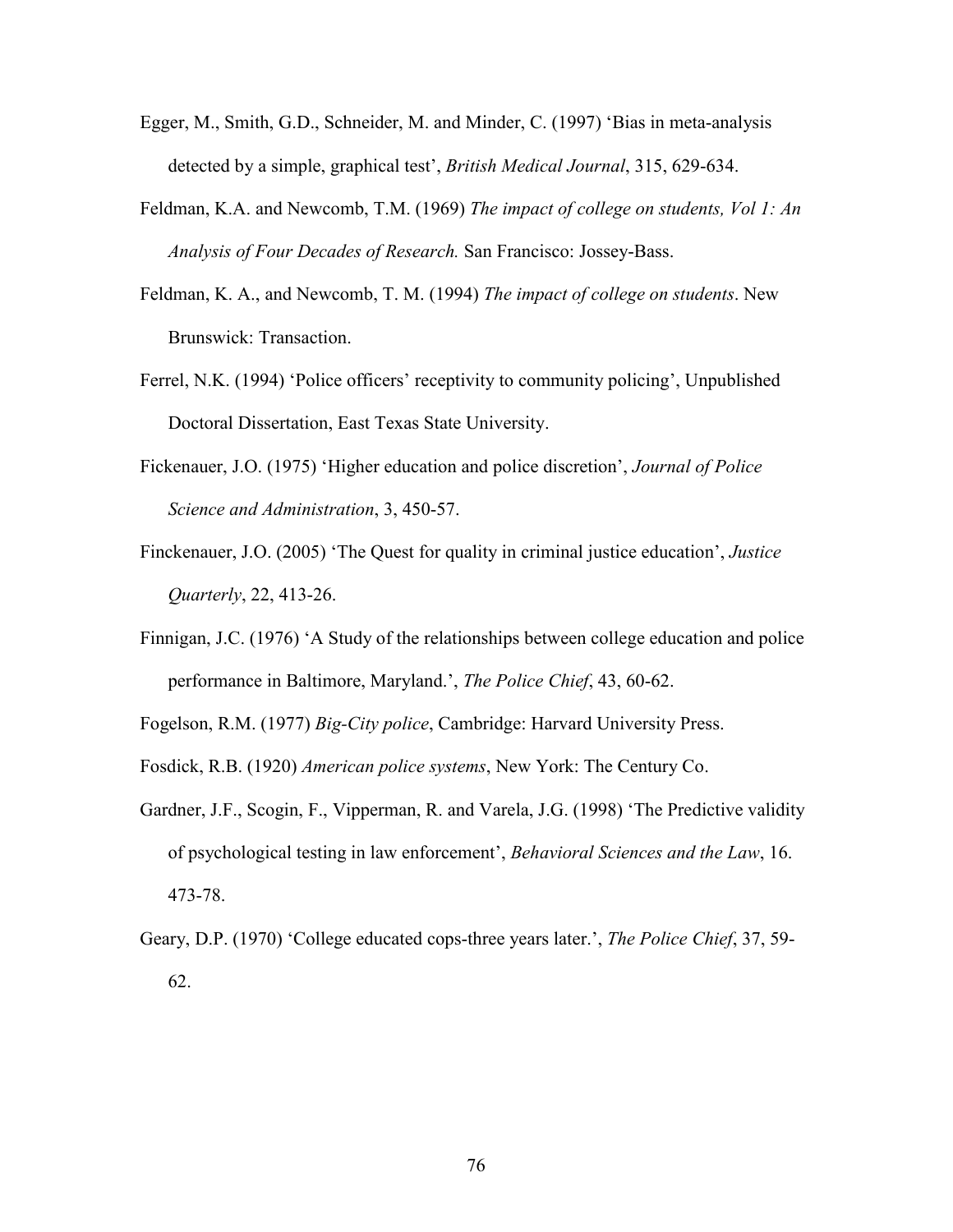- Gedye, S., Fender, E. and Chalkley, B. (2004) 'Students' undergraduate expectations and post-graduation experiences of the value of a degree', *Journal of Geography in Higher Education*, 28, 381-96.
- Genz, J.L. and Lester, D. (1977) 'Military service, education, and authoritarian attitudes of municipal police officers.', *Psychological Reports*, 40, 402.

Goldstein, H. (1977) *Policing a free society*, Cambridge: Ballinger.

- Goldstein, J (1959) 'Police discretion not to invoke the criminal process: Low visibility decisions in the administration of justice', *The Yale Law Journal*, 69, 543-94.
- Goodman, S.N. (1991) 'Have you ever meta-analysis you didn't like?', *Annals of Internal Medicine*, 114, 244-246.
- Gross, S. (1973) 'Higher education and police: Is there a need for a closer look?', *Journal of Police Science and Administration*, 4, 477.
- Harvey, A. J. (1996) 'Building an organisational foundation for the future', *FBI Law Enforcement Bulletin*, *65*, 12-17.
- Harvey, L., Moon, S. and Geall, V. (1997) 'Graduates' work: Organisational change and student attributes', Birmingham: Centre for Research into Quality, University of Birmingham.
- Hickman, M. J., & Reaves, B. A. (2006). *Local police departments 2003*. US Department of Justice, Bureau of Justice Statistics, NCJ 210118, Washington, DC.
- Hickman, M.J. (2006) *Citizen complaints about police use of force*, U.S. Department of Justice, Bureau of Justice Statistics Special Report. NCJ 210296, Washington, DC.
- Hickok, E. (2006) 'No undergrad left behind', New York Times, October 11<sup>th</sup>, 2006, pg 27.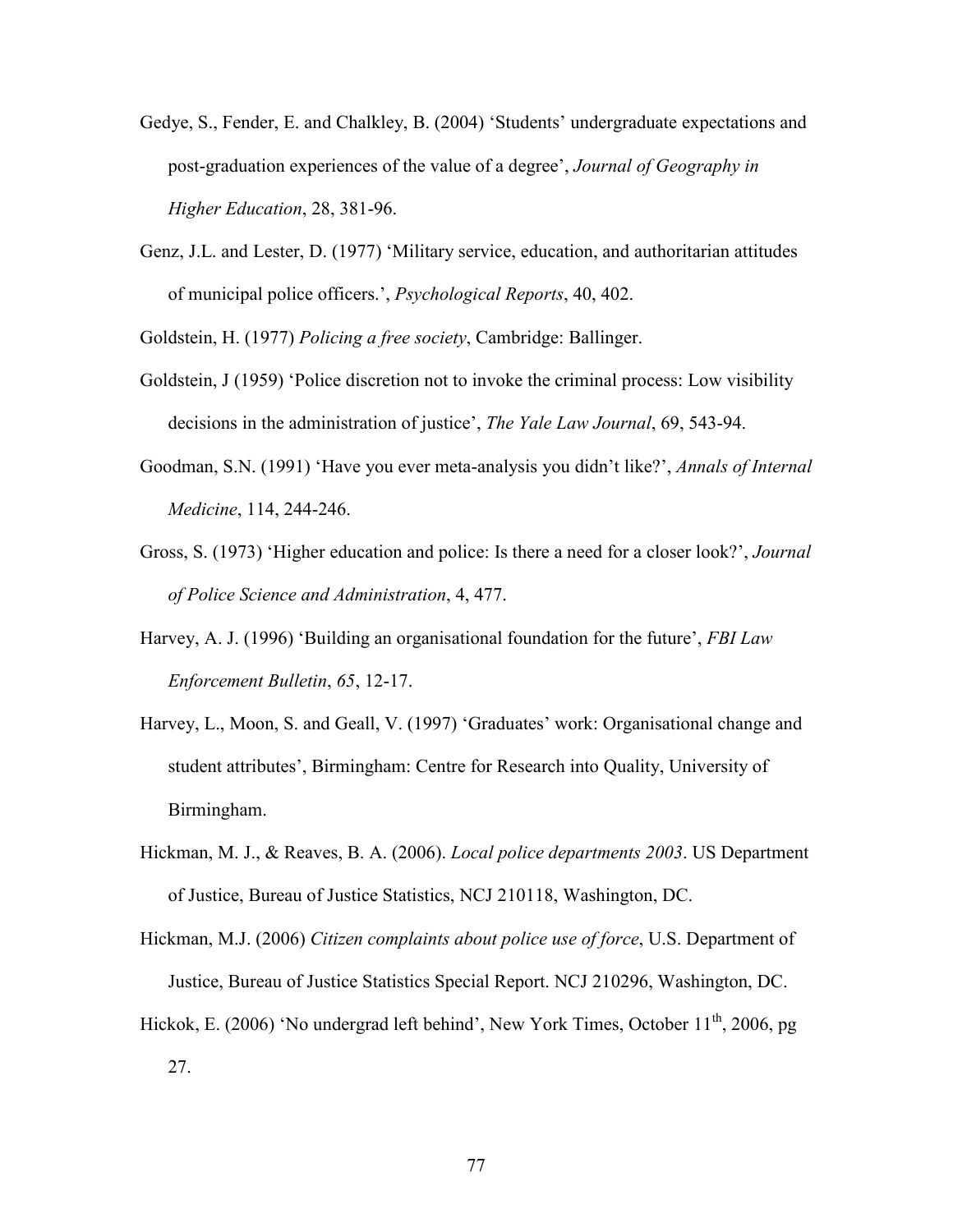- Hooper, M.K. (1988) *'Relationship of college education to police officer job performance'*, Unpublished Doctoral dissertation, Claremont Graduate School.
- Hudzik, J. (1978) 'College Education for Police: Problems in Measuring Component and Extraneous Variables', *Journal of Criminal Justice*, 6, 69-81.

James, K. L. (2006) 'Achieving a more diverse profession', *The CPA Journal. 76*, 62-66.

- Johnson, R.R. (1998) 'Citizen complaints: What the police should know', *FBI Law Enforcement Bulletin*, 67, 1-5.
- Kappler, V.E., Sapp, A.D. and Carter, D.L. (1992) 'Police officer higher education, citizen complaints, and departmental rule violations', *American Journal of Police*, 11, 37-54.
- Kedia, P.R. (1985) *'Assessing the effect of college education on police job performance'*, Unpublished Doctoral Dissertation, University of Southern Mississippi.
- Kerstetter, W.A. (1985) Who disciplines the police? Who should?, In (Eds.) Geller, W.A. *Police Leadership in America: Crisis and Opportunity*. New York: Praeger.
- Landau, T. (1994) *'Public complaints against the police: A View from complainants'*, Centre of Criminology, University of Toronto, Toronto.
- Lersch, K.M., and Mieczkowski, T. (1996) 'Who are problem-prone officers? An analysis of citizen complaints', *American Journal of Police*, 15, 23-44.

Lipsey, M.W. and Wilson, D.B. (2001) *Practical meta-analysis*, Thousand Oaks: Sage

Little, B. (2003) 'International perspective on employability', Enhancing Student Employability Co-ordination Team and Centre for Higher Education Research and Information at the Open University.

http://www.itsn.ac.uk/genericcentre/index.asp?id=18285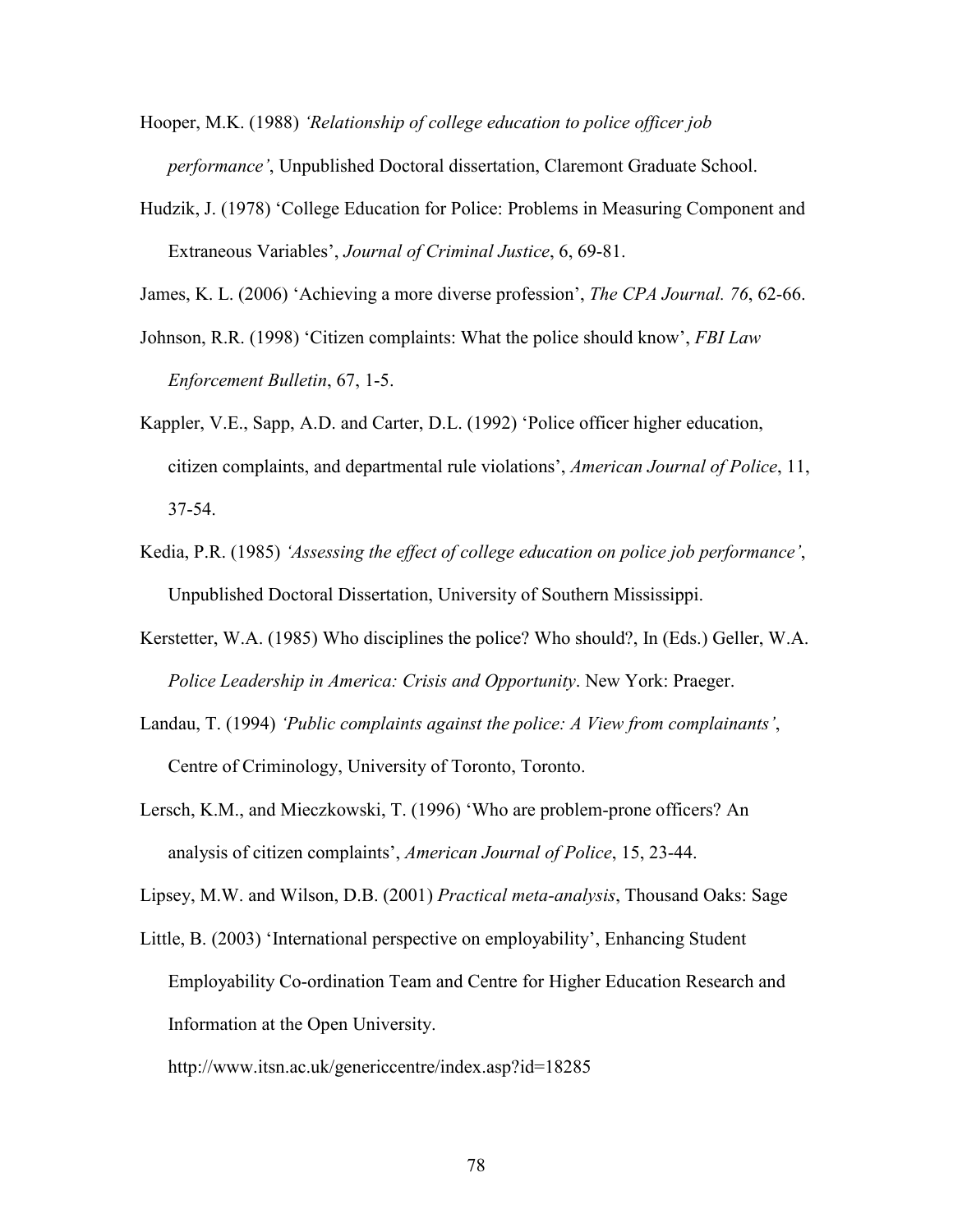- Main, F. (2010) 'Police raise minimum age to 25 for new recruits', Chicago Sun-Times, October  $28<sup>th</sup>$ , 2010.
- Mallett S., Hopewell S., and Clarke M. (2002) Grey literature in systematic reviews: The first 1000 Cochrane systematic reviews. In: *4 th Symposium on Systematic Reviews: Pushing the Boundaries*, 2–4 July 2002, Oxford, UK. Abstract no 5.
- Marra, R. and Palmer, B (2004) 'Encouraging intellectual growth: Senior college student profiles', *Journal of Adult Development*, 11, 111-22.
- McEwen, T. (1996) *National data collection on police use of force*, U.S. Department of Justice Office of Justice Programs Bureau of Justice Statistics, NCJ 160113, Washington, DC.
- Michaels, J.E. and Higgins, J.M. (1994) *'Effects of education level on performance of campus police officers'*, Paper presented at the Annual Graduate Student Conference in Industrial/Organisational Psychology and Organizational Behavior, Chicago, Ill.
- Miller, J., and Fry, L.J. (1978) 'Some evidence on the impact of higher education for law enforcement personnel', *The Police Chief*, August, 30-33.
- Minneapolis Civilian Review Authority (2000) '1999 Annual Report' Minneapolis, Minneapolis Civilian Review Authority.
- Molden, J. (1999) 'College education for police officers: Part II', *Law and Order*, *47*, 17- 18.
- Moore, M. and Braga, A. (2004) 'Police performance measurement: A normative framework', *Criminal Justice Ethics*, 23, 3-19.
- Muir Jr., W.K. (1977) *Police: Street corner politicians*, Chicago: Chicago University Press.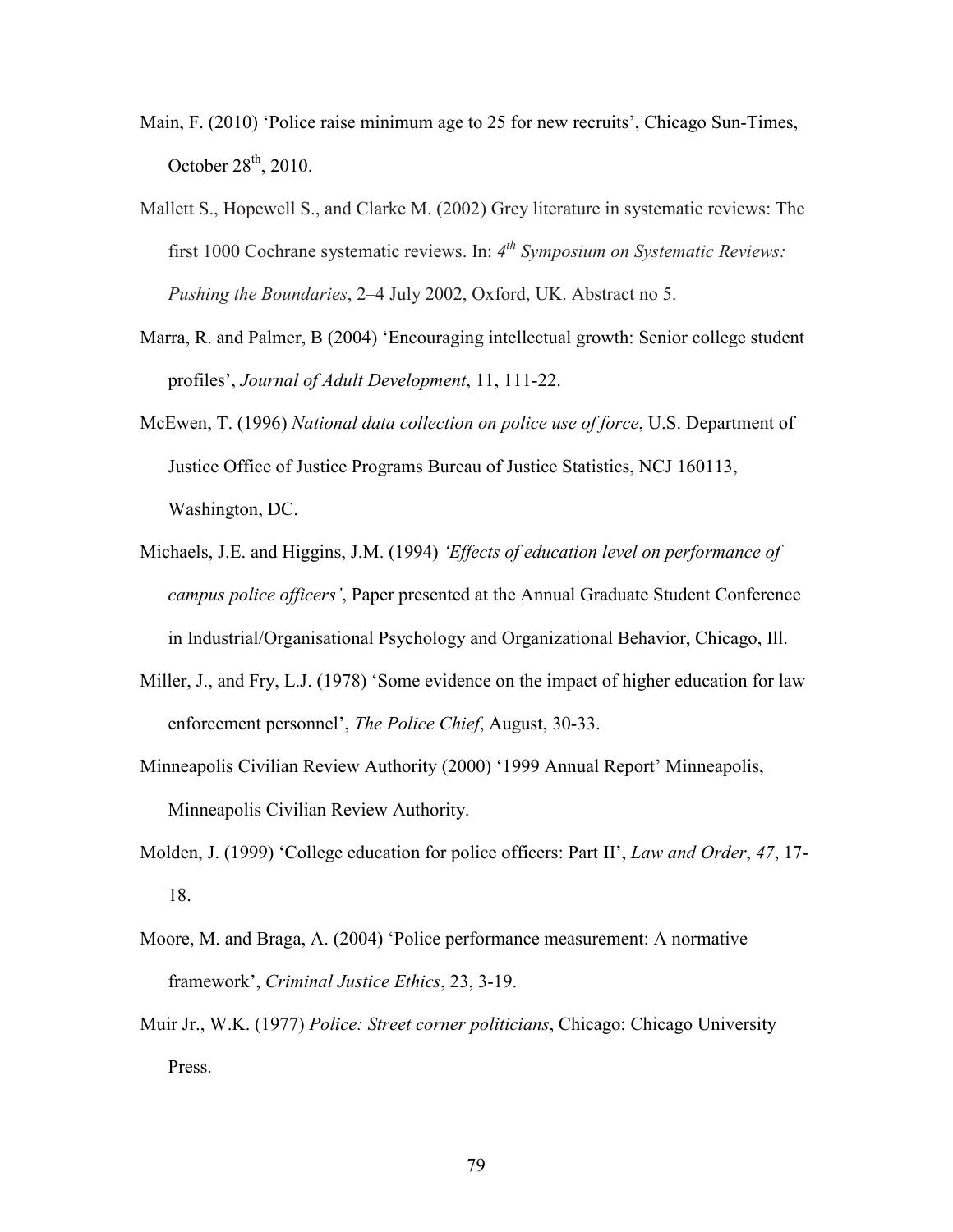Murrell, D.B. (1982) '*The Influence of education on police work performance'*, Unpublished Doctoral Dissertation, Florida State University.

National Advisory Commission on Civil Disorders (1968) (Washington DC, GPO)

National Advisory Commission on Criminal Justice Standards and Goals (1973) Police (Washington DC, GPO).

National Commission on Law Observance and Enforcement (1931) Report on Lawlessness in Law Enforcement (Washington DC: GPO).

- Palombo, B.J. (1995) *Academic professionalism in law enforcement*, New York: Garland Publishing.
- Paoline and Terrill (2007) 'Police education, experience, and the use of force', *Criminal Justice and Behavior*, 34, 179-96.
- Pascarella, E. T., and Terenzini, P. T. (2005). *How college affects students. Volume 2, A third decade of research.* San Francisco: Jossey-Bass.
- Pate, A.M., and Fridell, L.A. (1993) *Police Use of Force: Official reports, citizen complaints, and legal consequences*, Washington DC: Police Foundation.
- Patterson, A. and Bell, J.W. (2001) 'Teaching and learning generic skills in universities: the case of 'sociology' in a teacher education programme', *Teaching in Higher Education*, 6, 451-70.
- Peterson, D. (2001) *'The Relationship between educational attainment and police performance'*, Unpublished Doctoral Dissertation, Illinois State University.
- Poland, J.M. (1976) *'An exploratory analysis of the relationship between social background factors and performance criteria in the Michigan State Police'*, Unpublished Doctoral Dissertation, Michigan State University.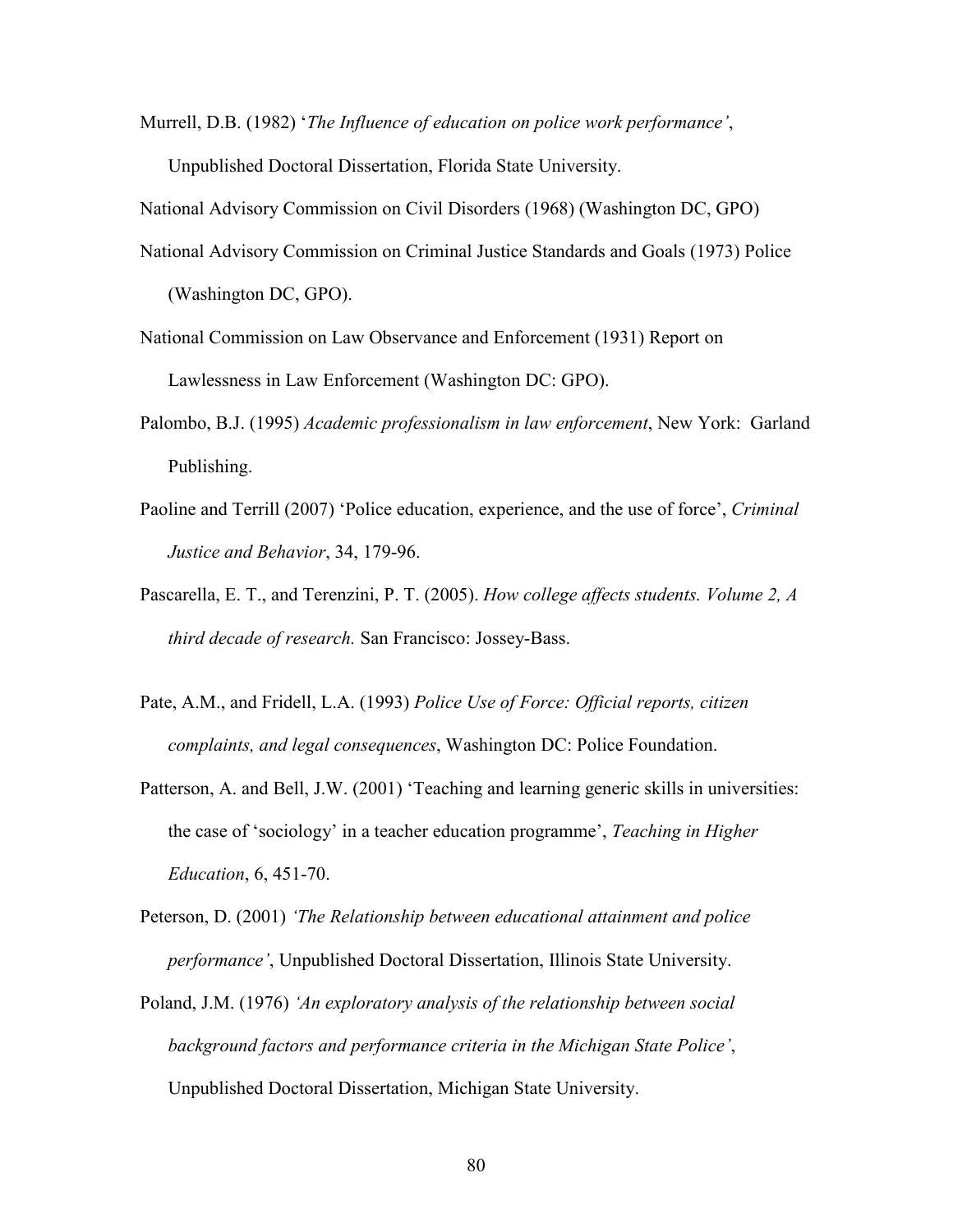- Police Executive Research Forum (1981) *Police agency handling of citizen complaints: A Model policy statement* (Washington DC).
- Polk, O. E., & Armstrong, D. A. (2001) 'Higher education and law enforcement paths: Is the road to success paved by a degree?', Journal *of Criminal Justice Education, 12*  $(1), 77-79.$
- President's Commission on Law Enforcement and the Administration of Justice (1967) Task Force Report: The Police (Washington DC).
- Reiss, A.J. (1968) 'Political brutality-answers to key questions', *Society*, 5, 10-19.
- Reming, G.C. (1988) 'Personality characteristics of supercops and habitual criminals', *Journal of Police Science and Administration*, 16, 163-67.
- Roberg, R.R. (1978) 'An Analysis of the relationships among higher education, belief systems, and job performance of patrol officers', *Journal of Police Science and Administration*, 6, 336-44.
- Ryberg, J. and Terrill, W. (2010) 'The Effect of higher education on police behavior', *Police Quarterly*, 13, 92-120.
- Sainesi, B. and Van Reenan, J. (2003) 'The returns to education: Macroeconomics', *The Journal of Economic Surveys*, 17, 157-200.
- Saunders, C. Jr. (1970) *Upgrading the American police: Education and training for better law enforcement*, Washington, D.C.: Brookings Institution.
- Scott, W.R. (1986) 'College education requirements for police entry level and promotion: A study', *Journal of Police and Criminal Psychology*, 2, 10-28.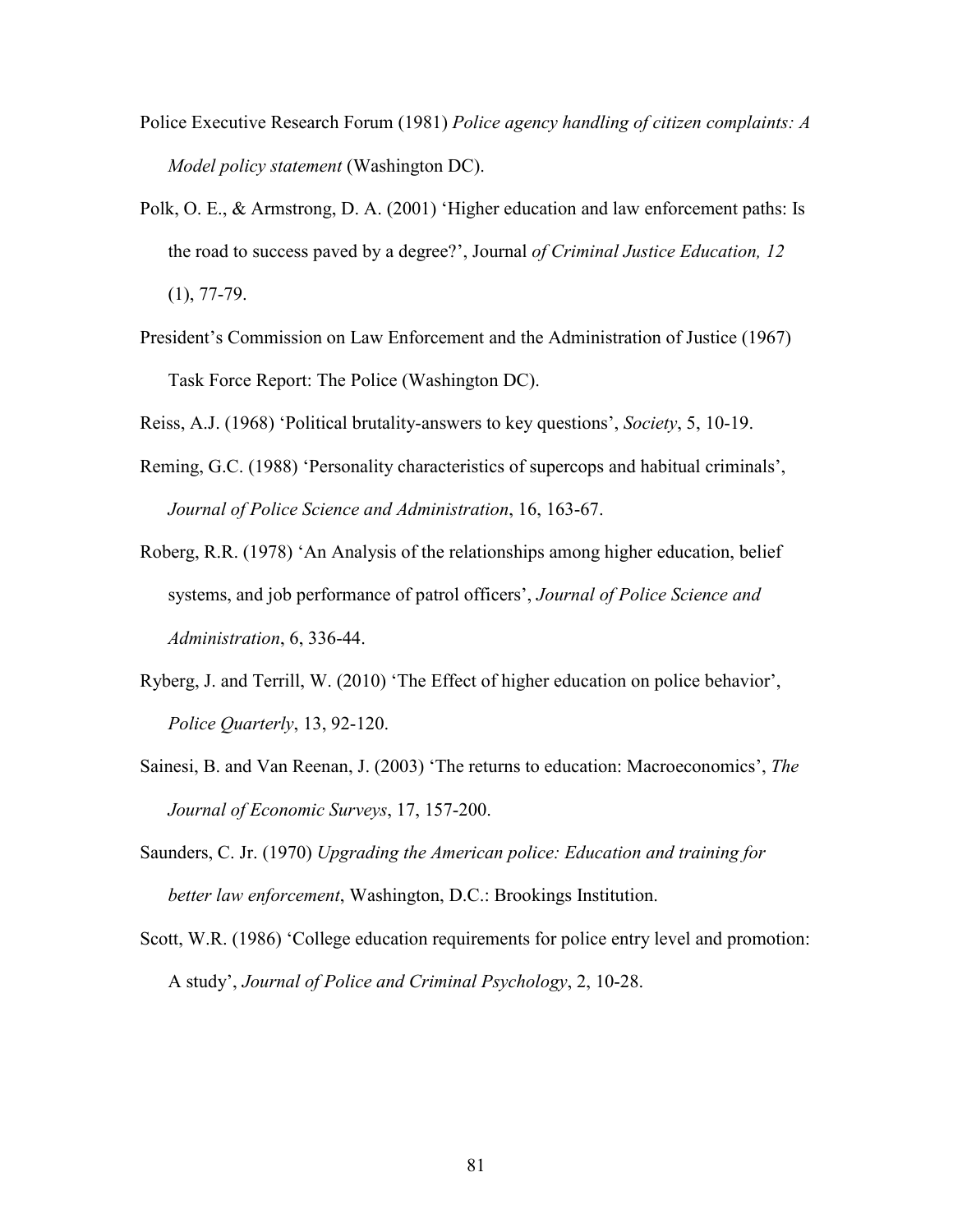- Sherman, L.W. (1978) *The Quality of police education: Lawrence W. Sherman & the National Advisory Commission on Higher Education for Police Officers*, London: Jossey-Bass Publishers.
- Sherman, L.W. (1980) 'Causes of police behavior: Current state of quantitative research', *Journal of Research in Crime and Delinquency*, January, 69-100.
- Sholnick, J.H., and Fyfe, J.J. (1993) *Above the law: Police and excessive use of force,* New York: Free Press.
- Skogan, W. and Frydl, K. (2004). *Fairness and effectiveness in policing: The evidence*. Washington, DC: National Academies Press.
- Smith, A.B., Locke, B. and Fenster, A. (1970) 'Authoritarianism in policemen who are college graduates and non-college oriented police', *Journal of Criminal Law, Criminology, and Police Science*, 50, 440-43.
- Smith, D.C. and Ostrom, E. (1974) The Effects of training and education on police attitudes and performance: A Preliminary study. In (Eds.) Jacob, H. *The Potential for Reform of Criminal Justice*. Beverly Hills: Sage Productions.
- Smith, S.M. and Aamodt, M.G. (1997) 'Relationship between education, experience, and police performance', *Journal of Police and Criminal Psychology*, 12, 7-14.
- Spencer, L.M. and Spencer, S.M. (1993) *Competence at work*, New York: John Wiley and Sons Inc.
- Stevens, D (1999) 'College educated officers: Do they provide better police service?', *Law and Order*. *47*, 37.
- Telep, C.W. (2008) 'The Impact of higher education on police officer attitudes regarding abuse of authority', Unpublished Master's Thesis, George Mason University.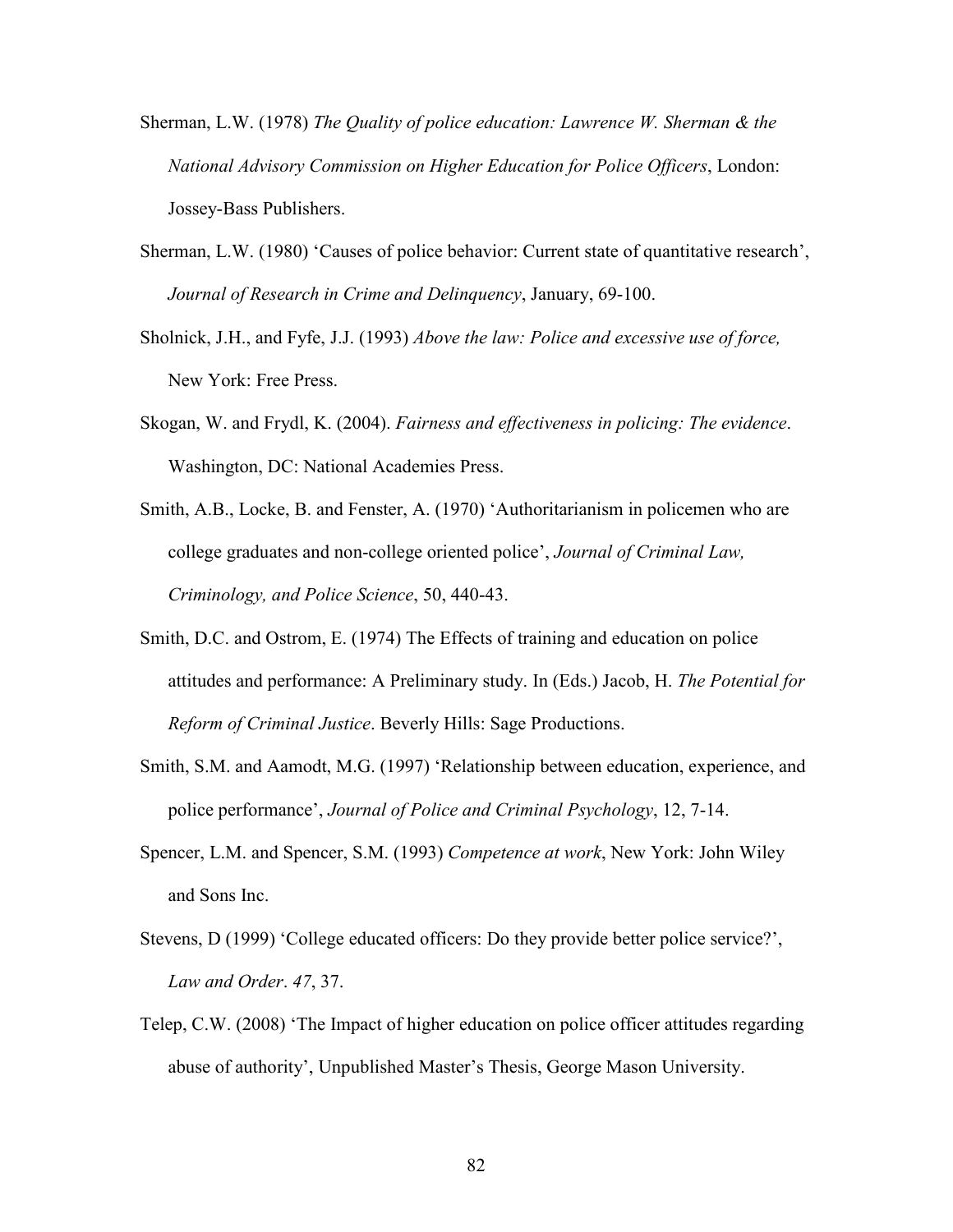- Terrill, R.J. (1988) 'Police accountability in Philadelphia: Retrospects and prospects', *American Journal of Police*, 7, 77-83.
- Terrill, R.J. (1991) 'Civilian oversight of the police complaints process in the United States: Concerns developments, and more concerns, in (Eds.) Goldsmith, A.J. *Complaints Against the Police*, Oxford: Clarendon Press.
- Terrill, W. and McCluskey, J.D. (2002) 'Citizen complaints and problem officers: examining police behavior', *Journal of Criminal Justice*, 30, 143-55.
- Tucker, M.L. and Hyder, A.K. (1978) 'Some practical considerations in law enforcement education'. *The Police Chief*, 45, 26-28.
- United States Commission on Civil Rights (1961) The 50 States Report (Washington DC: GPO).
- United States Commission on Civil Rights (1981) Who is Guarding the Guardians? A Report on Police Practices (Washington DC: GPO).
- Vollmer, A. (1936) *The Police and Modern Society*, University of California Press, Berkley.
- Wagner, A.E. and Decker, S.H. (1997) Evaluating citizen complaints against the police. In (Eds.) Dunham, R.G. and Alpert, G.P., *Critical Issues in Policing*, Prospect Heights: Waveland Press.
- Walker, R.B. (1994) 'Management implications of education standards', *The Police Chief*, 61, 24-26.
- Walker, S. (1992) *The police in America: An introduction*, New York: McGraw-Hill. Walker, S. (2001) *Police accountability: The role of citizen oversight*. Belmont: Wadsworth.